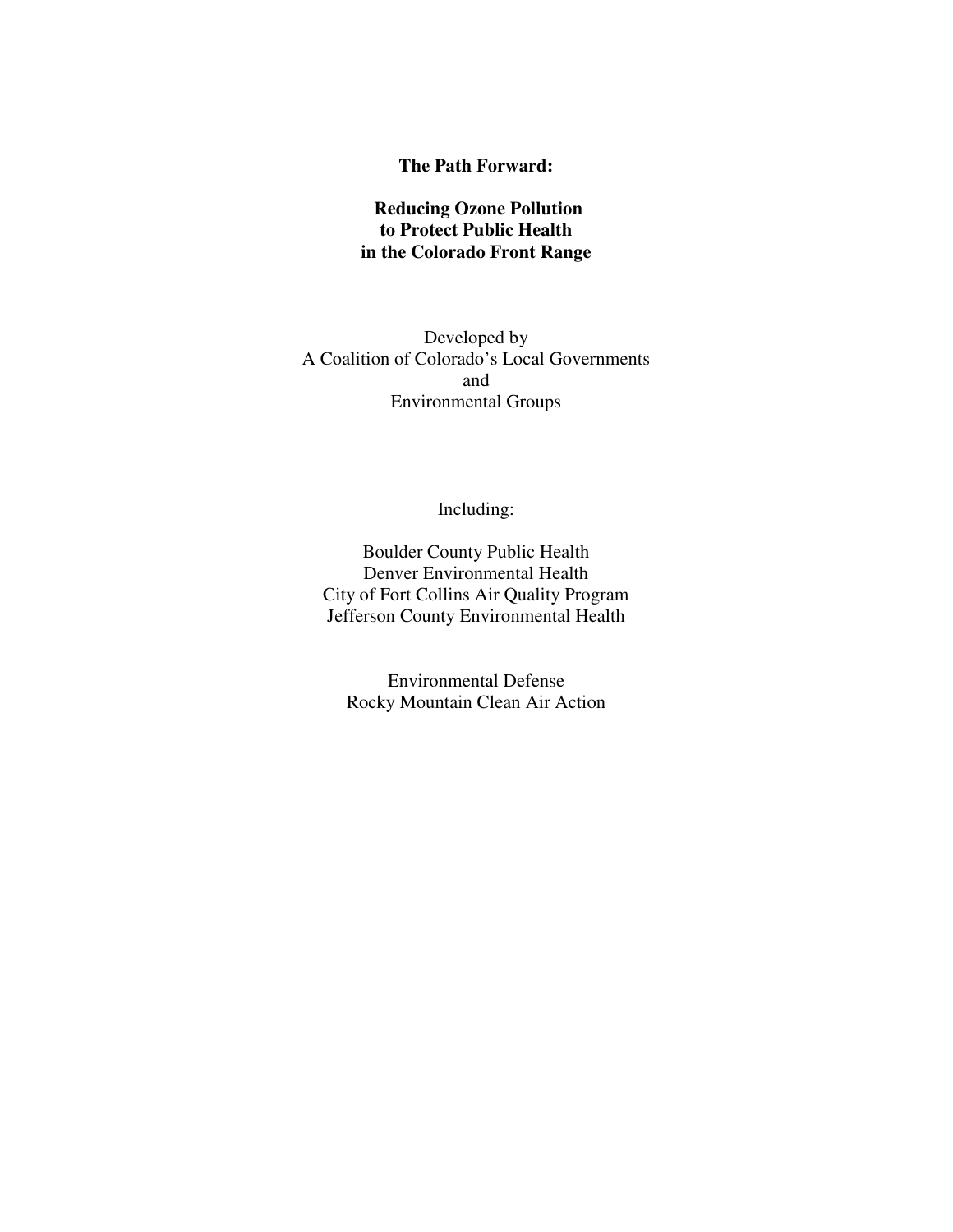#### **Introduction**

-

This past summer, numerous air monitors ranging from Fort Collins to Chatfield Park reported levels of ozone or "smog" above the national health-based air quality standard (NAAQS). As a result, the ozone health standard was violated, triggering federal Clean Air Act requirements for a comprehensive air quality management plan to restore healthy air. In addition, Governor Ritter asked the Denver Regional Air Quality Council (RAQC) to develop short and long-term measures aimed at reducing ozone pollution in the Front Range. Importantly, the Governor stressed the need to "be more aggressive in developing and strengthening air quality programs" to reduce ground-level ozone and urged the RAQC to develop measures to reduce ozone by next summer.<sup>1</sup>

This paper represents the collaborative effort of a group of governmental bodies and non-profit organizations dedicated to improving the air quality in a number of counties in the Front Range including Denver, Boulder, Jefferson, Douglass, Broomfield, Adams, Arapahoe and parts of Larimer and Weld (cumulatively the Denver Metro Area). These groups include: Denver Environmental Health, Boulder County Public Health, City of Fort Collins Air Quality Program, Jefferson County Environmental Health, Environmental Defense and Rocky Mountain Clean Air Action. The purpose of this paper is to assist the RAQC in its effort to develop protective ozone reduction strategies for the Denver Metro Area consistent with the Governor's call for a strengthened air quality program. To that end, we have assembled a comprehensive list of strategies, each of which has been analyzed according to the following criteria:

- Short-term, early action measures that provide immediate benefits
- Long-term benefits
- Multi-pollutant reduction benefits
- Ecosystem health benefits
- Cost-effectiveness
- Successful demonstration and implementation in other jurisdictions.

In light of the Governor's request to have in place ozone reduction strategies by the next ozone season (summer 2008), we recommend the following strategies for priority implementation:

- Adoption of a Colorado clean car program
- Amendment and lowering of Colorado's motor vehicle emissions cutpoints for Hydrocarbons (HC) and Volatile Organic Compounds (VOCs)
- Green completions for all new oil and gas well completions, recompletions and workover activities
- Oil and Gas Leak Inspection and Maintenance Program
- Adoption of an "Employer Trip Reduction Program" by medium and large employers

<sup>&</sup>lt;sup>1</sup> Letter from Governor Bill Ritter, Jr., to Andrew Spielman, Chairman, Denver RAQC (July 26, 2007).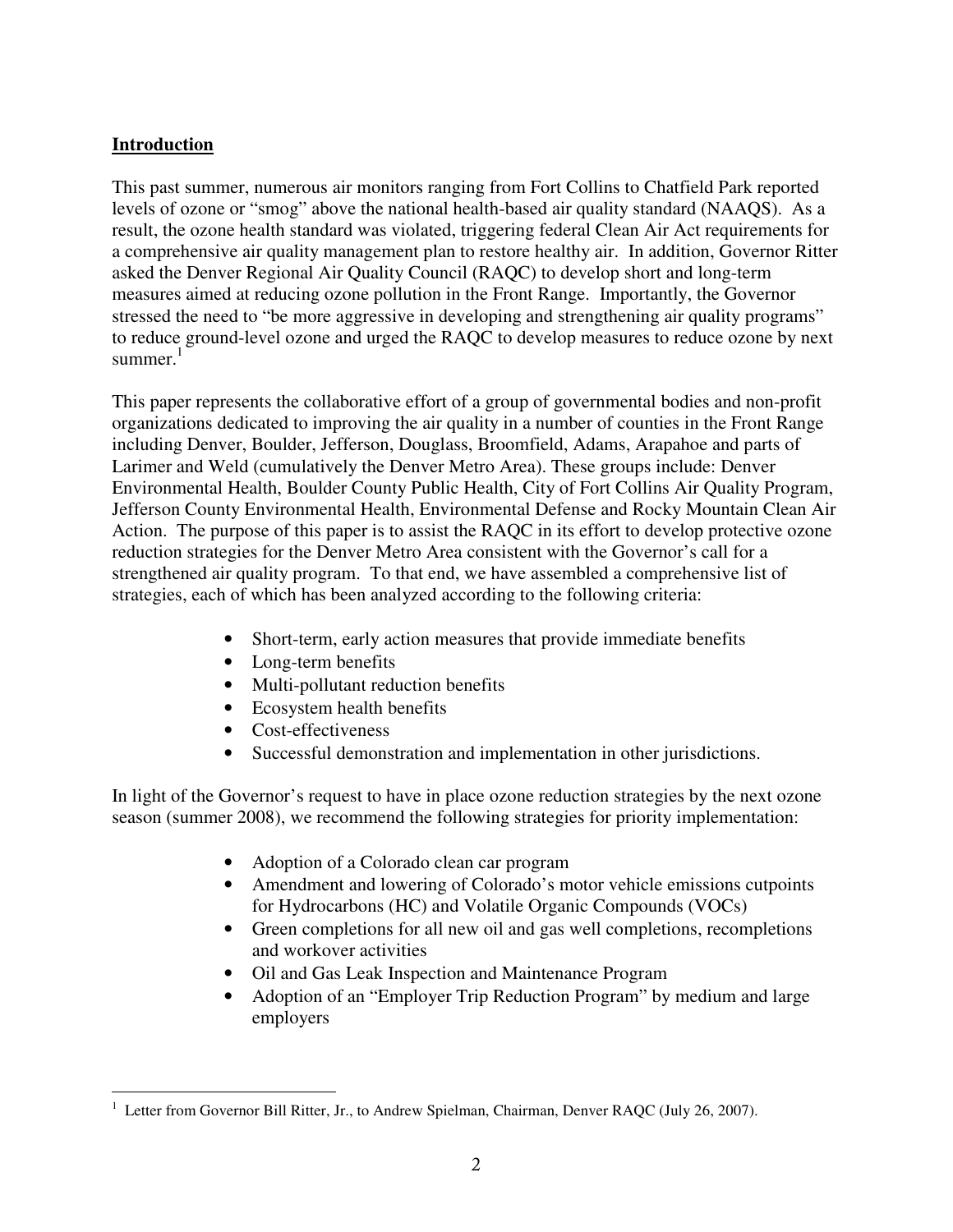- Colorado Air Quality Control Commission (AQCC) adoption of a model antiidling law. RAQC cooperation in assisting municipal, local and county governments to opt-in voluntarily
- Voluntary green certification for lawn-care companies that choose to use electric, or low-emission gasoline, lawn and garden equipment
- Voluntary supply of 7.0 psi Reid Vapor Pressure fuel across the Front Range that will lower the volatility of gasoline

## **I. OVERVIEW**

# **A. Ozone Chemistry**

Ozone is formed when nitrogen oxides (NOx) and volatile organic compounds (VOCs) found in the emissions from cars, power plants, and other sources react in the presence of sunlight. Hotter temperatures and increased sunlight during summer months create the perfect conditions for this reaction to occur.

# *1. Growth in the Front Range and Regional Nature of Ozone Pollution*

The increases in ozone levels across the Denver Metro Area coincide with growth in population and associated developments that are spreading out from the city centers. With these developments, air quality problems are becoming more regional in character with the impacts of key pollutants like ozone and particulate pollution becoming more widespread. In the past year ozone exceedances were recorded at locations ranging from Fort Collins to Chatfield State Park. 2 The map below shows recent growth in the U.S., with most of the fastest growing regions in the West, including the Front Range.

-

<sup>2</sup> *See* http://apcd.state.co.us/psi/ozone.htm.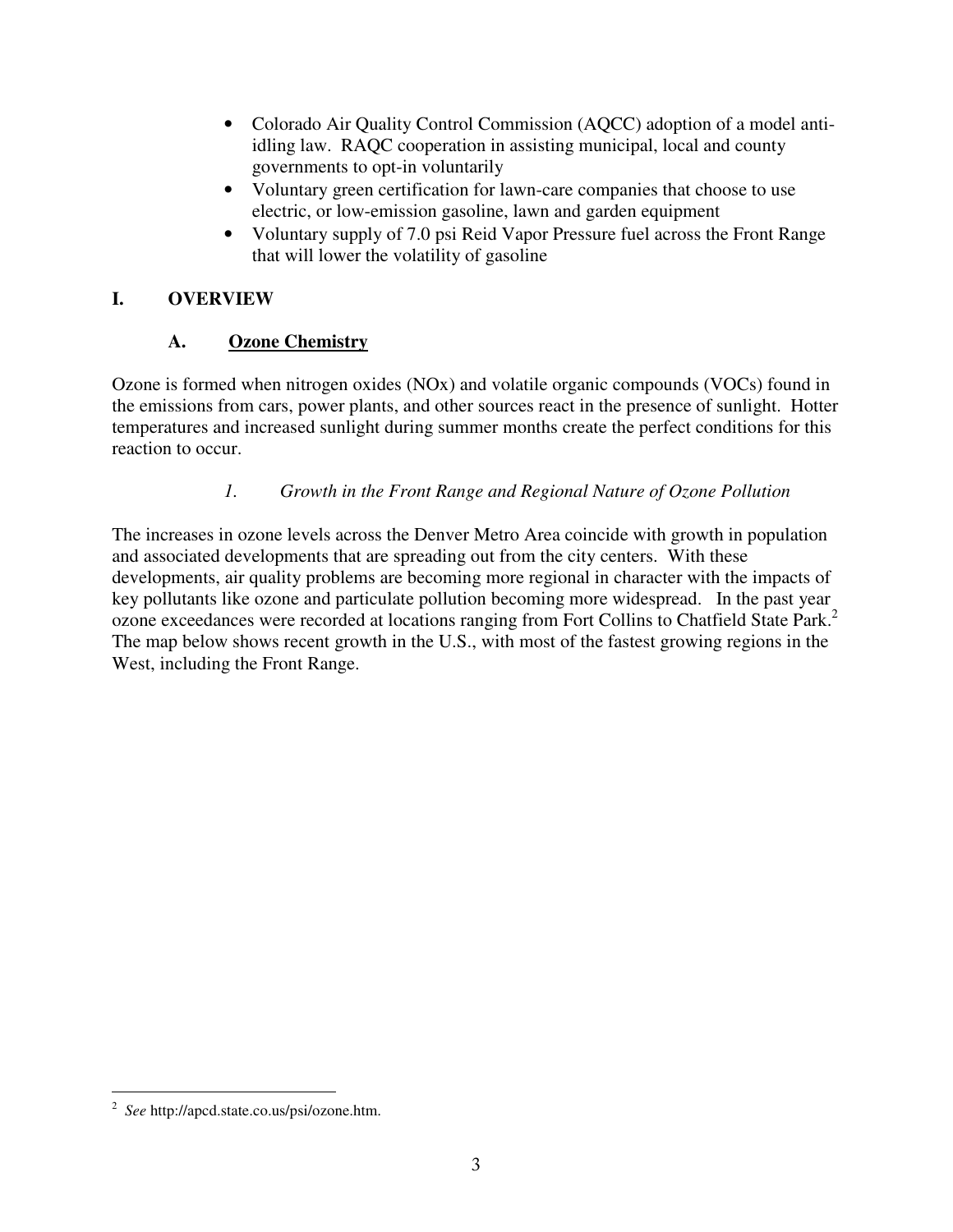

Colorado is already showing signs of the impacts of regional growth and of climate change on air quality as can be noted in the recent trends in regional air quality. As Colorado enters its next round of air quality management planning to restore healthy air, it is essential to address ozone in the context of these broader, interconnected issues of climate change and regional growth. Evaluation of emission reduction strategies need to be evaluated under predicted changes in climate for the Front Range in particular. Emissions and impacts for the entire Front Range region need to be part of the consideration since both the emission patterns and the effected populations are becoming increasingly regional.

#### *2. The Need for Both NOx and VOC Reductions*

To address the ozone problem in the Denver Metro Area the prudent approach is to seek reductions in the overall pollution burden, including reductions of both NOx and VOCs, the ozone precursors. A variety of studies have shown that both major precursors should be controlled to effectively reduce ozone pollution. The California Air Resources Board released a report on the "weekend effect" which concluded that concerns raised over a potential NOx disbenefit do not justify altering the strategy of reducing both NOx and VOCs.<sup>3</sup> An earlier report from NARSTO emphasized the complex nature of the issue but recognized that both NOx and VOC controls are appropriate under a variety of circumstances, including ozone programs to

<sup>-</sup> $3$  California Environmental Protection Agency, Air Resources Board, The Ozone Weekend Effect in California: Executive Summary 17 (2003).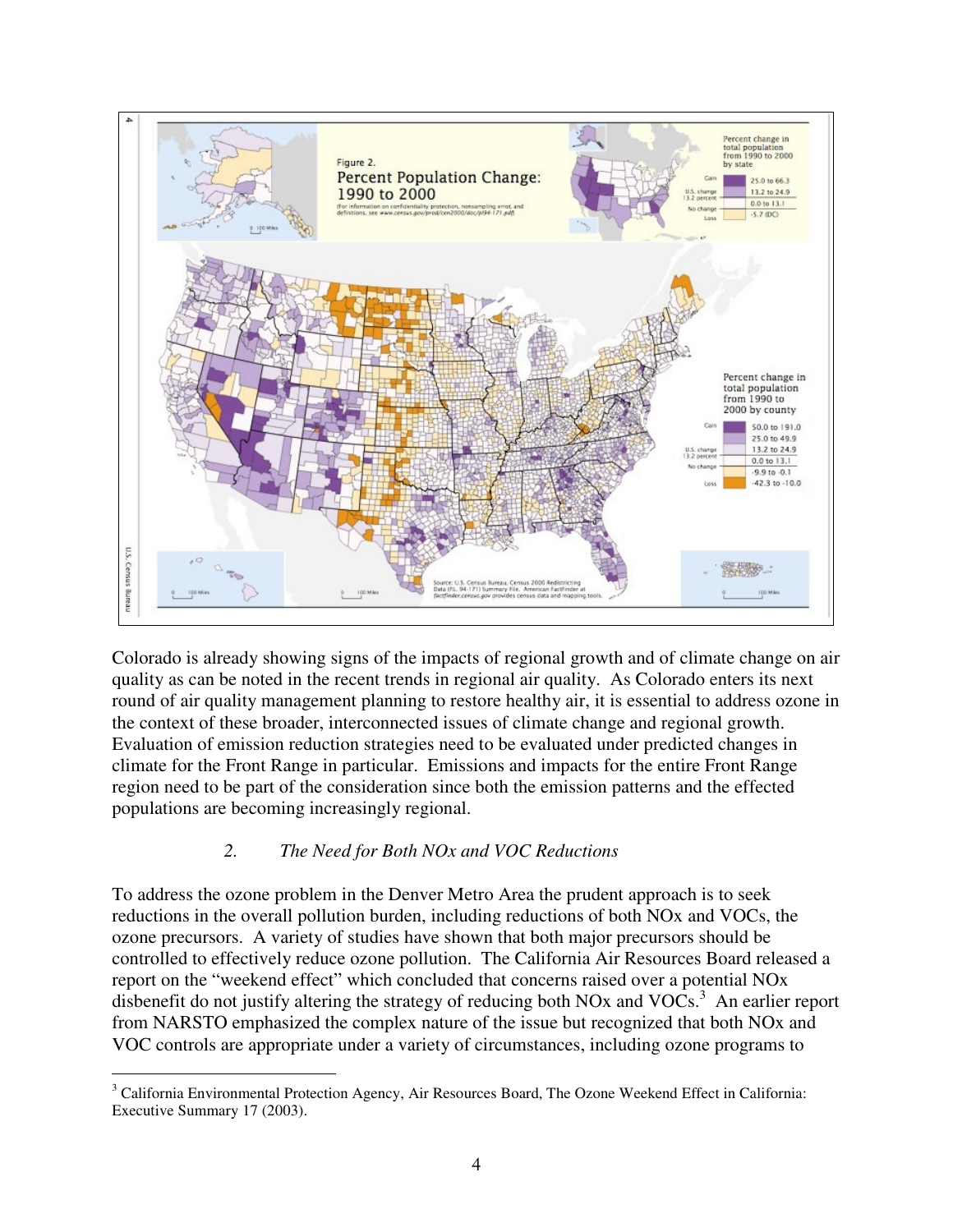address regional air quality.<sup>4</sup> Because ozone formation is dependent on local concentrations of VOCs and NOx (which vary spatially and temporally) as well as meteorological effects that effect mixing rates, control of both pollutants is necessary to achieve broad reductions over a wide area such as the Front Range.

Past experience in areas with high ozone levels has shown the efficacy of controls for both NOx and VOCs, and even where the weekend effect is observed, those controls have reduced ozone levels. NOx controls are necessary in the Denver Metro Area because not all areas are VOC limited, and further because NOx emissions have a variety of other environmental impacts, including regional haze and nitrogen deposition at Rocky Mountain National Park, which can be mitigated through NOx controls.

For these reasons we urge the RAQC to consider strategies for reducing NOx as well as VOC emissions both to address ozone pollution problems and other environmental impacts from these pollutants.

# *3. Ozone Pollution in the Context of a Changing Climate*

The formation of ozone is impacted by climate. The atmospheric chemical processes that control the production of ozone are determined largely by the volume of ozone-forming contaminants together with temperature and other factors such as sunlight and relative humidity. As the temperature and other meteorological factors change, production of air pollutants also will be affected. For example, as temperatures increase, ozone levels also will rise.

Strategies for improving air quality traditionally have been assessed by examining the relative benefits of different emission reduction strategies and assuming that changes in climate were not a factor. As predictions of changes in the climate over the next few decades are being increasingly acknowledged by the scientific community, the impacts of these changes in temperature and other meteorological factors on air quality needs to be factored into air quality assessments. Many studies are already demonstrating the impacts of climate change on future air quality, in particular the anticipated increases in ozone and particulate pollution production in many areas. These studies are briefly summarized below.

- o Shiliang Wu et al., *Effects of 2000-2050 Global Climate Change on Ozone Air Quality in the United States*, *submitted* J. OF GEOPHYSICAL RESEARCH (2007). This study estimates increases in the maximum 8-hour average for ozone of 2-5 ppb, with increases of up to 10ppb for severe ozone episodes.
- o Tagaris et al., *Impacts of Global Climate Change and Emissions on Regional Ozone and Fine Particulate Matter Concentrations over the United States*, 112 J. OF GEOPHYSICAL RESEARCH D14312 (2007). This study estimates that future ozone levels will decrease due to planned controls on precursor emissions, although climate change alone will lead to an increase in biogenic emissions of ozone precursors.
- o K. Murazaki & P. Hess, *How Does Climate Change Contribute to Surface Ozone Change over the United States*, 111 J. OF GEOPHYSICAL RESEARCH D05301 (2006). This study

<sup>-</sup><sup>4</sup> North American Research Strategy for Tropospheric Ozone (NARTSO), Assessment of Tropospheric Ozone Pollution: A North American Perspective 3-17-18 (2000).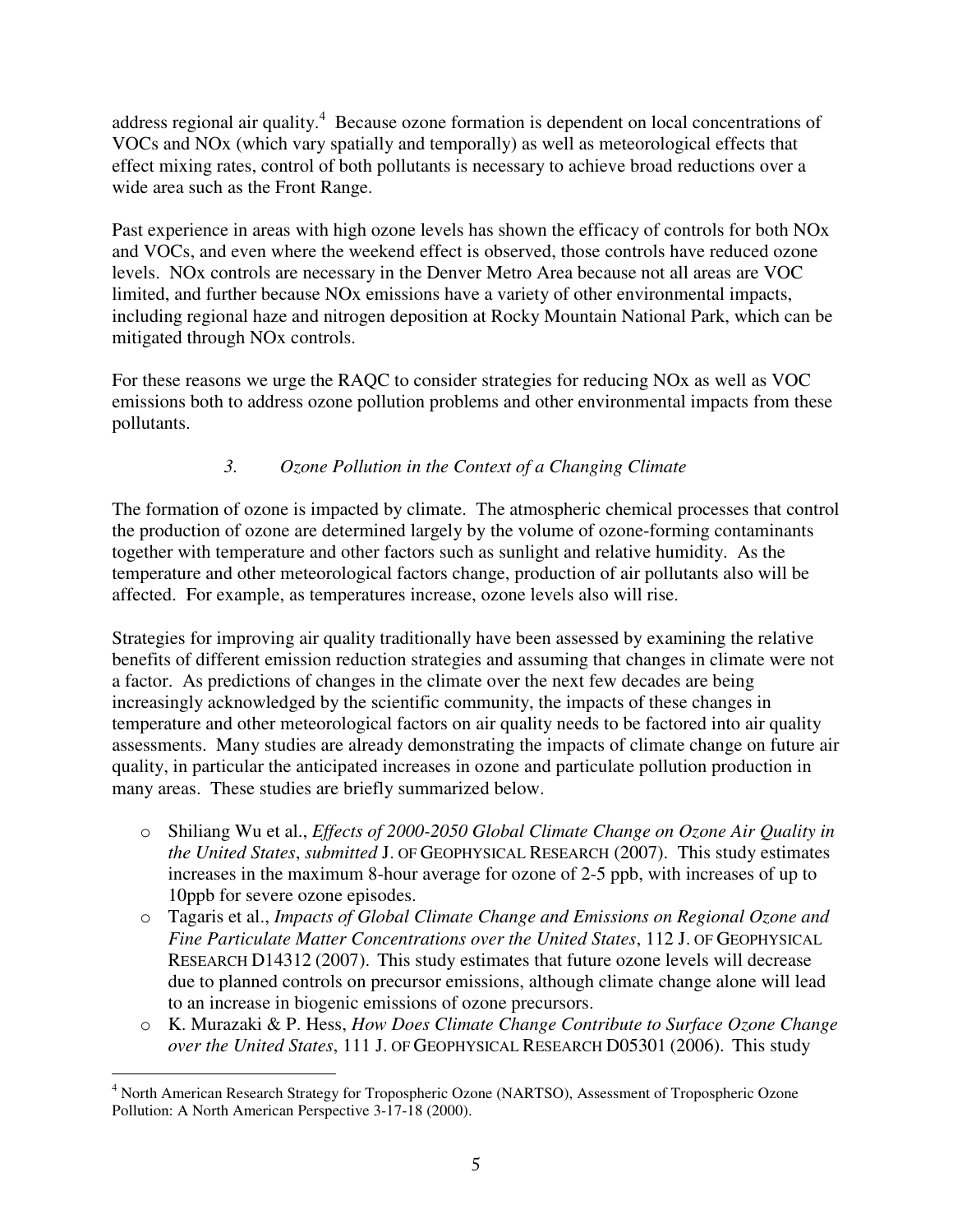estimates that climate change alone would lead to increases in ozone levels in polluted areas, if emissions remained the same.

o Lamb et al., Multi-scale Modeling of the Effects of Global Climate Change upon Regional Air Quality (2007). This presentation predicted peak ozone increases of 5 to 15 ppb due to climate change, leading to significant increases in occurrences above the current 80 ppb standard.

The impacts of climate change on ozone formation need to be acknowledged and, if possible, quantitatively assessed, as detailed strategies for addressing ozone over the short and long term are developed.

#### **B. Health Impacts**

There is vast and incontrovertible evidence supporting the association between the exposure to ozone and a suite of adverse health effects. In the past decade, over 1,700 studies have been published which examined the association between exposure to varying concentrations of ozone and human and environmental health effects. 5 These studies, which build upon a strong base of scientific data gleaned over decades, conclusively demonstrate that short-term exposure to ozone is associated with a number of serious health effects including "changes in the respiratory tract, pulmonary function decrements, respiratory symptoms, respiratory inflammation … increased emergency department visits and hospital admission", and "increases in restricted activity days and school absences." <sup>6</sup> More recent studies also demonstrate that short-term ozone exposure directly or indirectly contributes to premature mortality and cardio-pulmonary mortality.<sup>7</sup> Longterm exposure to ozone, ranging from weeks to years, is likewise associated with a range of adverse health effects including "seasonal declines in lung function or reduced lung function development, increases in inflammation, and development of asthma in children and adults."<sup>8</sup>

Ozone affects certain groups more acutely than others. Due to the early development of their lungs and their propensity for spending greater time outdoors, ozone especially affects the health of children. According to EPA, "[c]hildren with and without asthma were found to be particularly susceptible to  $O_3$  [ozone] effects on lung function and generally have greater lung function responses than older people." <sup>9</sup> In addition, people who spend time outdoors, such as "outdoor workers…, adolescents, and adults who engage in outdoor activities" are also at greater risk of ozone exposure.<sup>10</sup> People with asthma are likely to react more severely to ozone exposure than their healthy counterparts.<sup>11</sup> The elderly are at greatest risk for ozone-related "mortality and hospitalization."<sup>12</sup>

<sup>-</sup><sup>5</sup> Testimony of Stephen L. Johnson, Administrator of U.S. EPA, before the Senate Committee on Environment and Public Works (July 11, 2007).

<sup>6</sup> U.S. EPA, Review of the National Ambient Air Quality Standards for Ozone: Policy Assessment of Scientific and Technical Information, 3-4 (July 2007).

<sup>7</sup> *Id*. at 3-33.

<sup>8</sup> *Id*. at 3-25.

<sup>&</sup>lt;sup>9</sup> U.S. EPA (2007), Control of Emissions from Nonroad Spark-Ignition Engines and Equipment, 72 Fed. Reg. 28,098, 37,826 (proposed May 18, 2007). 10 *Id*. at 37,846.

 $11$  *Id.* at 37,826. In a 2004 survey, the Centers for Disease Control and Prevention found that 8.7% of adults in Colorado reported that they currently suffer from asthma as compared to 8.1% nationally. U.S. Department of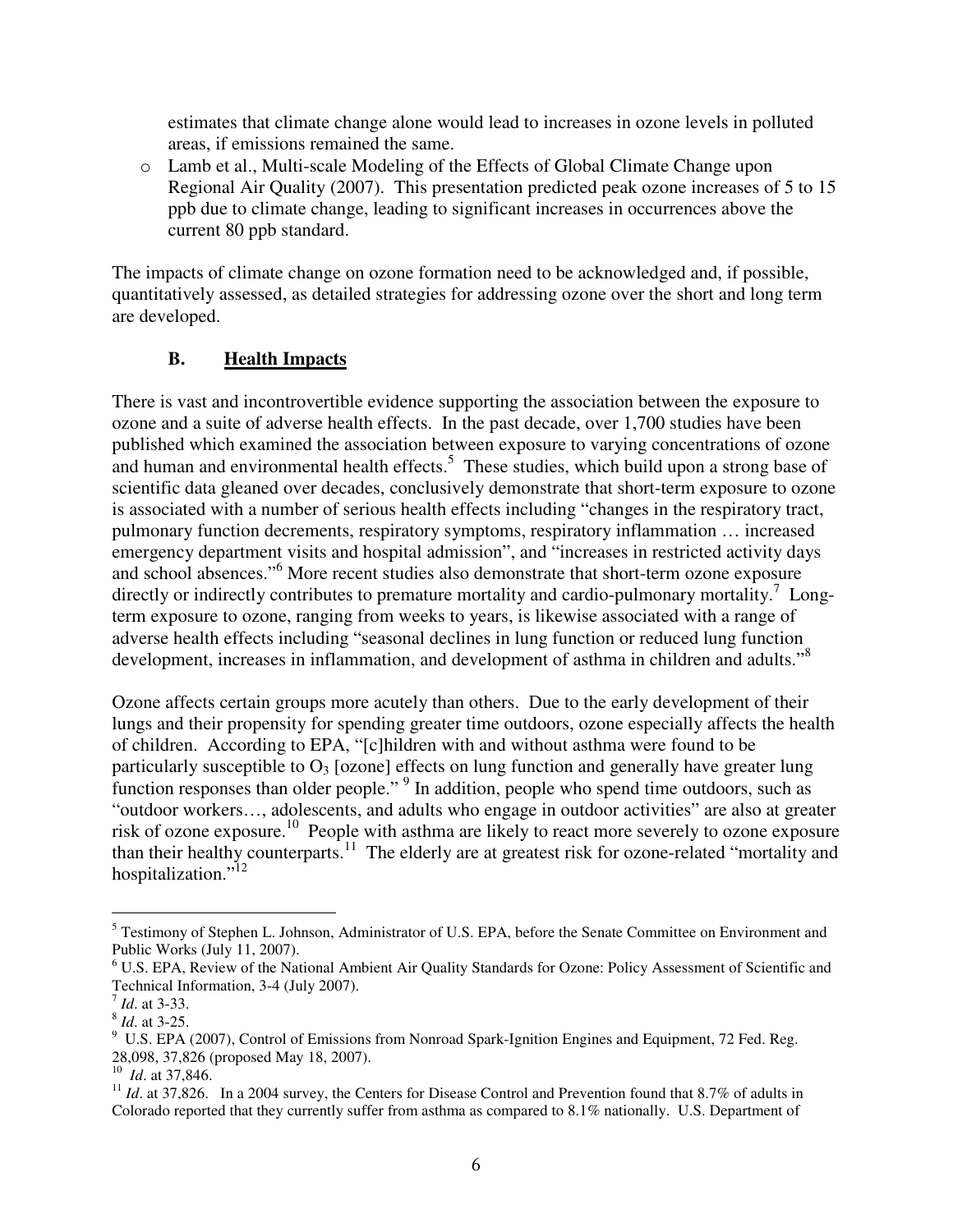### **C. Ecosystem Health Impacts**

Ozone pollution also poses a threat to Colorado's unique natural landscapes.<sup>13</sup> According to the EPA, ozone may be the pollutant with the "greatest potential for regional-scale forest impacts".<sup>14</sup> Exposure to severe ozone dramatically weakens the health of ponderosa pines and increases the chance of forest fires caused by large amounts of dry, dead underbrush.<sup>15</sup> NOx pollution contributes to nitrogen deposition.<sup>16</sup> Nitrogen deposition has caused, and is expected to continue to cause, species shifts, unnatural chemical changes in lakes and streams, reduced habitat and loss of alpine flowers.<sup>17</sup> NOx emissions also contribute to reduced visibility when transformed into nitrate aerosols. 18 Indeed, the number of poor visibility days in Rocky Mountain National Park has increased in recent years.<sup>19</sup>

#### **D. History of North Front Range Ozone Pollution**

In December 2004, EPA proposed designating eleven counties in the northern Front Range as out of attainment with the 8-hour ozone health standard. In early 2004 the state of Colorado entered into an Early Action Compact (EAC) with EPA. Pursuant to the EAC, the state agreed to a more expeditious timeframe for achieving the ozone NAAQS in the Denver Metro Area in exchange for relief from certain federal Clean Air Act (CAA) provisions. Specifically, the state committed to attaining the ozone NAAQS by Dec. 31, 2007.<sup>20</sup>

Under the EAC, measures were implemented to reduce ozone forming emissions. Despite these efforts, in the summer of 2007, fifteen air quality monitor stations across the Front Range recorded ten exceedances of the current ozone NAAQS of .08 ppm, while five monitors recorded

*Id*. 12 *Id*.

-

18 *Id*. at v.

19 *Id*. at 12.

Health and Human Services, Centers for Disease Control and Prevention (CDC), *Behavioral Risk Factor Surveillance System Survey Data*, Atlanta, Georgia (2004). This corresponds to almost 300,000 adults in Colorado.

<sup>&</sup>lt;sup>13</sup> Exceedances of the ozone NAAQS in sensitive places like Rocky Mountain National Park are not uncommon. For example, in 2002 and 2003 the air monitor at Rocky Mountain National Park recorded ozone levels of 0.087 and 0.086 ppm. Tamera Blett and Kristi Morris, Air Resources Division of the National Park Service, Rocky Mountain National Park Initiative, *Nitrogen Deposition: Issues and Effects in Rocky Mountain National Park, Technical Background Document,* Denver CO 27 (March 2004).

<sup>&</sup>lt;sup>14</sup> U.S. EPA (2007), Draft Regulatory Impact Analysis, Control of Emissions from Marine and Small SI Engines, Vessels, and Equipment, Chapter 2, 16 (April 2004).

<sup>15</sup> Zack Parsons and Steven Arnold, Colorado Department of Health and Environment *Ozone Transport in the West: An Exploratory Study* (July 2004), *available at* http://www.cdphe.state.co.us/ap/down/ozonetransport.pdf at 9.

 $16$  NOx emissions from motor vehicles are one of the primary air pollutants contributing to nitrogen deposition in the park. According to the Rocky Mountain National Park Initiative Study, mobile sources are the greatest contributor to NOx emissions in the Front Range and the state of Colorado, accounting for 42% of the NOx emitted in the Front Range and 33% in the entire state in 2002. *Nitrogen Deposition: Issues and Effects in Rocky Mountain National Park, Technical Background Document, supra* note 13, at 10.

<sup>&</sup>lt;sup>17</sup> "[H]igh elevation ecosystems in Rocky Mountain National Park have been changed by the effects of nitrogen deposition." *Id*. at iii-iv and 12.

<sup>&</sup>lt;sup>20</sup> Early Action Compact, Ozone Action Plan, Proposed Revision to the State Implementation Plan, Approved by the CO Air Quality Control Commission 3 (Dec. 17, 2006).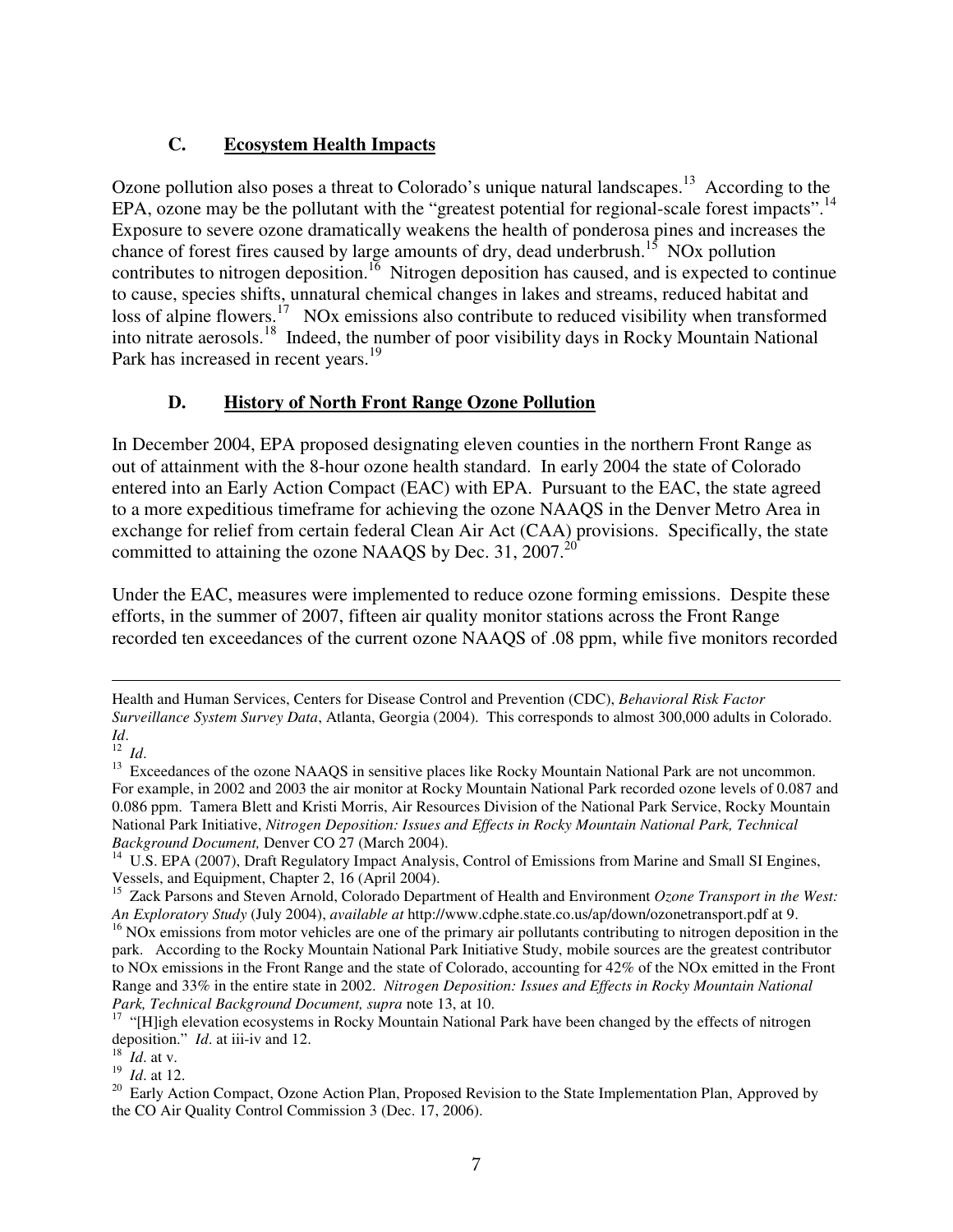exceedances at least five times each. When unhealthy ozone levels are anticipated the Colorado Department of Public Health and Environment (CDPHE) issues public health advisories, or "ozone alerts", advising people to limit the amount of time they spend outdoors and take other precautionary measures to help decrease ozone levels. CDPHE issued 49 ozone alerts in 2006 and 44 as of August 31, 2007.<sup>21</sup>

While there have been numerous exceedances of the ozone NAAQS, not until very recently did the number and severity of high ozone days combine to equal a violation of the NAAQS.<sup>22</sup> The tipping point occurred this summer when the air quality monitor at Rocky Flats near the Boulder/Jefferson county line recorded an eight-hour rolling average ozone concentration of .088 ppm. This reading marked the fourth exceedance of the NAAQS over the last three years at the Rocky Flats monitor. Accordingly, the EPA formally designated the area out of compliance with the ozone NAAQS on November 20, 2007, and Colorado will be required to develop a comprehensive air quality management plan to restore healthy air.<sup>23</sup>

Absent significant reductions in the emissions that contribute to the formation of ozone, it is unlikely that the Denver Metro Area will succeed in timely attainment of the ozone NAAQS. Recently, a group of scientists charged with advising EPA regarding air quality standards unanimously recommended EPA tighten the existing 8-hour ozone standard, observing that the current ozone health standard is insufficient to protect human health. $^{24}$  In response, EPA proposed to strengthen the current ozone standard.<sup>25</sup> If EPA promulgates a more protective ozone standard, consistent with a body of medical science, Colorado may need to strengthen its ozone reduction strategies. Governor Ritter's recent letter urged the RAQC to "consider the addition of elements that would further reduce ozone levels that may be necessary to meet the recently proposed lower federal ozone standard."<sup>26</sup>

While the challenges facing the Denver Metro Area are significant, the good news is that they are in no way insurmountable. Just as there are many sources and factors that contribute to the formation of ground-level ozone, so there are myriad feasible strategies available to combat it. Many of these measures have been demonstrated successfully in other jurisdictions facing equally poor or worse ozone problems. We therefore provide the following recommended strategies to reduce ozone forming emissions before the next ozone season and over time as part of Colorado's development of a comprehensive strategy to restore healthy air.

 21 *See* http://www.ozoneaware.org/ (last visited Oct. 24, 2007).

<sup>&</sup>lt;sup>22</sup> While any individual 8-hr reading that is over the current standard of .08 ppm is an exceedance of the NAAQS, a violation of the NAAQS only occurs when the three-year average of the fourth maximum values at a monitor exceeds the federal standard.

 $^{23}$  Areas that fail to meet national health based air standards must submit state implementation plans (SIPs) to EPA. EPA has authority to accept or reject elements of a state implementation plan depending on the degree to which a state's plan conforms to federal clean air requirements.

<sup>&</sup>lt;sup>24</sup> Letter from Clean Air Science Advisory Committee to Stephen L. Johnson, Administrator, U.S. EPA, Clean Air Science Advisory Committee's (CASAC) Peer Review of the Agency's 2<sup>nd</sup> Draft Ozone Staff Paper (Oct. 24,

<sup>2006).</sup> 25 Proposed Rule for the National Ambient Air Quality Standards for Ozone, 72 Fed. Reg. 37,818 (proposed July 11, 2007).

<sup>26</sup> Letter from Governor Bill Ritter Jr., to Andrew Spielman, *supra* note 1.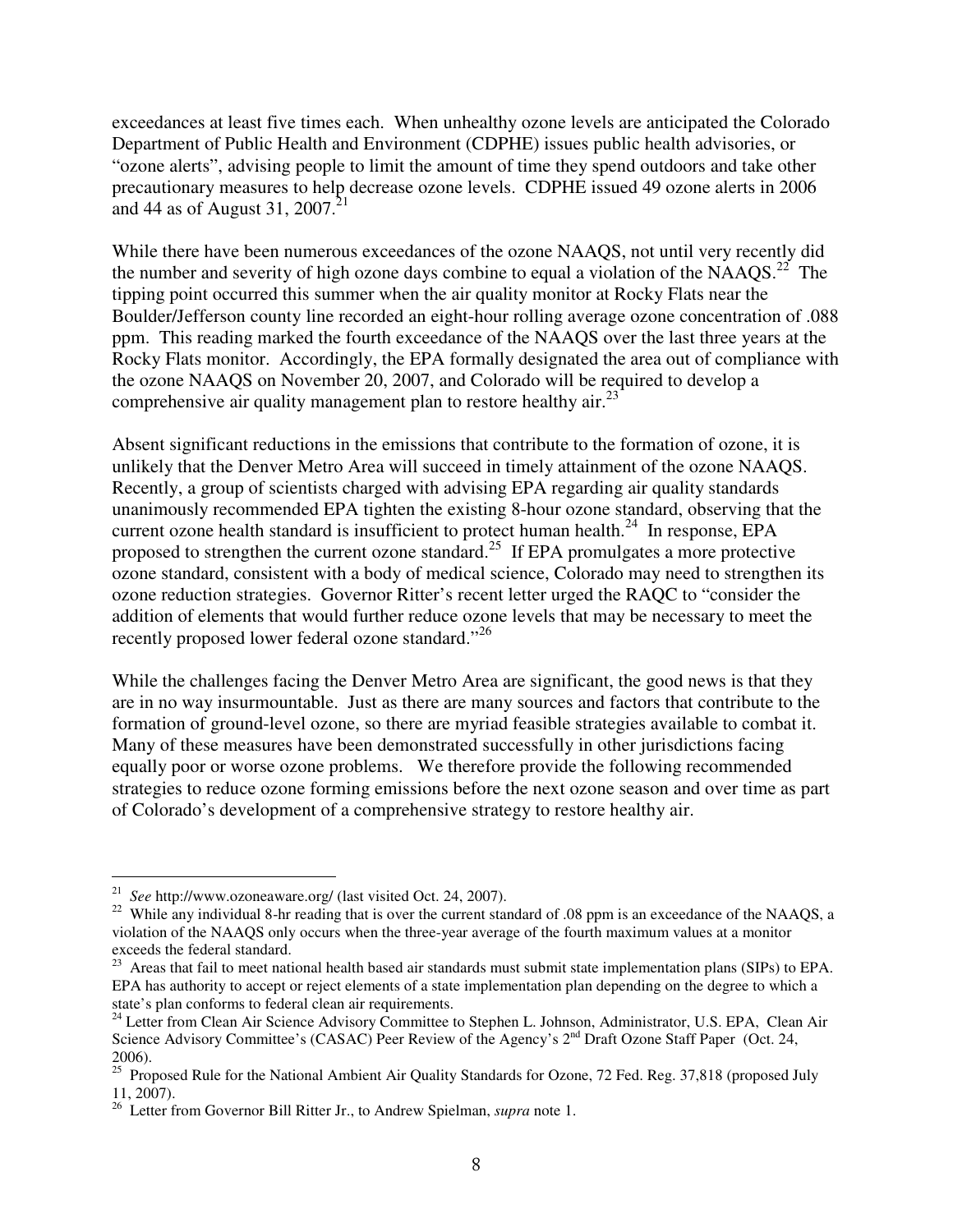#### **II. STRATEGIES**

#### **A. Fuels Sector**

Lowering the Reid Vapor Pressure (RVP) of gasoline has an effect on both exhaust and evaporative emissions from sources that use gasoline (on-road vehicles and off-road equipment). It also has an effect on the evaporative VOC emissions of sources used to store and transport gasoline (fuel tanks of on-road vehicles and off-road equipment, portable fuel containers, and the gasoline distribution network). Ozone nonattainment areas throughout the U.S. have adopted ozone control strategies that require either Federal Reformulated Gasoline (RFG) or low RVP gasoline  $\left(\sim 7.0 \text{ RVP}\right)$ .

#### *1. Reformulated Gasoline*

The Federal RFG program is authorized under section  $211(k)$  of the CAA. EPA regulations specify content and performance requirements for RFG, which reduces motor vehicle emissions of VOCs, NOx, CO, and air toxics. Ozone nonattainment areas where the CAA does not mandate RFG (such as Denver) may opt-into the federal RFG program under section 211(k). To opt-in to RFG, the state Governor applies to the EPA, and EPA sets an effective date for the program to apply in that area, which is no later than one year from the date of application. EPA must grant the RFG opt-in to a state where the Governor requests to opt-in. Section  $211(k)(6)(A)(i)$  of the CAA provides that "[u]pon the application of the Governor of a State, the Administrator *shall apply*<sup>"</sup> the reformulated gasoline standards.<sup>27</sup>

The EPA guidance indicates that "EPA supports the state opt-in to RFG as an environmentally beneficial, cost-effective, and administratively simple ozone control measure." This guidance was issued in 1997 and since then Tier 2 sulfur in gasoline requirements have slightly reduced the effectiveness of RFG against conventional gasoline; this is because lower sulfur content in conventional gasoline and RFG reduces the deterioration of emission controls (e.g. catalytic converters). At the same time, RFG and similar cleaner gasoline standards are widely recognized to provide considerable cost-effective benefits in reducing ozone and other airborne contaminants. In the Phoenix metropolitan area, for example, the Arizona Clean Burning Gasoline program has proven effective in cutting summertime smog while reducing air toxics, carbon monoxide and particulate pollution.

Counties that have RFG must meet the RFG requirements, which specify an overall VOC, NOx, and air toxics reduction for the gasoline. In many RFG areas, the gasoline volatility is typically less than 7.0 RVP. Up until the time that the Energy Policy Act of 2005 was passed (in August of 2005), every gallon of RFG was required to contain a minimum of 2.0 wt % oxygen, which, in most areas of the U.S, is now ethanol. In the Chicago area, for example, 100% of the gasoline sold contains ethanol, at about 2.7 wt %. No RVP waiver is allowed for RFG. However, under the Energy Policy Act, there is no minimum oxygen content for RFG, therefore, gasoline marketers could start marketing no-ethanol gasoline, as long as it meets the other RFG performance requirements.

<sup>-</sup><sup>27</sup> 42 U.S.C. § 7545(k)(6)(A)(i) (emphasis added).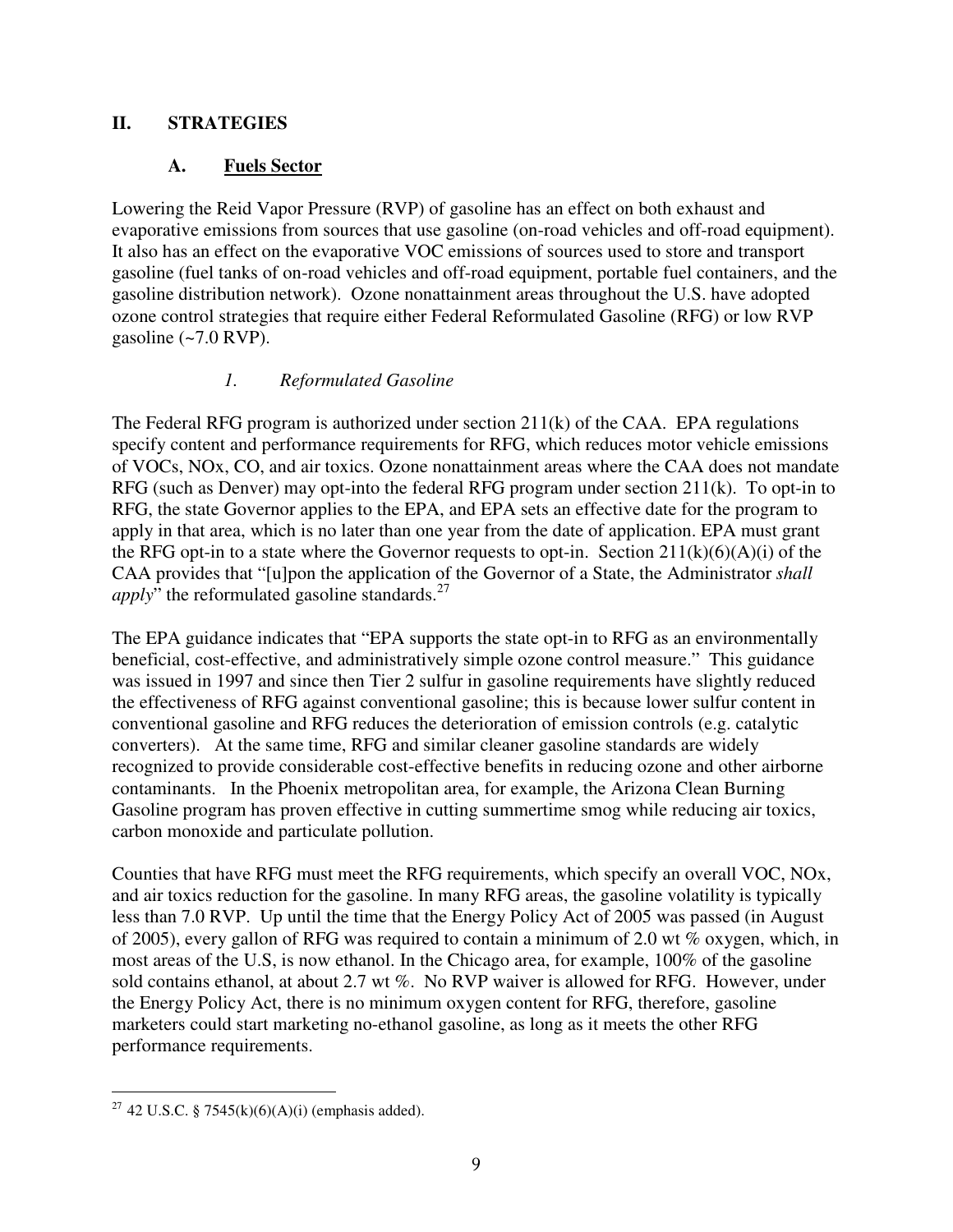As of 2004, the Denver area was required to use 7.8 RVP gasoline, with a 1 pound per square inch (psi) waiver for ethanol blending up to 10 percent. Federal RFG, with a typical RVP of less than 7.0, is not eligible for a 1 psi ethanol waiver, though ethanol can be used in RFG.

Both RFG and low RVP gasoline are expected to increase the costs of gasoline to motorists. These measures, however, are highly cost-effective, and have proven to be more effective and efficient than many other ozone abatement strategies.

In April of 2005, the American Petroleum Institute released a study entitled the "Potential Effects of the 8-Hour Ozone Standard on Gasoline Supply, Demand, and Production Costs", conducted by MathPro<sup>28</sup>. This study was designed to "identify and evaluate potential effects of the 8-hour ozone standard on operations, product supply, and costs in *normal steady-state* operation of the U.S. refining and logistics system."

In general, MathPro found that the gasoline distribution system is capable of handling increased volumes of special gasolines and delivering these volumes to the nonattainment areas that may require them during period of normal, steady-state operations. However, MathPro also found that many existing pipeline and terminal facilities do not have the capacity to handle additional gasoline segregations, and that where this situation exists, the distribution system would be able to meet new requirements for special gasolines in given nonattainment areas, but only with some spillover or quality give-way – that is, supply of a special gasoline requirement in a nonattainment area adjacent to or near-by areas that do not require that gasoline.

The study also examined the volumes of conventional gasoline, 7.8 RVP gasoline, 7.0 RVP gasoline, and RFG if all nonattainment areas required the next level of gasoline control. For example, nonattainment areas with conventional gasoline were assumed to need 7.8 RVP gasoline, areas with 7.8 RVP gasoline were assumed to need 7.0 gasoline, and areas with 7.0 gasoline were assumed to require RFG. Areas with RFG were assumed to keep RFG (no further control in these areas).

Finally, the study examined incremental costs of these special gasolines. For example, in the Lake Michigan region, the study estimated that 7.8 RVP gasoline would cost about 1.2  $\varphi$ /gallon more than conventional gasoline, 7.0 RVP gasoline would cost 0.6  $\phi$ /gallon – 3.0  $\phi$ /gallon more that 7.8 RVP gasoline, and RFG would cost  $1.7\ell/g$ allon - 6.2  $\ell/g$ allon more than 7.0 RVP gasoline. In other words, in the Lake Michigan region, RFG would cost  $3.5\ell/gallon 10.4\frac{\mathrm{d}}{\mathrm{d}}$  allon more than conventional gasoline.

2007 summer retail gasoline prices for U.S. and Gulf Coast average conventional and reformulated gasoline are shown in the figure below. On average, U.S. average ozone season RFG costs 8¢/gallon more than conventional gasoline, in line with the estimates above. On the other hand, Gulf Coast RFG was 6¢/gallon less than conventional gasoline. This may be due to the fact that many large metropolitan areas along the Gulf Coast require RFG and it is produced

<sup>-</sup><sup>28</sup> MathPro Inc. and Stillwater Associates for the American Petroleum Institute, Potential Effects of the 8-Hour Ozone Standard on Gasoline Supply, Demand, and Production Costs (April 15, 2005).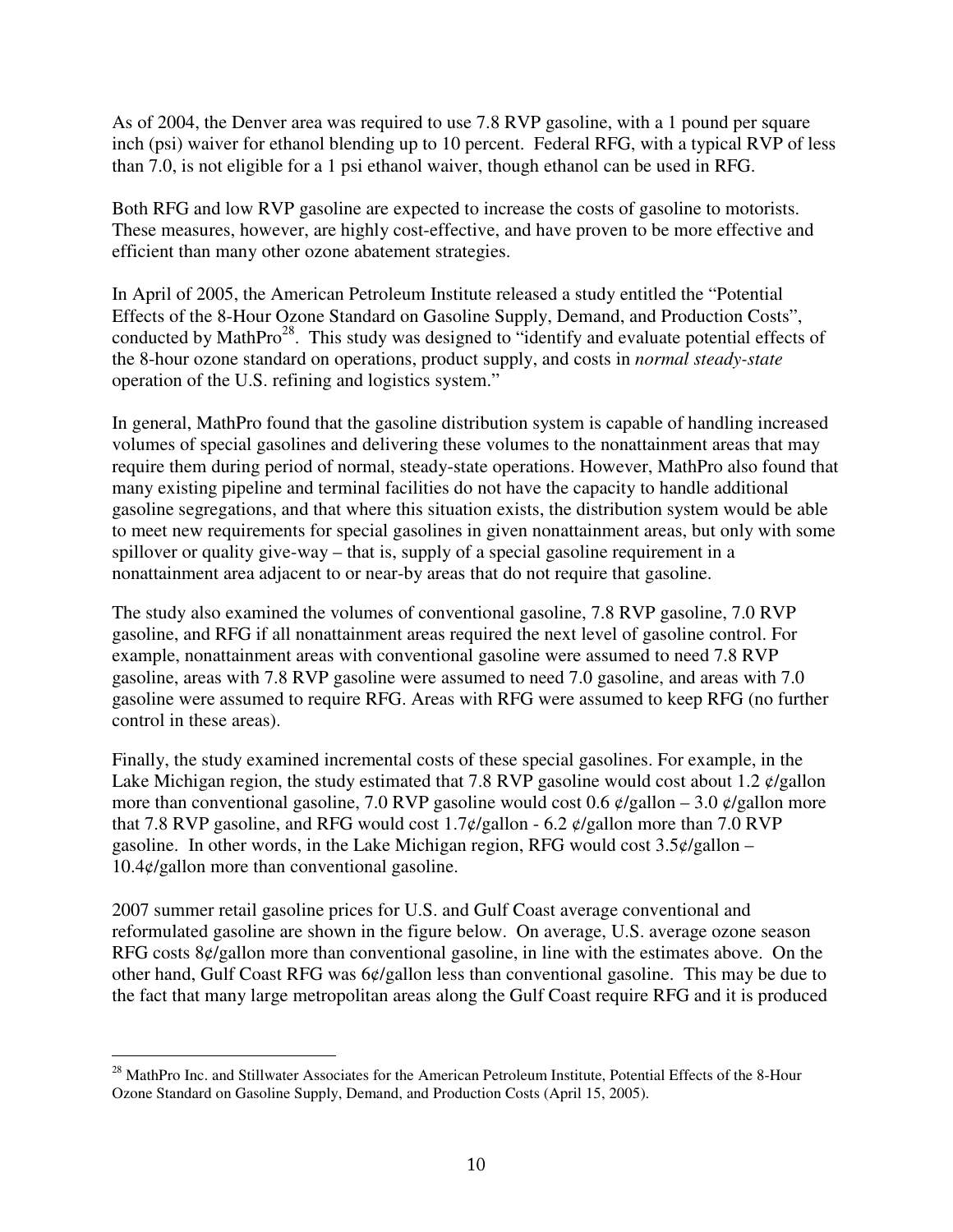

at large refineries, whereas areas that use conventional gasoline acquire it from smaller refineries within or outside the region.

http://www.eia.doe.gov/oil\_gas/petroleum/data\_publications/wrgp/mogas\_history.html

• **Timeframe for implementation:** Effective one year from Governor's request to EPA.

#### *2. Adoption of a Lower Reid Vapor Pressure Gas*

Colorado currently caps the RVP of gasoline sold during the summer months at 7.8 psi. According to the CDPDE, capping the RVP of fuel at 7.0 psi will result in ozone reduction benefits by reducing the amount of VOCs emitted from fuel.<sup>29</sup>

In order to adopt a lower RVP fuel, Colorado must obtain EPA approval.<sup>30</sup> Approval requests may be included as part of the CAA SIP process. The request must demonstrate that the state low RVP fuel program is necessary to achieve the ozone NAAQS. "Necessary" means that no

Source: Energy Information Administration,

<sup>-</sup><sup>29</sup> CO Department of Public Health and Environment, Ozone Reduction Strategies from Fuels 5 (Nov. 7 2007), *available at* http://www.ozoneaware.org/documents/Fuels-Kaufman.pdf.

<sup>&</sup>lt;sup>30</sup> The CAA prohibits states from adopting fuel RVP different from that permitted under federal law absent a waiver. CAA § 211(c)(3)(C); 42 U.S.C. § 7547(c)(3)(C). While the Energy Policy Act of 2005 also places some limitations on the ability of a state to adopt a lower RVP than the federal, the Energy Policy Act specifically exempts 7.0 RVP fuels from this requirement. Accordingly, the only impediment to CO adopting a lower RVP fuel is the need to obtain a waiver from EPA under the CAA.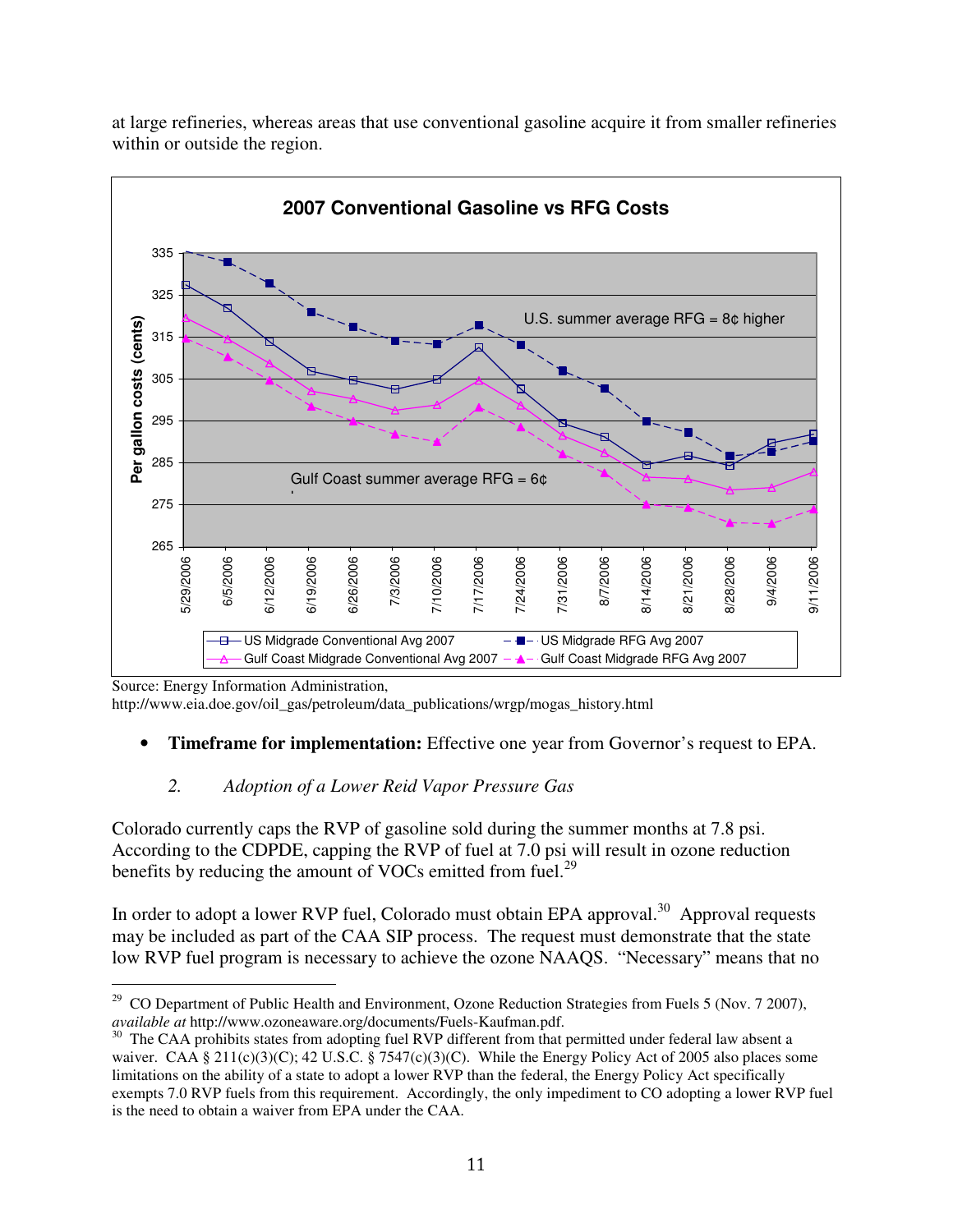other measures exist that would bring about timely attainment or that other measures exist, but are unreasonable or impracticable.

Several states around the country have obtained waivers from EPA and implemented 7.0 RVP state fuel programs in communities with unhealthy ozone concentrations. For example, Kansas City, Missouri; Kansas City, Kansas; El Paso, Texas; Birmingham, Alabama; and Detroit/Ann Arbor, Michigan all have 7.0 RVP state fuel programs. Other communities also utilize 7.0 RVP gasoline incorporated with other gasoline controls such as sulfur reductions (Atlanta, Georgia) and a Clean Burning Gasoline program (Phoenix, Arizona). These states have seen "significant reductions in targeted emissions at a very low cost."<sup>31</sup>

We urge the RAQC to work with fuel suppliers to the Denver Metro Area in providing 7.0 psi RVP fuel on a voluntary basis immediately to help protect human health from harmful smog concentrations in the 2008 ozone season. In addition, we urge AQCC to adopt a rule requiring either 7.0 psi RVP or Federal RFG, and obtain EPA approval, as part of the ozone SIP due in December 2008.

- **Timeframe for implementation:** Voluntary adoption for implementation in 2008 ozone season followed by request for low RVP gasoline or RFG in the 2008 ozone SIP. Implementation in 2009-10 pending EPA approval.
	- 3. *Ethanol Waiver*

As part of an initiative to reduce the volatility of gasoline, Colorado should also evaluate removal of the 1.0 psi ethanol waiver during the summer season, until lower RVP fuels are available. Under 40 C.F.R. § 80.27, gasoline that contains at least 10 percent ethanol by volume qualifies for an additional 1.0 psi above the approved RVP. For example, if a state fuel program provides for an RVP of 7.8 psi during the summer season, the ethanol waiver allows the overall RVP of the gasoline to be 8.8 psi as long as the fuel contains 9-10% ethanol by volume. Gasoline blended with ethanol evaporates more readily than non-blended gasoline and increases the permeability of gasoline in fuel systems and storage containers, resulting in higher VOC emissions. Colorado can decrease emission of ozone precursors by requesting a removal of the ethanol waiver.

A state has two options for removing the 1.0 psi ethanol waiver. First, in accordance with the process outlined above for requesting a lower RVP fuel program, the state can implement a fuel program that does not incorporate the ethanol waiver. Specifically, when Colorado asks for EPA approval of a 7.0 psi RVP program it may also request to opt-out of the ethanol waiver. El Paso, Texas utilizes a 7.0 RVP program that does not provide for an ethanol waiver.

Alternatively, a state can opt-out of the ethanol waiver under Section 211(h)(5) of the federal Clean Air Act.<sup>32</sup> This section allows the governor of a state to notify the EPA, with "supporting documentation" that the ethanol waiver "will increase emissions that contribute to air pollution

<sup>-</sup> $31$  U.S. EPA, Task Force on Boutique Fuels, Report to the President 6 (June 2006).

 $32$  42 U.S.C. § 7545(h)(5).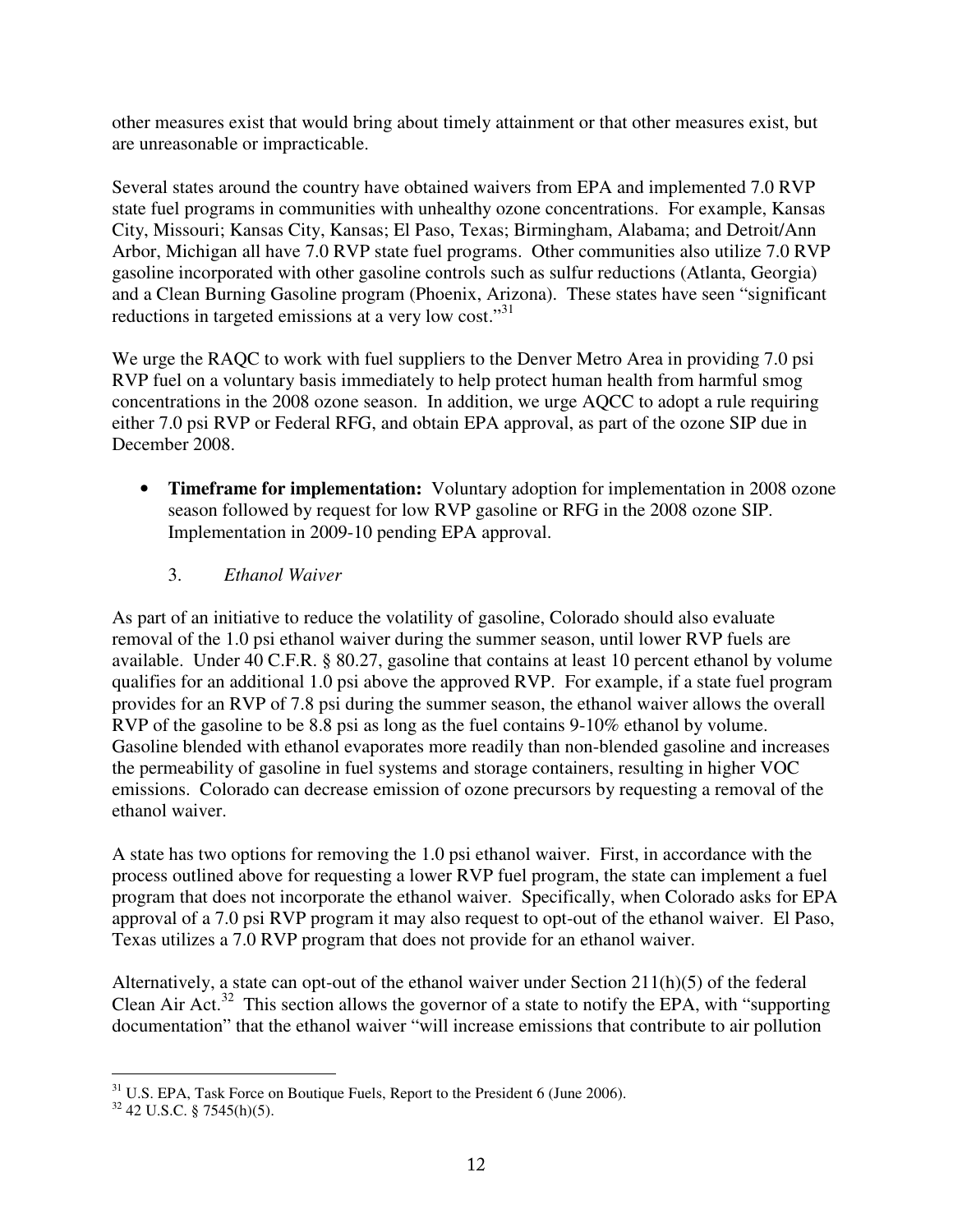in any area of the State."<sup>33</sup> The Administrator shall, by regulation, apply a lower RVP limitation on all gasoline during the ozone season, including gasoline containing 10% ethanol.

Removal of the ethanol waiver would not restrict ethanol from being blended with gasoline. Instead, it would require that refiners reduce the overall volatility of gasoline that can include ethanol. A recent report for Congress determined that the costs of opting out of the ethanol waiver "are not likely to be large."<sup>34</sup>

Durbin et al  $(2006)^{35}$  studied the effects of ethanol and volatility parameters on exhaust emissions in California on Low Emission Vehicles (LEV) and Super Low Emission Vehicles (SULEV). Key findings were that:

- Non-methane organic gases (NMOG) emissions increased by 14% when ethanol content was increased from the zero (E0) to the high level (E10). (NMOG emissions increased by 35% when T50 was increased from the low to the high level)
- Formaldehyde emissions increased by 23% when T50 was increased from the low to the high level.
- Air toxic emissions increased by anywhere from 73% (Acetaldehyde) to 18% (Benzene) to 22% (1,3-butadiene ) when ethanol content was increased from E0 to  $E10^{36}$
- **Timeframe for implementation:** Request for removal of ethanol waiver as part of December 2008 SIP. Implementation in 2009 pending EPA approval**.**
	- . *4. Enhanced Stage II Vapor Recovery for Larger Stations*

Significant evaporative emissions of VOCs and air toxics can occur during the refueling of vehicles at the pump. There are currently two primary methods available for reducing refueling evaporative emissions. The first, Stage II vapor recovery, is installed on pumps at gas stations. This method works by capturing gasoline vapors when a vehicle is being fueled and returning the vapors through the pump hose to the petroleum storage tank instead of releasing them into the air. On some vehicles, Stage II vapor recovery systems help capture up to 95 percent of harmful gasoline vapors that may otherwise be released to the atmosphere.<sup>37</sup>

The second, Onboard Refueling Vapor Recovery (ORVR), is a vehicle emission control system that captures fuel vapors from the vehicle gas tank during refueling. Unlike Stage II vaporrecovery systems, ORVR works by capturing fuel vapors and directing them to a carbon canister inside the vehicle's engine which absorbs the vapors. When the engine is in operation, it draws

 33 *Id*.

<sup>34</sup> S. REP. NO. 108-57 at 30 (2003).

<sup>&</sup>lt;sup>35</sup> Durbin, T.D.; Miller, J.W.; Younglove, T.; Huai, T.; Cocker, K., 2006. Effects of Ethanol and Volatility Parameters on Exhaust Emissions, CRC Project No. E-67.

<sup>&</sup>lt;sup>36</sup> Only a high T<sub>90</sub> fuel (~355 F) was used so no conclusions can be drawn for fuels with lower levels of T<sub>90</sub>.

<sup>37</sup> *See* http://www.tceq.state.tx.us/implementation/air/vaporrecovery/vapor\_recovery.html.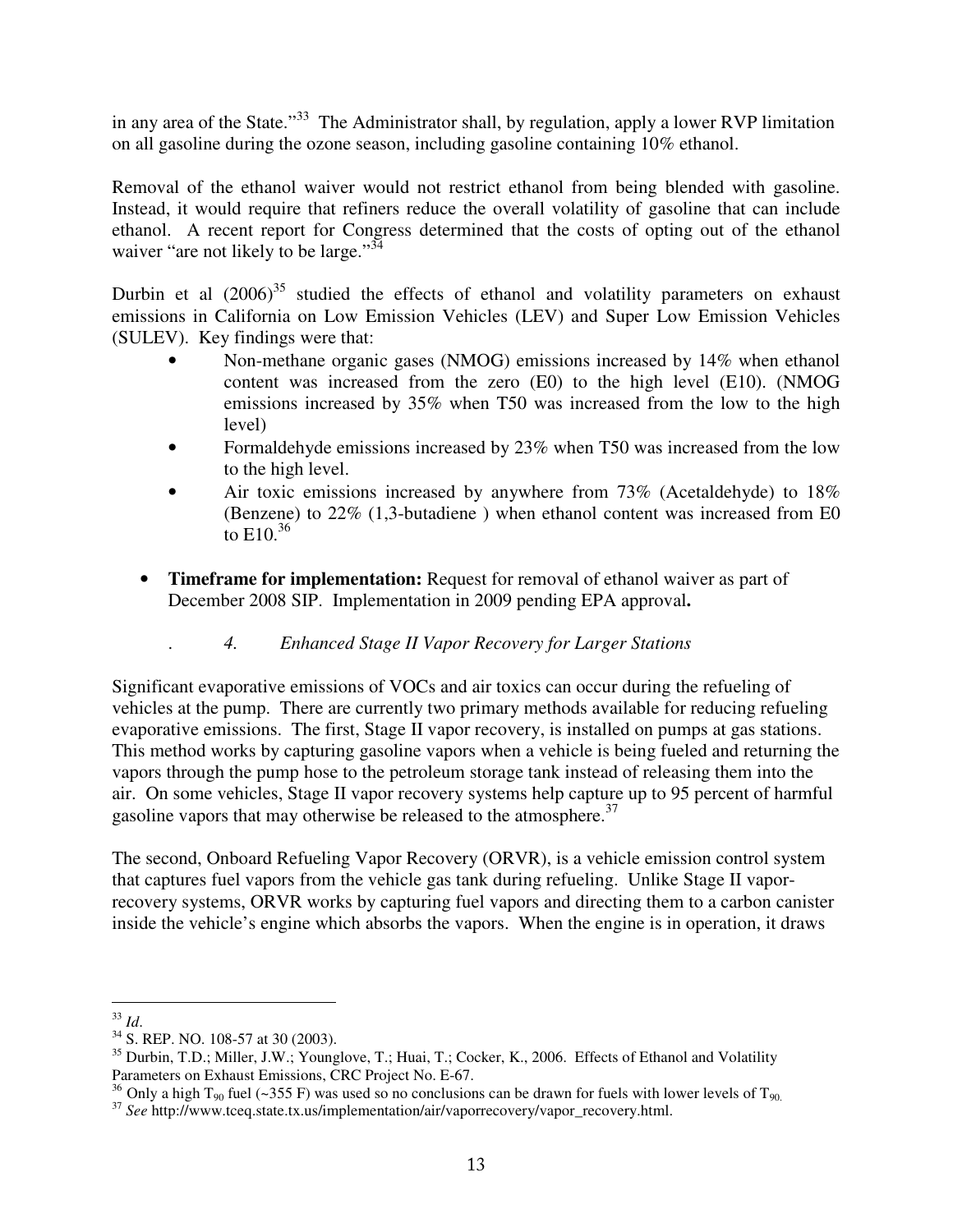the vapors into the engine intake manifold to be used as fuel.<sup>38</sup> ORVR controls are being phased in by EPA and are currently required on 40% of 1998 model year cars, 80% of 1999 model year cars, and 100% of 2000 model year and later cars. Light-duty trucks have a six-year phase-in period, starting in model year 2001. EPA anticipates ORVR will be in "widespread" use sometime after 2010.<sup>39</sup> According to EPA, ORVR controls will reduce VOCs and air toxics by approximately 300,000 to 400,000 tons per year (tpy) nationwide.<sup>40</sup>

Importantly, not all vapor recovery systems are compatible with ORVR controls. In order to ensure greater compatibility, the California Air Resources Board (CARB) identified two vapor recovery systems that have proven to work with onboard ORVR controls.<sup>41</sup> CARB estimates that ORVR controls will be available on 50% of vehicle miles traveled in 2005, 65% in 2010, and 95% in 2020. Nevertheless, California expects to keep its Phase II vapor recovery systems in place until at least 2020 or longer to maintain emissions reductions.<sup>42</sup>

Other states, such as Illinois, require the use of Stage II recovery systems within nonattainment areas and at gas stations that dispense, on average, more than 10,000 gallons of gasoline per month for the last 12 months of operation.<sup>43</sup> In Colorado, the number of "terminals" determines the size of the fueling station. Each terminal includes two pumps. We recommend this strategy apply only to the larger stations designated as those with ten or more terminals (or 20 pumps).

Costs for the equipment and installation of Stage II recovery systems range from approximately \$17,000 for two dispensers to \$50,000 for twelve. There are obvious economies of scale for multi-installation. The chart below includes estimates of costs for equipment and installation as well as in-station diagnostic costs.

| <b>Estimated Phase II EVR and ISD Costs<sup>44</sup></b> |                      |          |          |          |  |  |
|----------------------------------------------------------|----------------------|----------|----------|----------|--|--|
| Number of Gasoline Dispensers                            |                      |          |          | 12       |  |  |
| Total Cost for Equipment and                             | \$24,925<br>\$17,240 |          | \$32,765 | \$56,285 |  |  |
| Installation*                                            |                      |          |          |          |  |  |
| In-Station Diagnostic Costs (ISD)*                       | \$13,600             | \$16,500 | \$19,700 | \$28,900 |  |  |
| Total (rounded to nearest \$100)                         | \$30,800             | \$41,400 | \$52,500 | \$85,200 |  |  |

\*Required for stations dispensing >600,000 gallons/yr

<sup>39</sup> EPA has not defined a specific date or the meaning of "widespread use."

-

<sup>&</sup>lt;sup>38</sup> U.S. EPA, Office of Air and Radiation, Office of Transportation and Air Quality, Commonly Asked Questions about ORVR, at http://www.epa.gov/otaq/regs/ld-hwy/onboard/orvrq-a.txt.

<sup>40</sup> U.S. EPA, Commonly Asked Questions about ORVR, *supra* note 38.

<sup>&</sup>lt;sup>41</sup> California Air Resources Board Air Monitoring and Laboratory Division, Update on Enhanced Vapor Recovery (EVR) and In-Station Diagnostics (ISD) at Gasoline Dispensing Facilities (August 2, 2007), *available at* http://www.arb.ca.gov/vapor/arb\_evrtalk080207.

<sup>42</sup> *Id*.

<sup>&</sup>lt;sup>43</sup> Illinois Environmental Protection Agency, Stage I and Stage II Vapor Recovery Programs, http://www.epa.state.il.us/air/stage-ii-vapor-recovery.html.

<sup>&</sup>lt;sup>44</sup> California Air Resources Board Air Monitoring and Laboratory Division, Update on Enhanced Vapor Recovery (EVR) and In-Station Diagnostics (ISD) at Gasoline Dispensing Facilities ( August 2, 2007), *available at* http://www.arb.ca.gov/vapor/arb\_evrtalk080207.pdf.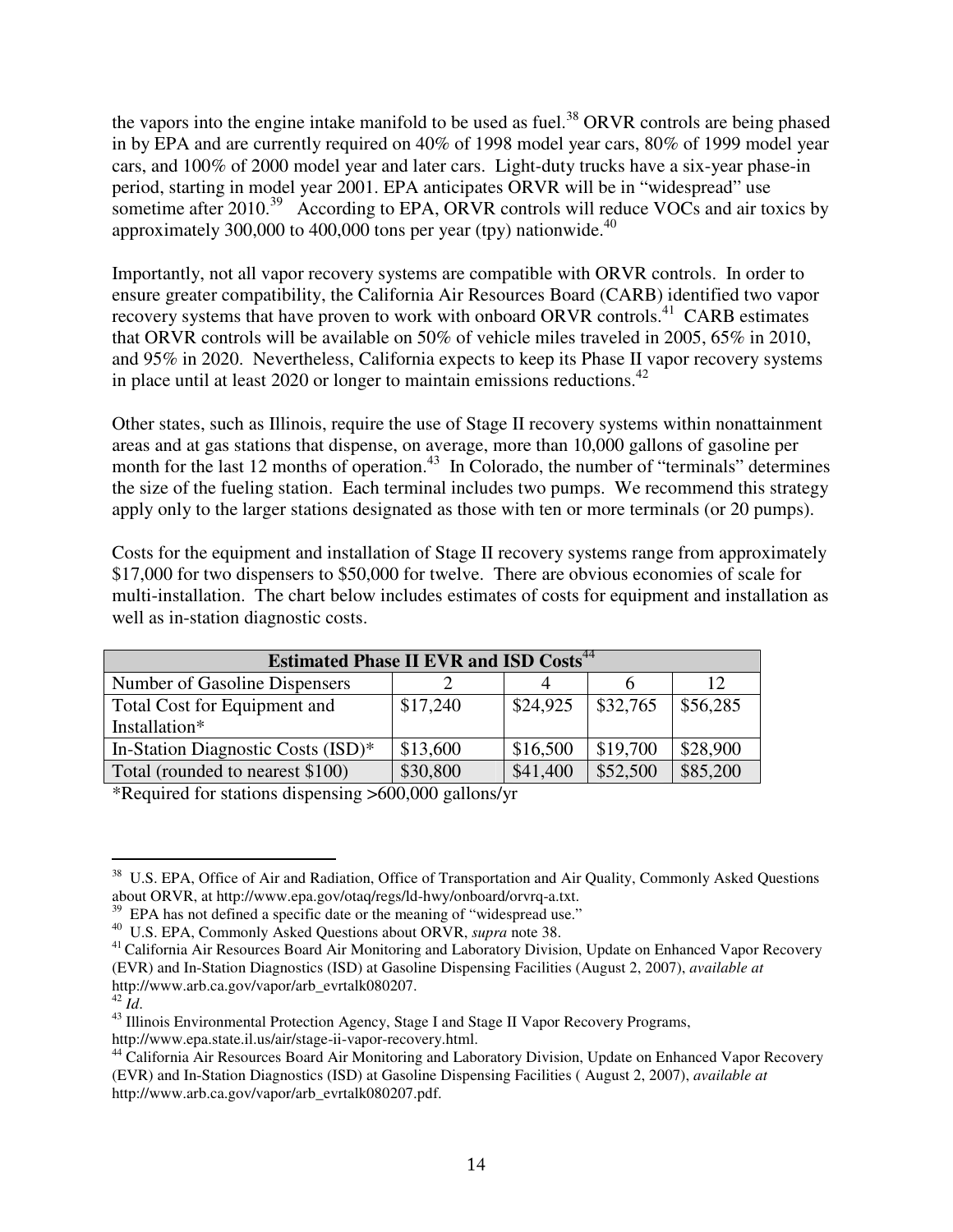While it is hoped that ORVR systems may eventually make the need for Phase II vapor recovery systems obsolete, it will be at least ten years before ORVR systems are widely in place. In addition, questions remain regarding the functionality of ORVR systems over the life of a vehicle. To address these issues, installation of Phase II vapor recovery systems (i.e., only those compatible with ORVR) should be required on the larger fueling stations in the Front Range.

• **Timeframe for implementation:** Inclusion in December 2008 SIP. Implementation in 2010 or 2011 to allow adequate lead time for installation.

# **B. Gasoline Vehicles**

### *1. Revise Motor Vehicle Emissions Inspection Cut Points*

EPA's IM240 guidance proposes two different motor vehicle emission pass/fail points (cutpoints) for Hydro Carbons (HC) and NOx. States may either choose to adopt EPA's less stringent "start-up" cutpoints or the more stringent "final" cutpoints. Both sets of cutpoints are designed to identify vehicles with malfunctioning emission control systems that contribute to excess pollution, albeit at differing levels.

Colorado currently uses EPA's less stringent "start-up" cutpoints. Specifically, as of Jan 1, 2006 Colorado matches EPA Final Cut Points only for model years 1996 and newer light duty gas vehicles (LDGV) measured in grams per mile (gpm). As indicated in the table below, there is a significant discrepancy for light-duty gasoline vehicles and trucks between Colorado and EPA's cutpoints for both HC and NOx. In fact, CO's NOx cutpoints for light duty trucks model year 1996 and beyond are approximately 5x higher than EPA's final cutpoints though 2015.

| Model Year     | Colorado HC       | <b>EPA Final HC</b> | Colorado NO <sub>x</sub> | <b>EPA</b> Final  |
|----------------|-------------------|---------------------|--------------------------|-------------------|
|                | <b>Cut Points</b> | <b>Cut Points</b>   | <b>Cut Points</b>        | NOx               |
|                | (gpm)             | (gpm)               | (gpm)                    | <b>Cut Points</b> |
|                |                   |                     |                          | (gpm)             |
| 1996 and       |                   |                     |                          |                   |
| Newer Light    | 1.2               | 0.6                 | 3.0                      | 1.5               |
| Duty Vehicles  |                   |                     |                          |                   |
| $1984 - 1995$  | $2.0 - 3.0$       | 0.8                 | 6.0                      | 2.0               |
| Vehicles       |                   |                     |                          |                   |
| 1996 and       |                   |                     |                          |                   |
| Newer Trucks   | 4.0               | $0.6 - 0.8$         | 9.0                      | $1.5 - 2.0$       |
| $(< 8500$ lbs) |                   |                     | (thru 2015)              |                   |
| 1988-1995      |                   |                     |                          |                   |
| $Trucks$ (<    | 4.0               | 0.8                 | 9.0                      | $2.5 - 3.5$       |
| 8500 lbs)      |                   |                     | (thru 2015)              |                   |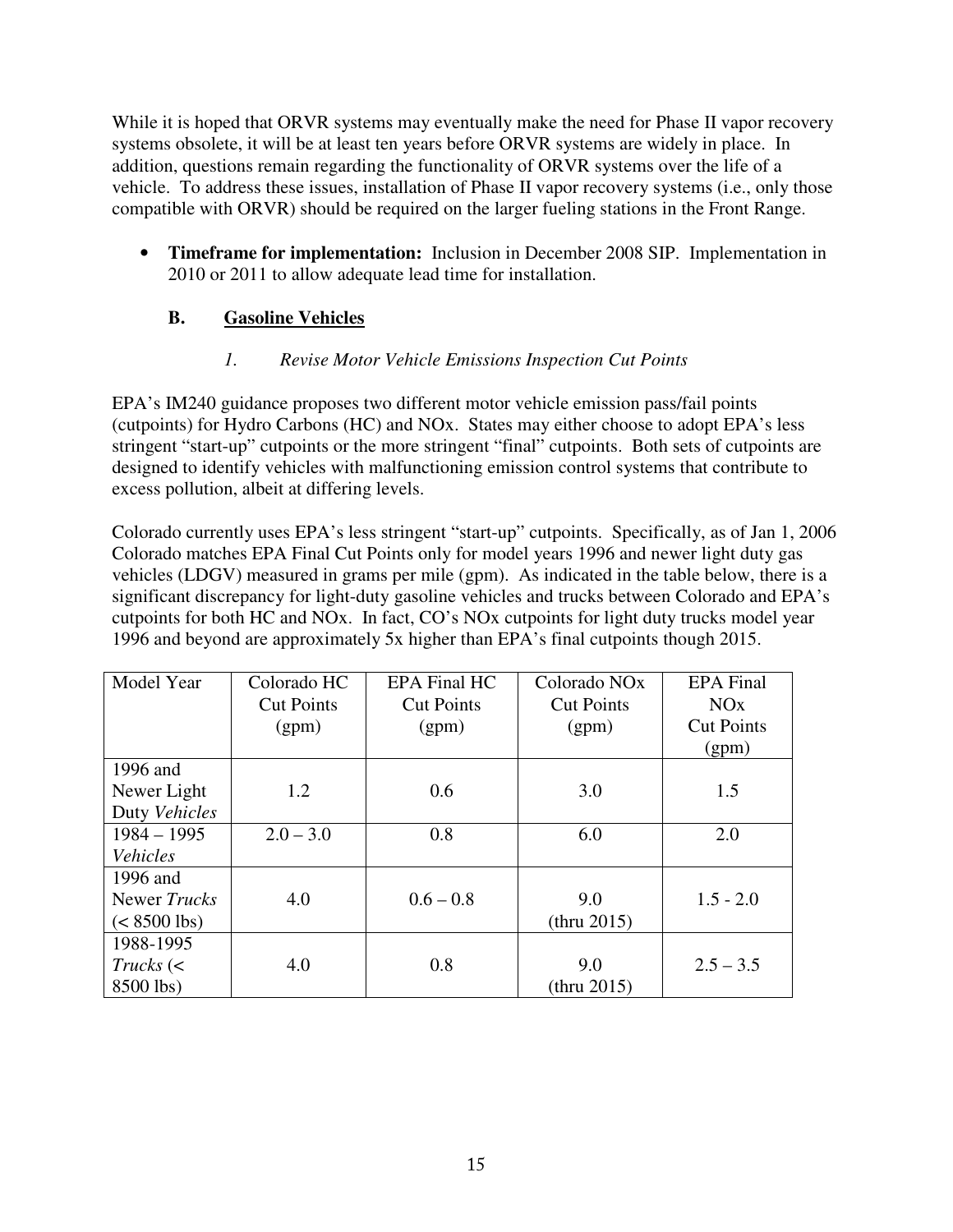CO's cutpoints do not reflect the state of modern emissions control technology. Light duty vehicles make up approximately 37 percent of the fleet in the metropolitan Denver counties.<sup>45</sup> Therefore the comparatively lenient cutpoints for light duty vehicles are significant in terms of emissions contribution from the on-road mobile sector.

We recommend Colorado adopt more stringent HC and NO<sub>x</sub> cutpoints used to determine compliance with Regulation 11 (Motor Vehicle Emissions Inspection Program). CDPHE should perform a pass-fail analysis based on lower cut points to better inform this discussion.

• **Timeframe for Implementation:** AQCC adoption of more stringent cutpoints in early 2008.

#### *2. Clean Car Program*

States may either follow the federal motor emissions standards or those adopted (or pending adoption) by 16 other states, including a number in the west. These more protective state standards include the following components: (1) exhaust emission standards for carbon monoxide, NOx, particulate matter and formaldehyde; (2) a declining fleet-average emission standard for non-methane organic gases (NMOGs); and a zero emission vehicle (ZEV) mandate.<sup>46</sup> The program also includes greenhouse gas (GHG) emission standards that require reductions in methane, carbon dioxide (CO2), nitrous oxide and hydrofluorocarbons from passenger cars, light duty trucks and medium duty passenger vehicles.<sup>47</sup> Section 177 of the Clean Air Act requires that states implementing clean car programs provide automobile manufacturers with a two year lead time. In November, the Governor announced a clean air blueprint to reduce heat-trapping greenhouse gases that provided for adoption of the Colorado clean car program.

The adoption of a Colorado clean car program would result in greater reductions of ozone precursors, as well as other pollutants such as air toxics and GHGs than those realized under the federal standards. As the graph below demonstrates, VOC reductions of approximately 7% are likely to be seen immediately, with benefits increasing over time.<sup>48</sup> Modeling done by Oregon

<sup>-</sup><sup>45</sup> Colorado Dept. of Public Health and Environment, analysis of Colorado Dept. of Revenue 2001 vehicle registration database.

 $^{46}$  The current ZEV standard requires that 10% of a manufacturer's light-duty fleet be ZEV in 2005 and 16% in 2018.

 $47$  To date, the following states have adopted, or are in the process of adopting, state clean car programs: NY, NJ, PA, CT, MD, VT, MA, RI, ME, OR, WA, FL, AZ, NM, and UT.

<sup>&</sup>lt;sup>48</sup> Studies cited in graph for VOC and NOx reductions are taken from the following sources: The Clean Air Association of the Northeast States Summary of NESCAUM Analysis Evaluating the NOx, HC, and CO Emission Reduction Potential from Adoption of the California Low Emission Vehicle (LEV II) Standards (June, 2005); David R. Brown, Sc.D, Rebecca M. Jensen, MPH, MEM, Dana M. Young, Curtis P. Johnson, Donald S. Strait, *The Drive for Cleaner Air in Connecticut: The Benefits of Adopting the California Low-Emission*Vehicle Standard for Cars and Light Duty Trucks (September, 2003); Jeremy Heiken, Air Improvement Resource, Inc. Memorandum to Greg Dana, Alliance of Automobile Manufacturers, *Emissions comparison between the Federal and California motor vehicle programs in Vermont* (March 30, 2004); Mike Abraczinskas, Phyllis Jones, Vicki Chandler, Pat Bello, North Carolina Department of Environment and Natural Resources Division of Air Quality, *Emissions and Air Quality Analysis of the California Low Emission Vehicle II (CA LEV-II) Standards in North Carolina* (January, 2007).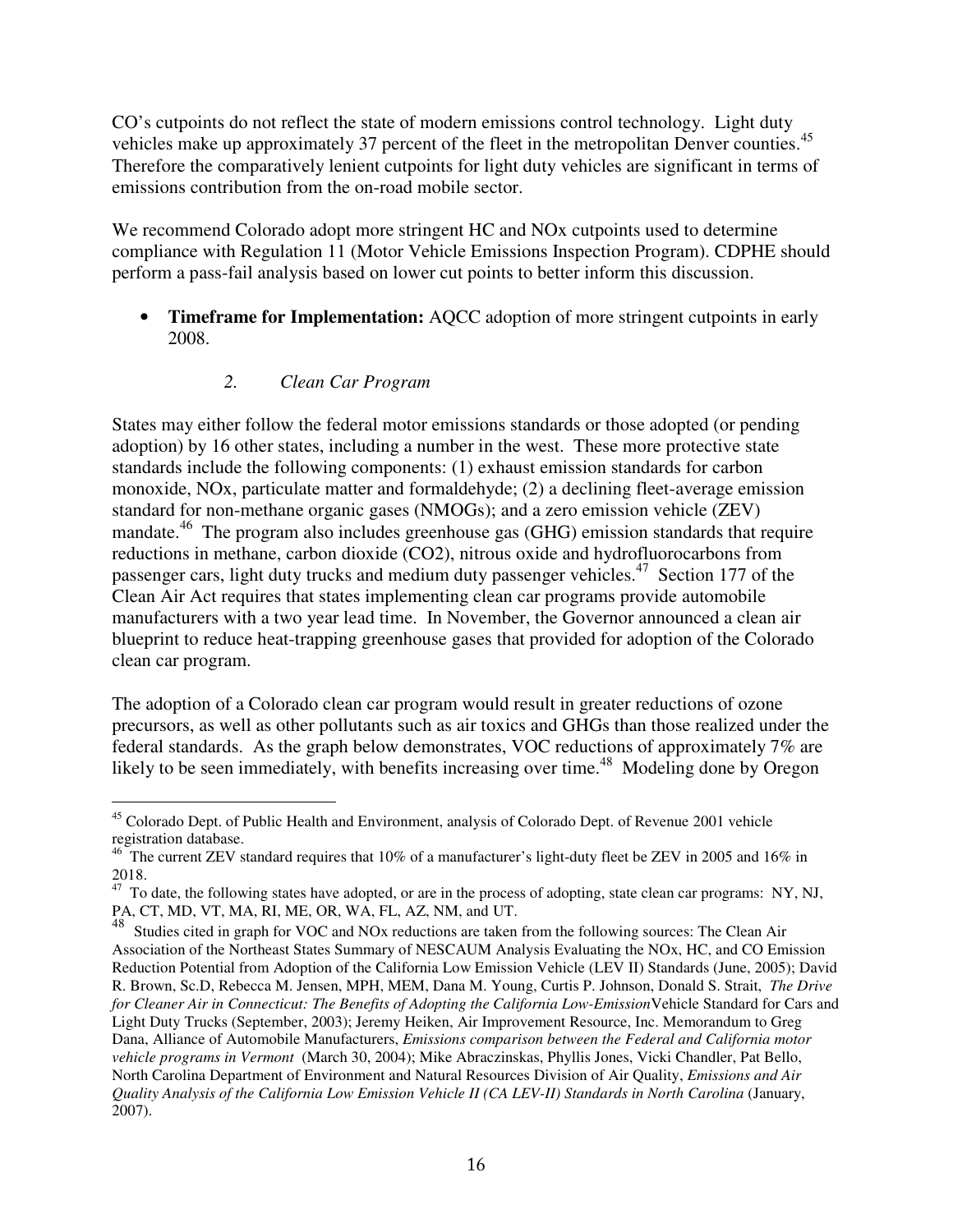and Washington predict that implementation of state standards will result in additional VOC reductions from new vehicles ranging from 12% to 21% in 2020.<sup>49</sup>



 $\frac{1}{49}$ State of Oregon, Governor's Vehicle Emissions Workgroup Report, 26 (OR Workgroup).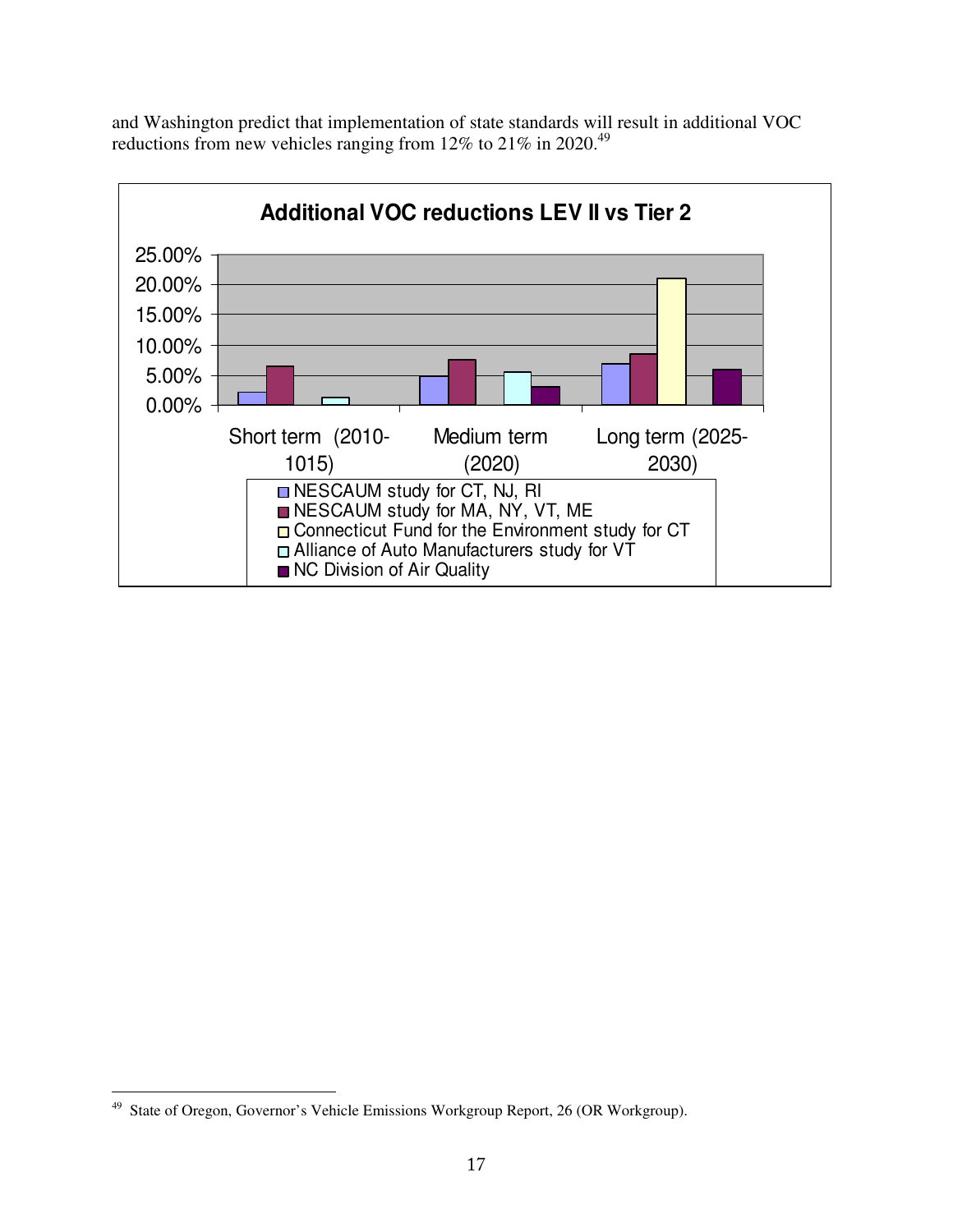Additional NOx benefits will also be realized with a Colorado clean car program. As the following graph shows, NESCAUM predicts an 11% additional NOx benefit between 2010 and 2015 and a 15-16% greater reduction between the years 2025-2030. Modeling done by Oregon and Washington predicts reductions of 30 to 33% by 2020, only 11 years after implementation.<sup>50</sup>



All studies reveal considerably greater air toxic reductions due to the near-zero evaporative emission standards that would be provided under the Colorado clean car program. Most studies show considerable reductions by 2020 ranging from approximately 18% to 25%.<sup>51</sup> Adoption of the ZEV sales mandate is expected to produce an additional 3% reduction overall.<sup>52</sup>

Greenhouse gas reductions will also be significant. The Oregon Department of Environmental quality found that the implementation of the GHG standards will result in a 22% reduction of GHGs by 2012 and a 30% reduction by 2016 and will reduce GHG emissions from the light duty passenger fleet in Oregon by 87,000 CO2 equivalent tons per day in 2020 and 155,200 CO2 equivalent tons per day in 2030.<sup>53</sup>

 50 *Id*. at 3.

<sup>51</sup> *See* Northeast States for Coordinated Air Use Management, *Comparing the Emissions Reductions of the LEV II Program to the Tier 2 Program* (October, 2003); Elizabeth Ridlington, Tony Dutzik, Brad Heavner, MaryPIRG Foundation. Cleaner Cars, Cleaner Air: How Low-Emission Vehicle Standards Can Cut Air Pollution in Maryland, (February, 2005); Mike Abraczinskas, Phyllis Jones, Vicki Chandler, Pat Bello, North Carolina Department of Environment and Natural Resources Division of Air Quality, *Emissions and Air Quality Analysis of the California Low Emission Vehicle II (CA LEV-II) Standards in North Carolina* (January, 2007); *See also* OR workgroup*, supra* note 49, at 27 (air toxic benefits in 2020 range from 4%-9% without inspection and maintenance (IM) program to 6% to 11% with IM program).

<sup>52</sup> OR Workgroup, *supra* note 49, at 54.

<sup>53</sup> *Id*.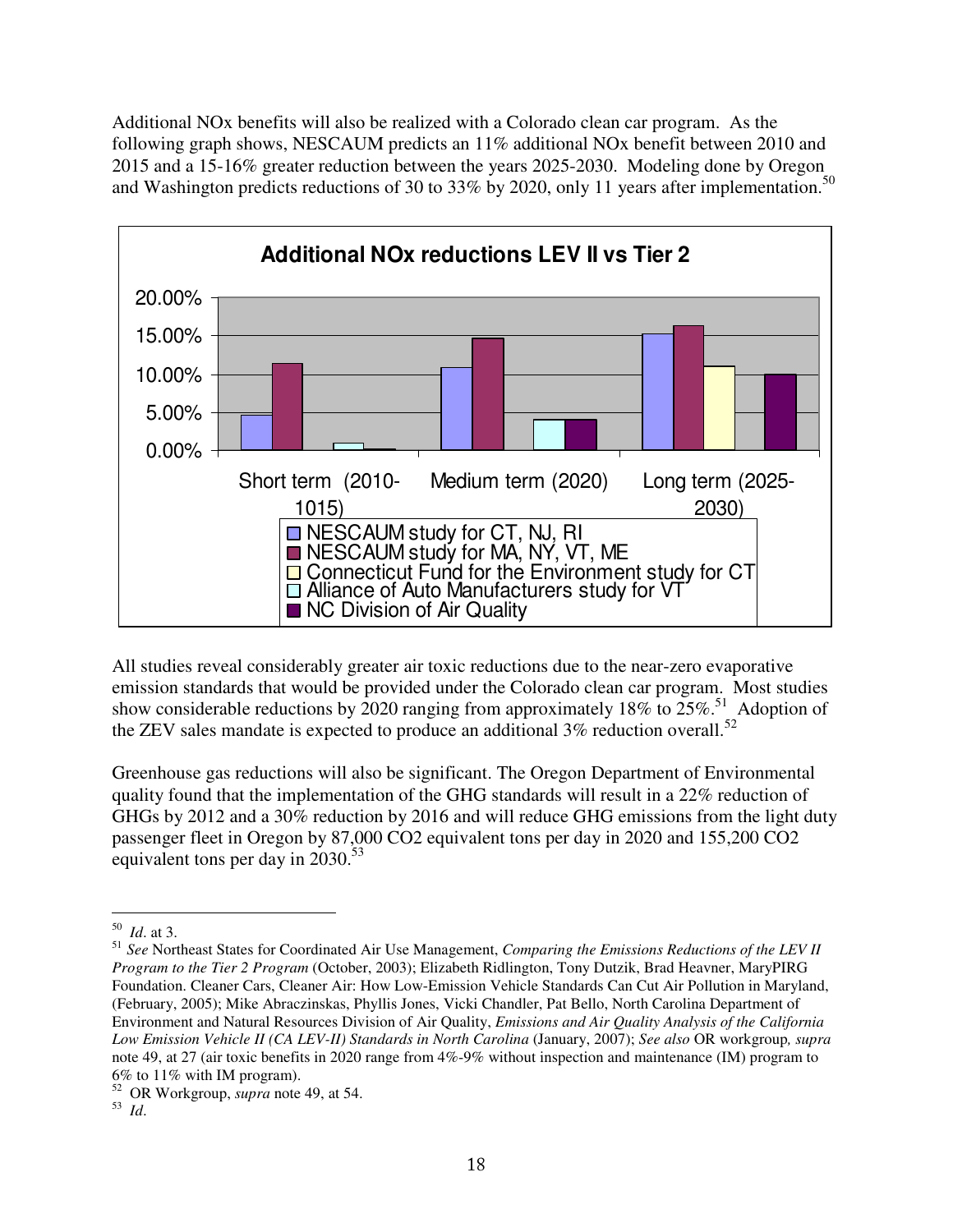The adoption of the Colorado clean car program would result in net savings to the consumers at the pump over the life of the vehicle. Because cars certified to GHG standards will be more fuel efficient, consumers would save \$20.37 to \$25.68 per month in 2017, assuming fuel prices consistent with current prices of \$3.00 a gallon.<sup>54</sup>

States that have adopted the clean car standards anticipate relatively low implementation costs and ease of administration. According to NESCAUM, adoption and implementation of the program is expected to require anywhere from 1/4 to 4 full-time employees.<sup>55</sup> Oregon anticipated hiring 2 full time staff to adopt and implement a clean car program.<sup>56</sup>

We recommend Colorado promptly carry out the Governor's commitment to adopt the Colorado clean car standards immediately given the significant ozone, GHG and other benefits available from lower tailpipe emissions requirements.

**Timeframe for Implementation:** Adoption of a clean car program in 2008 as part of December 2008 SIP with implementation beginning in 2010.

# 3. *Inspection and Maintenance in the Northern Front Range 57*

On-road mobile source emissions contribute a significant amount to anthropogenic ozone precursors. These emissions can be reduced through emissions inspection programs. There are several options available for emission programs, including the IM240 test and the on-board diagnostics test or some modification of that test.

### a. IM240

In 2006, 340,000 vehicles received an emissions test in the north Front Range, or 28% of all vehicles tested in Colorado. Of the vehicles tested in the enhanced IM240 area, 5.8% failed the enhanced IM 240. Repairs of these failed vehicle resulted in a 60% reduction in hydrocarbon emissions, or an average drop of 1.5 gm/mi hydrocarbon for cars and 1.7 gm/mi hydrocarbon for light duty trucks. 58

If 20,000 vehicles in the North Front Range area were tested, failed, and then repaired, significant reductions in mobile source hydrocarbon emission would result. The burden on the clean segment of the north Front Range fleet could be minimized by increasing the percentage of clean screened vehicles, as is anticipated in the Denver region. Given that the State already has a contactor offering an IM240 program supplemented by clean screen in the Denver/Boulder metro area, expanding this type of program to the north Front Range could likely be accomplished by

 54 *Id*. at 34.

<sup>&</sup>lt;sup>55</sup> Christine Kirby, MA DEQ, Presentation on behalf of NESCAUM before the Denver RAQC (September 20, 2007).

<sup>56</sup> OR Workgroup, *supra* note 49, at 72.

<sup>&</sup>lt;sup>57</sup> The Northern Front Range area should include the boundaries of the 8-hr ozone non-attainment area in the NFR.

<sup>58</sup> CPDHE, Annual Report on the Automobile Inspection and Readjustment Program (July 2007), *available at* http://www.cdphe.state.co.us/ap/down/imreport.pdf.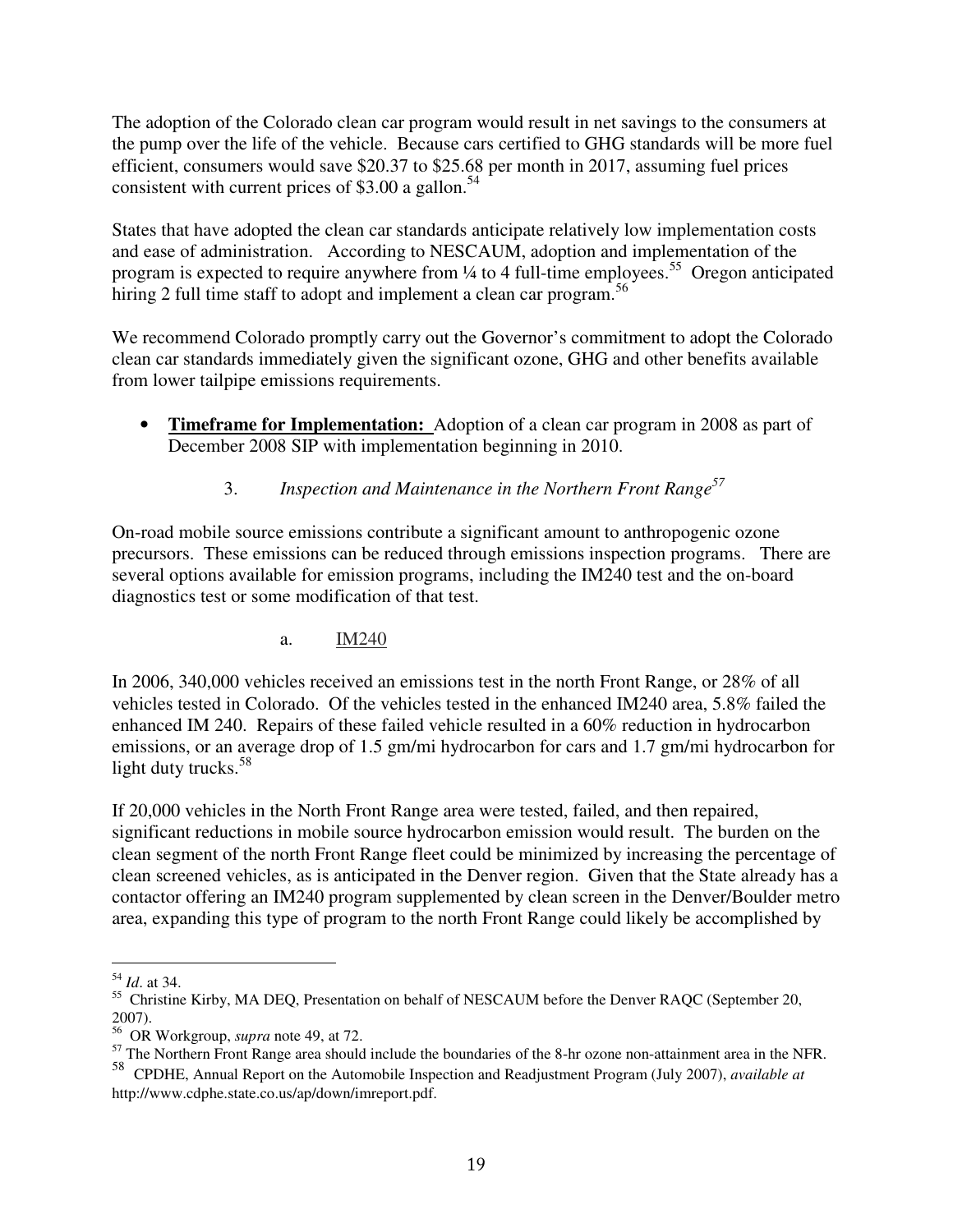2008. This would lead to short-term reduction of ozone precursors, a well as a readily quantifiable SIP measure.

#### *b. OBD*

Several states are implementing OBD emission inspections. A scaled back OBD test that fails for a subset of codes relating directly to hydrocarbon and evaporative emissions, supplemented by a visual and pressure check of the vehicle's evaporative system, may offer a lower-cost alternative to reduce on-road hydrocarbon emissions. Furthermore, low-cost portable evaporative system pressure testers are entering the marketplace that can enable inexpensive, quick evaporative inspections. Because of the potential lower cost of a limited scope OBD program, it would be valuable to explore this alternative as well.

We propose that both of the following IM tests be evaluated and that the program that is the most cost-effective and achieves the highest emissions reductions be implemented: (1) the IM240 test or (2) an on-board diagnostics program with visual and other inspection of evaporative components.

Implementation of an I/M program in this region would also reduce the number of vehicles failing the current IM 240 area then registering in Larimer or Weld counties, and may reduce the 20% "disappearance phenomenon" as well.

• **Timeframe for Implementation:** The IM240 test could most likely begin implementation in the region as soon as 2008, pending AQCC action and any necessary legislative approvals. Implementation of a new OBD-type program could take longer, but might be accomplished by 2009.

#### 4. *Anti-Idling Ordinances, Financial Incentives and Voluntary Measures to Reduce Truck Idling*

EPA estimates that idling trucks consume, annually, over 950 million gallons of diesel fuel, and emit approximately 200,000 tons of NOx and over 10 million tons of carbon dioxide (CO2). The average emissions per a heavy duty diesel truck are 12 grams per hour of HC, 140 grams per hour of NOx and 8200 grams per hour of CO2. Heavy duty diesel trucks are also considerable gas-guzzlers, consuming no less than 0.80 gallons per hour.<sup>59</sup>

There are a number of ways to reduce truck idling. We examine three below: anti-idling regulation; voluntary measures; and financial incentive programs.

### a. Anti-Idling Ordinances

Anti-Idling ordinances can play an important role in reducing truck idling and emissions.

<sup>-</sup><sup>59</sup> These data are based on 42 unique test scenarios that represent actual long-duration truck idling conditions, for a typical 1980s to 2001 model year idling truck. U.S. EPA, Emissions Facts: Impacts of Truck Idling on Air Emissions and Fuel Consumption, EPA420-F-03-002 (February 2003).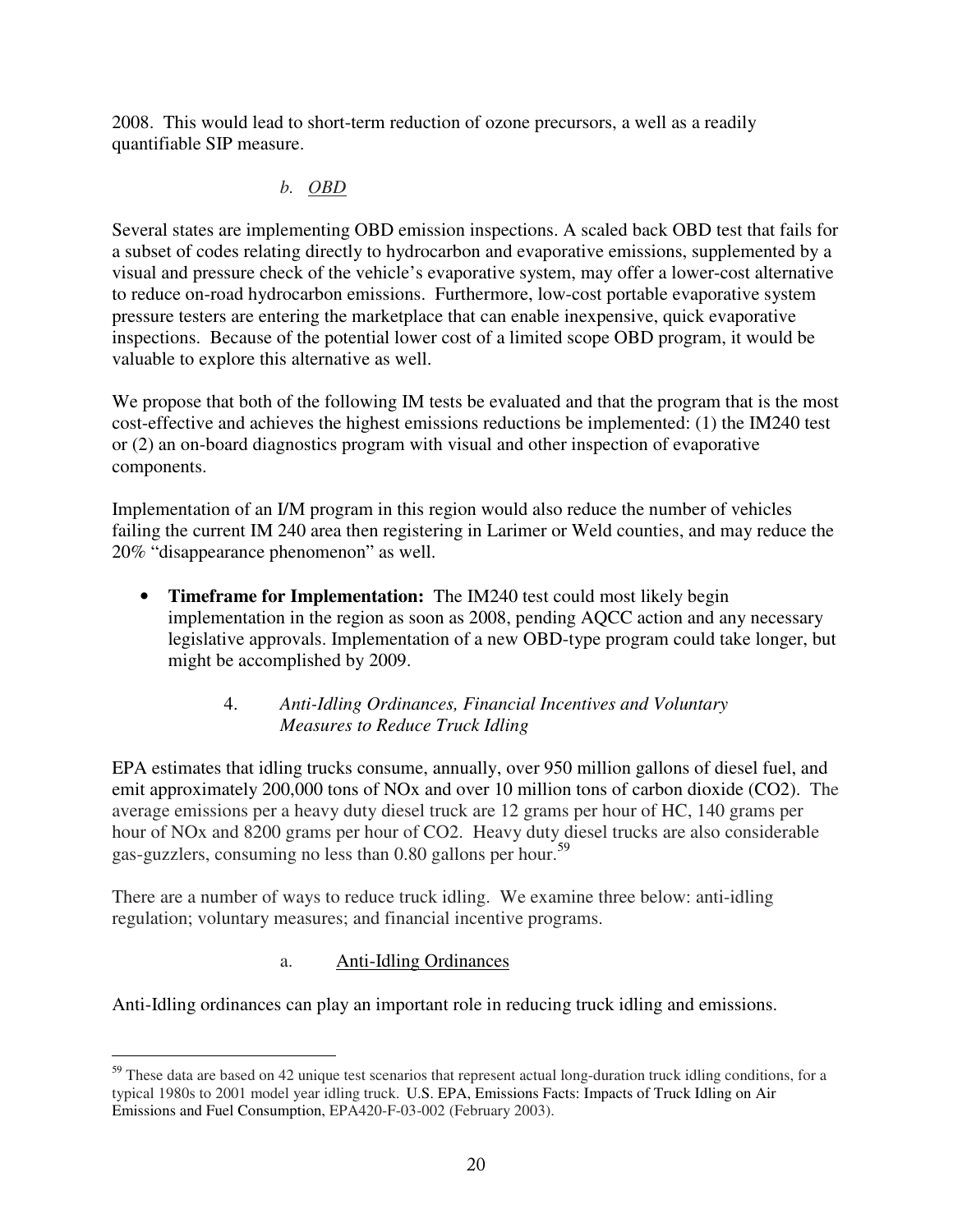The trucking industry has identified inconsistency in state and local idling laws as a barrier to greater implementation of idle reduction technologies and strategies. Approximately fifteen states and dozens of local jurisdictions currently have idling laws. In order to address the confusion created by multiple, non-uniform laws and ordinances, EPA developed a model state idling law. <sup>60</sup> EPA intends the adoption of this model law to foster greater compliance with idling requirements and raise awareness of the available idle-reduction strategies among regulatory agencies and the trucking industry.<sup>61</sup>

Key components of EPA's model state idling law include:

- Allows up to 5 minutes of idling in any 60 minute period**,** except during required loading and unloading and specified exemptions for health, safety and law-enforcement. 62
- Allows up to 30 minutes of idling during periods of loading and unloading, such as distribution centers, retail stores and ports.
	- b. Voluntary Measures

A significant portion of the trucking industry has embraced various idling technology to save fuel and decrease emissions. A few examples of voluntary steps truck companies can take to reduce idling emissions are:

- Install auxiliary power units that produce electricity to run auxiliary cab-powered devices such as heaters, air conditioners and microwave ovens. According to EPA, in a study of 100 trucks, diesel-fired auxiliary cab heaters provided 2.4% fuel savings and a two year payback given fuel prices of \$2.40/gal.
- Phase-change systems, an auxiliary technology that cools truck cabs while the engine is off, cooled for 10 hours at 85°F and 7 hours at 90°F ambient and reduced idling by 3%<sup>63</sup>
- Battery-powered cab system cooled for 6.5 hours and reduced idling by 3% and only required 6-8 hours of recharge
- Improve cab insulation, A/C performance, and airflow
- Travel America truck center in Commerce City, Colorado recently installed 50 shorepower stations (Idle-Aire stations) that allow truckers to heat, cool and power their cabs without idling. Efforts such as these should be recognized and rewarded as they significantly decrease the need for truck idling in dense urban areas
- Schneider National installed 6,000+ auxiliary-powered heaters and expects to have approximately 80% of its fleet equipped with such units this winter. Wal-Mart also plans to outfit its entire fleet with diesel heating and electric cooling auxiliary power units<sup>64</sup>

61 *Id*. at 3.

<sup>-</sup><sup>60</sup> U.S. EPA, Model State Idling Law, EPA420-S-06-00 (April 2006), *available at* http://www.epa.gov/smartway/documents/420s06001.pdf.

 $62$  The specified exemptions include: traffic conditions; safety or health emergencies; emergency or law enforcement vehicles; maintenance, repair or diagnostic purposes; state or federal inspection programs; work-related mechanical or electrical operations other than propulsion; armored vehicles.

<sup>63</sup> U.S. EPA, Emissions Facts: Impacts of Truck Idling on Air Emissions and Fuel Consumption, *supra* note 59.

<sup>&</sup>lt;sup>64</sup> Glenn Keller, Linda Gaines, Terry Levinson, Argonne National Lab, Idling Reduction Technologies, Presentation to National Academy of Sciences Committee Review of the 21stCentury Truck Partnership (January 23-25, 2007).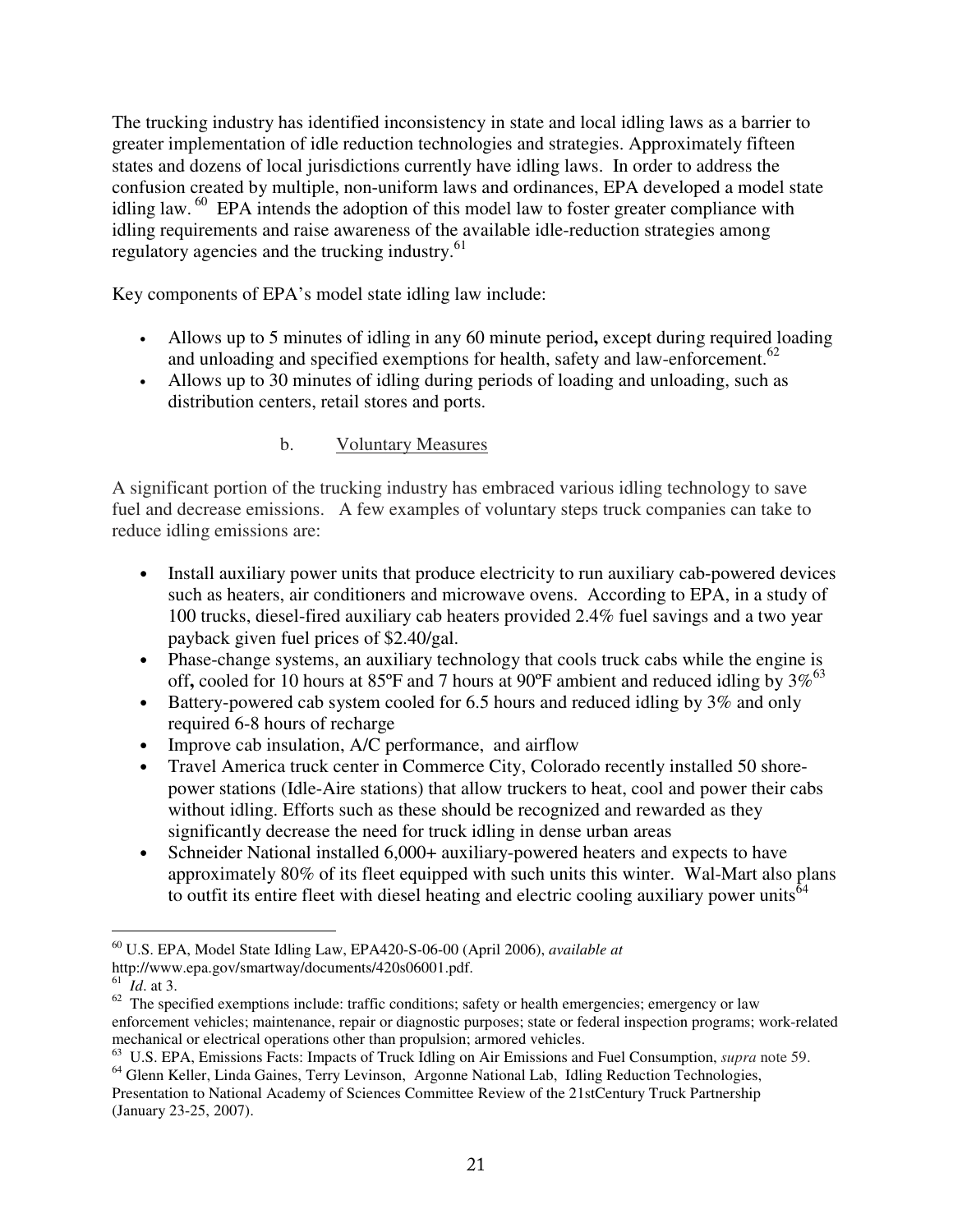#### c. Financial Assistance Programs

Numerous technologies are currently available to help companies reduce fuel consumption and install idling technology. However, one of the major barriers to widespread adoption of retrofits, auxiliary power units (APUs) and other voluntary measures is a lack of investment capital. State loan programs can greatly assist trucking companies interested in doing the right thing to attain their idling reduction goals.

Examples of state loan programs to reduce investment capital requirements for small and medium firms include:

- Arkansas and Minnesota offer loans to small businesses for idle reduction technologies.<sup>65</sup>
- Oregon provides low-cost lease-to-own or no-interest arrangements on auxiliary power units for truckers 66
- Wisconsin provides grants to freight motor carrier's newer truck tractors. The program is designed to award \$1 million per year in grants for five years<sup>67</sup>
- California provides funds to support the incremental cost of cleaner diesel engines and equipment. Eligible projects include the installation costs for auxiliary power units<sup>68</sup>
- Pennsylvania provides up to 50% matching grants, to a maximum of \$7,500, to enable small Pennsylvania businesses to adopt or acquire energy efficient or pollution prevention equipment

#### d. State Diesel Retrofit Programs

EPA's diesel retrofit program, along with leading state programs like California's Carl Moyer Program and Texas' Emission Reduction Plan, have shown that diesel retrofits are a feasible and cost-effective means to reduce pollution from existing engines. Both state programs have significantly reduced ozone-forming emissions from the diesel engines on the road today. Similarly, EPA's clean diesel program including its school bus retrofit program have provided both local health benefits due to microscale impacts of diesel exhaust while also cutting ozoneforming contaminants.

For immediate benefits next ozone season, we urge the RAQC to recommend the AQCC adopt EPA's model state idling law administratively and to work with local, municipal and county governments who wish to opt-in to the model law voluntarily. This will greatly facilitate compliance and enforcement while providing uniformity to the trucking industry.

 65 *See* State of Arkansas, Dept. of Environmental Quality, at http://www.adeq.state.ar.us/poa/businessasst.htm; Minnesota Pollution Control Agency, http://www.pca.state.mn.us/programs/sbomb\_loan.html

<sup>66</sup> Lane Regional Air Protection Agency, http://www.lrapa.org.

<sup>67</sup> Wisconsin State Legislature at http://www/legis.state.wi.us/ (click on "Wisconsin Law").

<sup>&</sup>lt;sup>68</sup> California Environmental Protection Agency, Air Resources Board, Carl Moyer Memorial Air Quality Standards, http://www.arb.ca.gov/msprog/moyer/moyer.htm.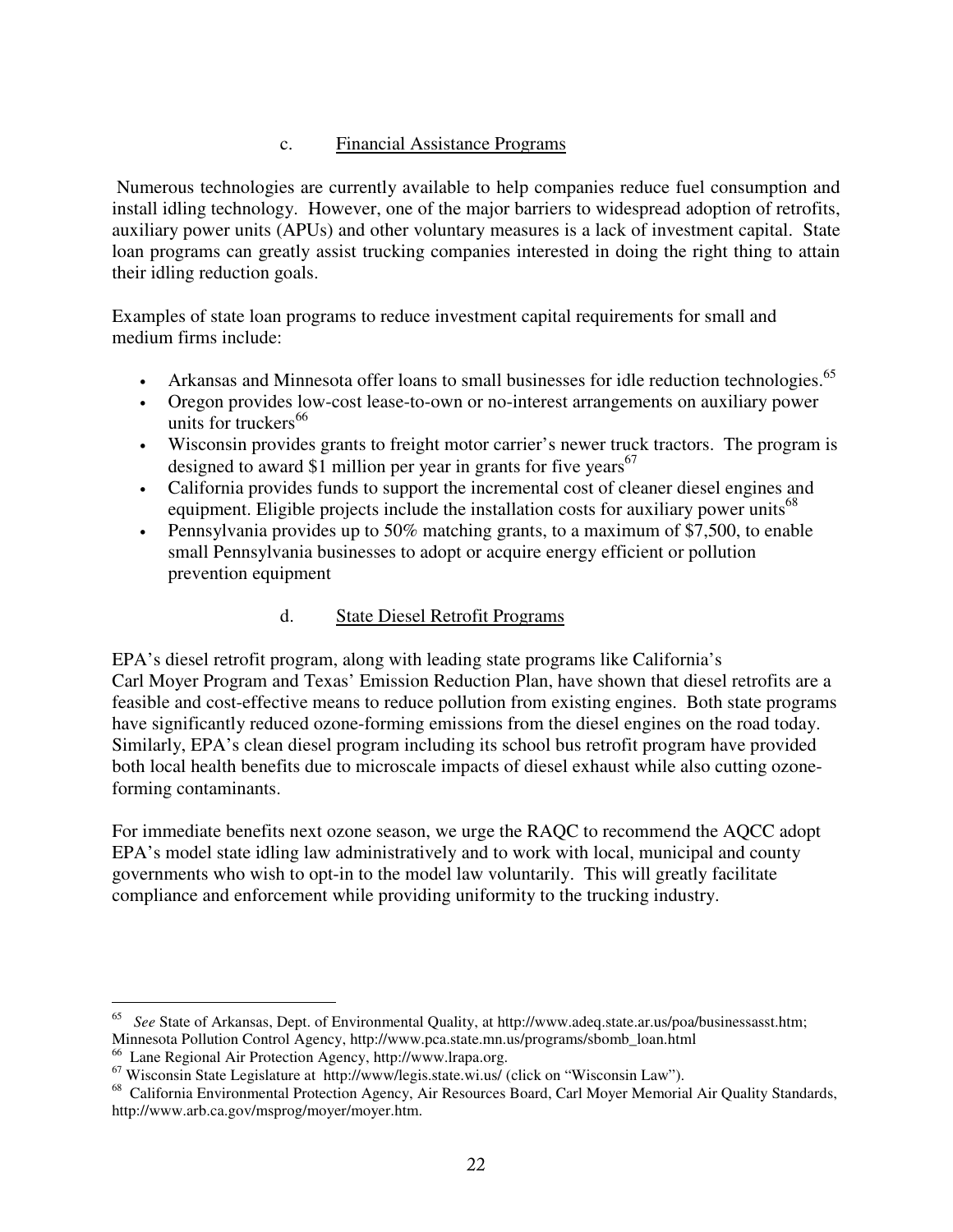• **Timeframe for Implementation:** AQCC adoption of model idling law and voluntary opt-in in 2008. Financial incentive and diesel retrofit programs incorporated into December 2008 SIP.

## *4. Employer Trip Reduction Program*

Employer-Based Trip Reduction Programs are designed to reduce vehicle miles traveled by single-occupancy commuters traveling to and from their place of employment. Through the program large employers develop a "trip reduction program" and an annual report documenting methods they have adopted for reducing single occupancy vehicle commuting commensurate with a pre-defined level.

Utah has implemented such a trip reduction program.<sup>69</sup> The Utah program includes all employers with more than 100 employees including private-sector firms, universities, school districts, and government entities. The program seeks a 20% reduction in single-occupancy commuting during peak travel periods (6 a.m. to 10 a.m., Mondays through Fridays). Employers that demonstrate employees already meet or exceed the target rate of singleoccupancy vehicle commuting are exempt from the program.

Under the terms of the Utah program, employers assign a trip reduction coordinator, conduct an employee survey of commuting distance and commuting patterns, and develop an approvable "Trip Reduction Plan." The plan, which is updated annually, includes the actions necessary for the company to achieve an established single-occupancy vehicle commute rate. Actions included in the trip reduction plan can include but are not limited to:

- Subsidized bus passes
- Rideshare matching programs
- Vanpool leasing programs
- Telecommuting programs
- Compressed work week schedule programs and flexible work schedule programs
- Work site parking fee programs
- Preferential parking for rideshare participants
- Transportation for business related activities
- A guaranteed ride home program
- On-site facility improvements
- Soliciting feedback from employees
- On-site daycare facilities
- Coordination with local transit authorities for improved mass transit service and information on mass transit programs
- Recognition and rewards for employee participation
- Cash payouts in lieu of parking reimbursement
- On-site shower facilities

-

We urge the RAQC to recommend to AQCC adoption of a mandatory employer trip reduction program in the Denver Metro Area.

<sup>69</sup> *See* UT ADMIN. CODE § R307-320 (2007).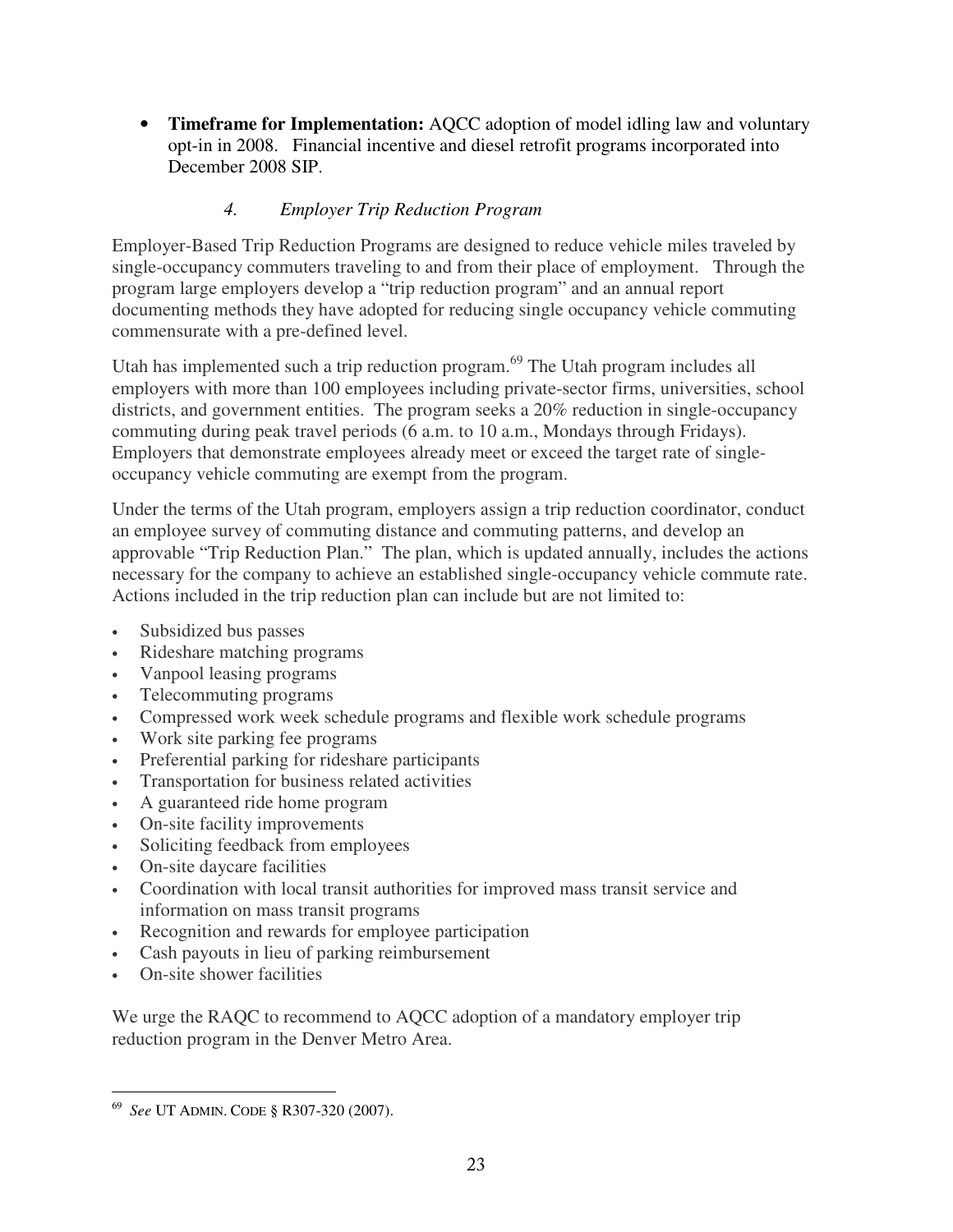• **Timeframe for Implementation:** AQCC adoption and implementation of employer trip reduction plan in 2008.

## *5. Consumer Incentive Programs*

The public's awareness of the importance of issues such as climate change and ozone pollution is on the rise. Accordingly, programs that provide the public with relatively easy and inexpensive ways to reduce ozone pollution and help the environment are likely to be successful and costeffective. Some such programs may include:

- Voluntary usage of electric lawn mowers and garden equipment during hot summer days or on weekends.
- Cash rebates or vouchers for the purchase of electric lawn mowers and garden equipment
- Tax breaks and energy efficiency rebates for the purchase of electric lawn mowers and garden equipment
- An expansion of the RAOCs Ozone Aware alerts
- Green certification for lawn care companies that primarily use electric and low-emission gas equipment and mowers

According to a report done by the California Air Resources Board (CARB) in 2004, voluntary measures that enhance the use of electric mowers and garden equipment, incentive programs and consumer awareness programs rated high on a feasibility scale.<sup>70</sup> Cost-effectiveness, measured by dollar per pound of HC and NOx reductions, ranged from \$9-\$18 for incentive programs to \$10-\$18 for consumer awareness programs.

The biggest obstacle identified by CARB to implementation of rebate and voucher incentives was durable funding. CARB identified the use of state matching funds or mitigation fees as possible funding sources. The San Joaquin Valley Air Pollution Control District also proposed working with housing developments and developers to require outdoor electric outlets to make it easier to power lawn and garden equipment.

We believe a green certification program can be implemented immediately before the next summer ozone season. In addition, we urge the RAQC to recommend that county and municipal governments lead by example and replace their gasoline-powered lawnmowers and lawn and garden equipment with newer, electric models in the hopes that consumers will follow suit voluntarily.

• **Timeframe for Implementation**: 2008 for green-certification for lawn-care companies and the beginning of a phased-in change from gasoline to electric mowers and garden equipment by municipal, local and county governments.

<sup>-</sup><sup>70</sup> California Air Resources Board, Staff Report, Report to the Board on the Potential Electrification Programs for Small Off-Road Engines (April 2, 2004), *available at* http://www.arb.ca.gov/msprog/offroad/sore/staff-reportelectrification-programs.doc.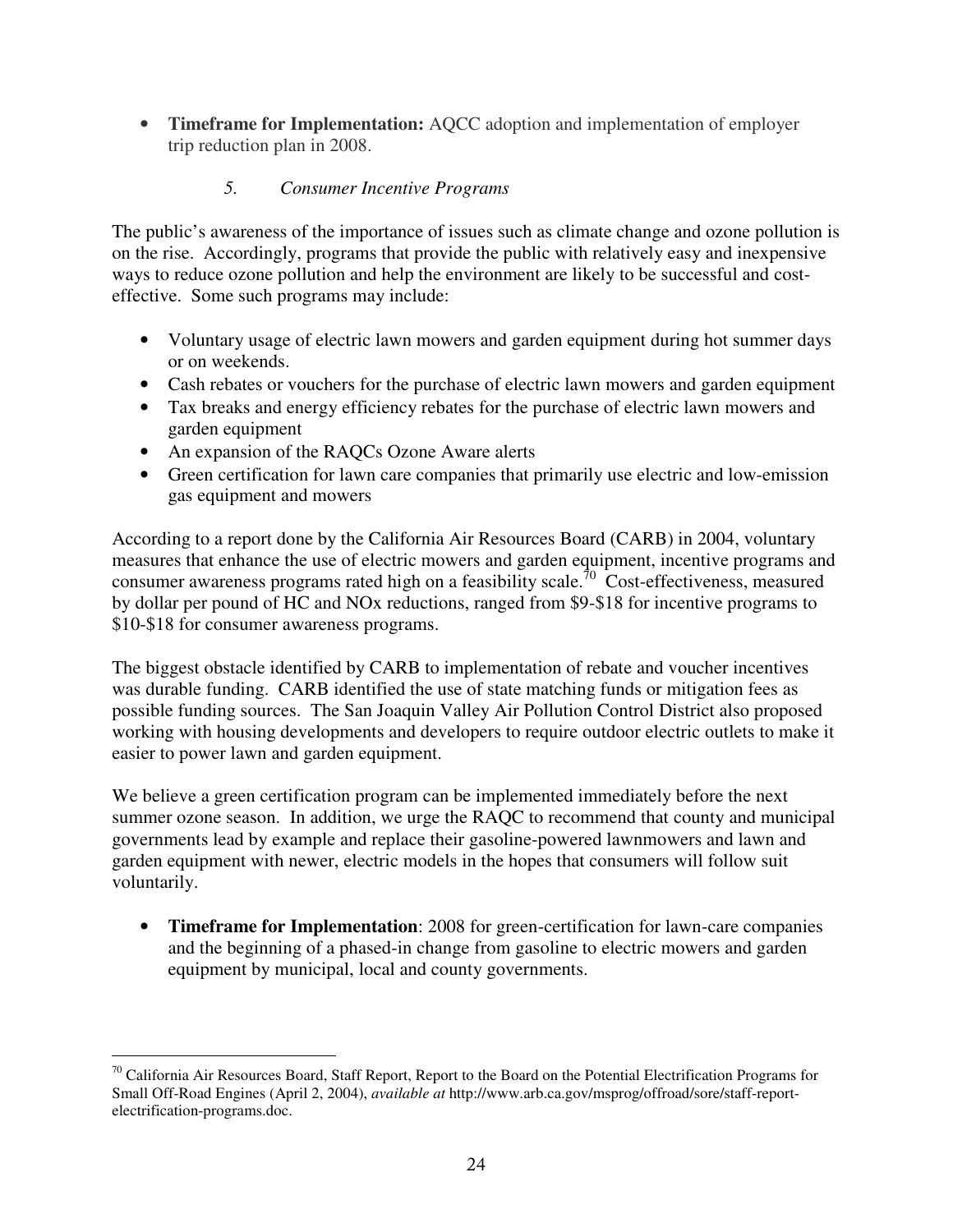#### *6. Feebate*

A feebate is a financing mechanism to encourage the purchase of high fuel-efficiency vehicles. A feebate charges users of less fuel-efficient vehicles a fee. The revenue collected can be used as a rebate to purchasers of more fuel-efficient vehicles, to subsidize mass transportation costs, or for other more energy-efficient travel. Studies have shown that a national feebate program could reduce CO2 emissions from vehicles by  $20\%$ .<sup>71</sup>

The benefits of a feebate program are that it is a relatively efficient way of promoting the purchase of more fuel-efficient vehicles or the use of public transportation as users of less fuelefficient vehicles directly pay for the externalities they incur upon society. Feebate programs have been considered by various state and federal lawmakers over the past fifteen years.<sup>72</sup>

• **Timeframe for implementation**: Adopt a statewide feebate program in 2008 as part of 2008 SIP effective for registrations beginning in 2009.

### **C. Point Sources: Oil and Gas**

Colorado has seen a substantial increase in the production of oil and gas in the last five years. It has been argued that the rate of growth in this industry will slow as exploration of known formations comes to maturation; however, the demand for domestic production is sure to rise in an increasingly tight energy market.

The majority of VOC emissions in the oil and gas sector are essentially product losses.<sup>73</sup> The implementation of cost-effective pollution controls and practices will not only benefit public health, it will also minimize the waste of a finite resource by promoting system-wide efficiency in regards to extraction, treatment and transport of oil and natural gas, thereby providing substantial savings and payback to the oil and gas industry.

### *1. Green Completions for Oil and Gas Wells*

Green completions can virtually eliminate the venting of natural gas produced during well completions, recompletions and workovers by capturing the produced gas and delivering it for sale. A major operator in Colorado has designed green completion equipment that can safely yield completion gas recovery rates in excess of  $90\%$ .<sup>74</sup> Over a five year period, the same

<sup>-</sup><sup>71</sup> American Council for an Energy Efficient Economy (2005).

 $72$  Several states, many of them in the Northeast, have actively considered feebates as a tool for greenhouse gas reduction, as is Canada.

 $73$  One product, methane, is of particular significance as it contributes both to high concentrations of ground-level ozone and climate change. *See* Presentation by Lisa Clarke, Air Pollution Control Division, Technical Service Program, (July 27 2006); J. Jason West et al., *Global Benefits of Mitigating Ozone Pollution with Methane Emission Controls*, 103 PNAS 3988 (March 14, 2006). Indeed the West study estimates that "reducing anthropogenic methane emissions by 20% beginning in 2010 would decrease the average daily maximum 8-h surface ozone by  $\sim$ 1 part per billion by volume globally." *Id*.

<sup>&</sup>lt;sup>74</sup> Vincent, R. Reducing Methane Emissions During Completion Operations presented at the Producers Technology Transfer Workshop, Glenwood Springs, Colorado (September 11, 2007), *available at* http://www.epa.gov/gasstar/workshops/glenwood\_sept2007/04\_recs.pdf.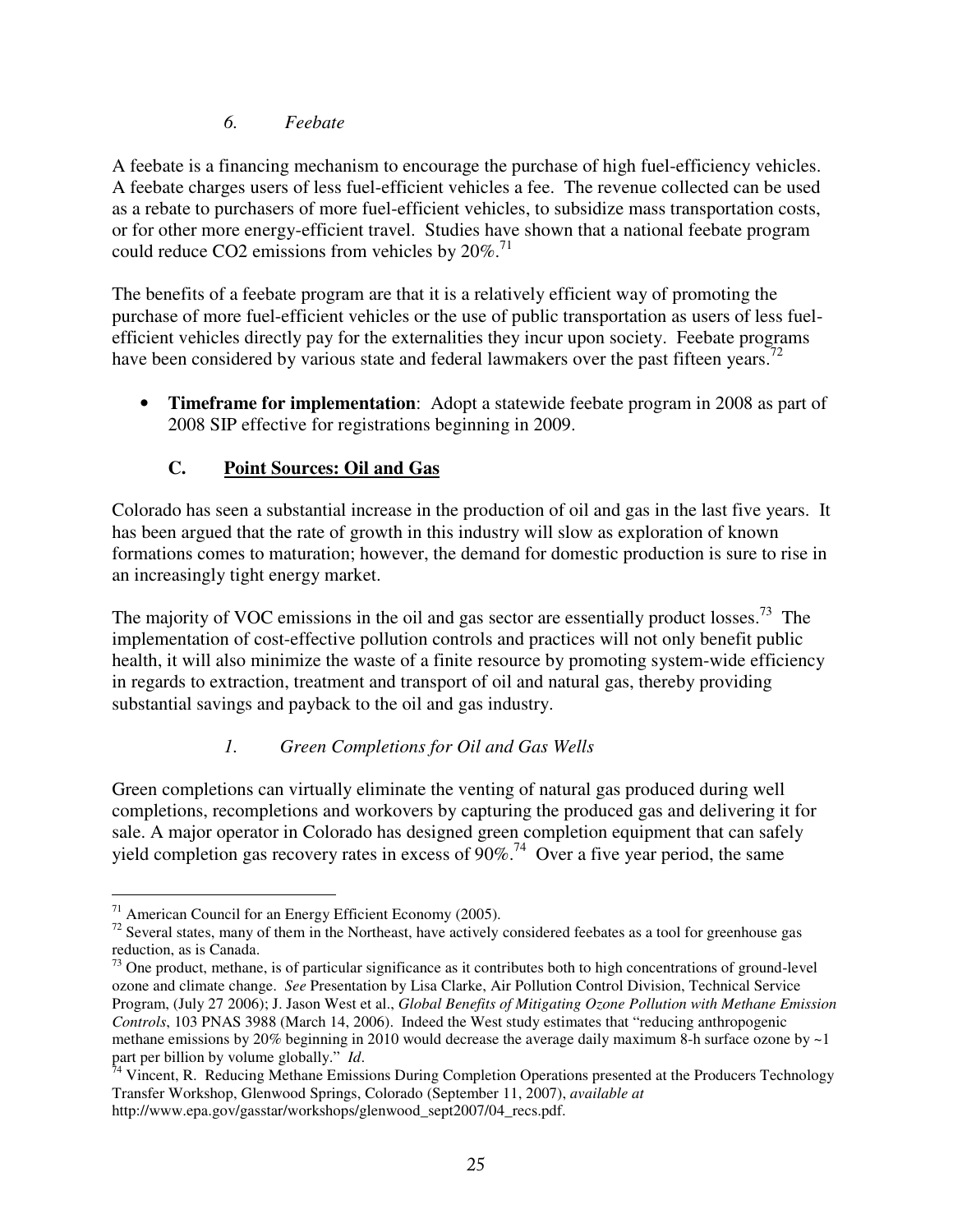operator showed that every dollar spent associated with the costs of gas recovery yielded a return of \$8-\$9.<sup>75</sup> With a return on investment of less than one year, this is an extremely cost-effective strategy that will produce dividends on an ongoing basis.

Green completions are not generally seen as feasible for exploratory wells because the infrastructure needed to recover gas is not yet in place.<sup>76</sup> The Denver Julesburg Basin, however, has been developed for many years and the necessary infrastructure for green completions is in place. Thus, the use of flares for well completion gases should only be used when the pressure of the well is insufficient to pursue green completions.

Colorado's emissions inventory for oil and gas has not thoroughly investigated and quantified VOC emissions during well completions. The state, however, currently estimates that roughly 60% of produced gases are flared and the remainder is vented directly into the atmosphere.<sup>77</sup> Data provided by an operator for wells in Colorado, although not in the same formation, showed that for every new well completion, 21.8 million square feet (MMSCF) of well completion gases are generated.<sup>78</sup> Using the standard conversion of 5.5 tons of VOC per MMSCF and accounting for the flaring of 60% of the produced gas, this corresponds to emissions of 63.3 tons of VOCs per new well completed. In 2006 there were 972 gas wells that began production in the nonattainment area, which would correspond to over 61,000 tons of VOCs emitted into the atmosphere.<sup>79</sup> Wyoming currently requires green completions for all activities in their Jonah Pinedale development. Like the program already in place in Wyoming, mandatory green completions, with at least 90% capture, would reduce emissions by over 49,000 tons per year or approximately 136 tons per day for new wells alone.

• **Timeframe for Implementation**: AQCC adoption of rule in early 2008 for implementation by next ozone season.

#### *2. Oil and Gas Leak Inspection and Maintenance Program*

This program would seek to reduce fugitive VOC emissions from oil and gas operations and help industry recover methane for a savings. The program is similar to what is already in place for the Denver metro ozone action area, but also encompasses fugitive emissions from all new and existing natural gas compressor stations. It would broaden the application of EPA's New Source Performance Standards (Subpart KKK) to better control VOC emissions from leaking components, employ a Directed Inspection and Maintenance program, consistent with the best management practices of EPA's Natural Gas STAR program, and take advantage of the opportunities provided by pipeline repair and maintenance projects to identify and repair leaks.

 75 *Id.*

<sup>&</sup>lt;sup>76</sup> CH2M Hill, Review of Oil and Gas Operation Emissions and Control Options, prepared for Colorado Department of Public Health and Environment, Air Pollution Control Division, (June 29, 2007).

<sup>77</sup> Bar-Ilan, A. and R. Friesen, A. Pollack, and A. Hoats, *Draft Final Report: WRAP Area Source Emissions Inventory Projections and Control Strategy Evaluation, Phase II*, prepared for the Western Governor's Association, (September, 2007), *available at* http://www.wrapair.org/forums/ssjf/documents/eictts/OilGas/2007- 10\_Phase\_II\_O&G\_Final\_Report\_v10-07.pdf.

<sup>78</sup> EPA, Lessons Learned from Natural Gas STAR*, available at http://www.epa.gov/gasstar/resources/lessons.htm*

 $79$  CO Oil and Gas Conservation Commission, 2006 Production Summary, at www.cogcc.state.co.us.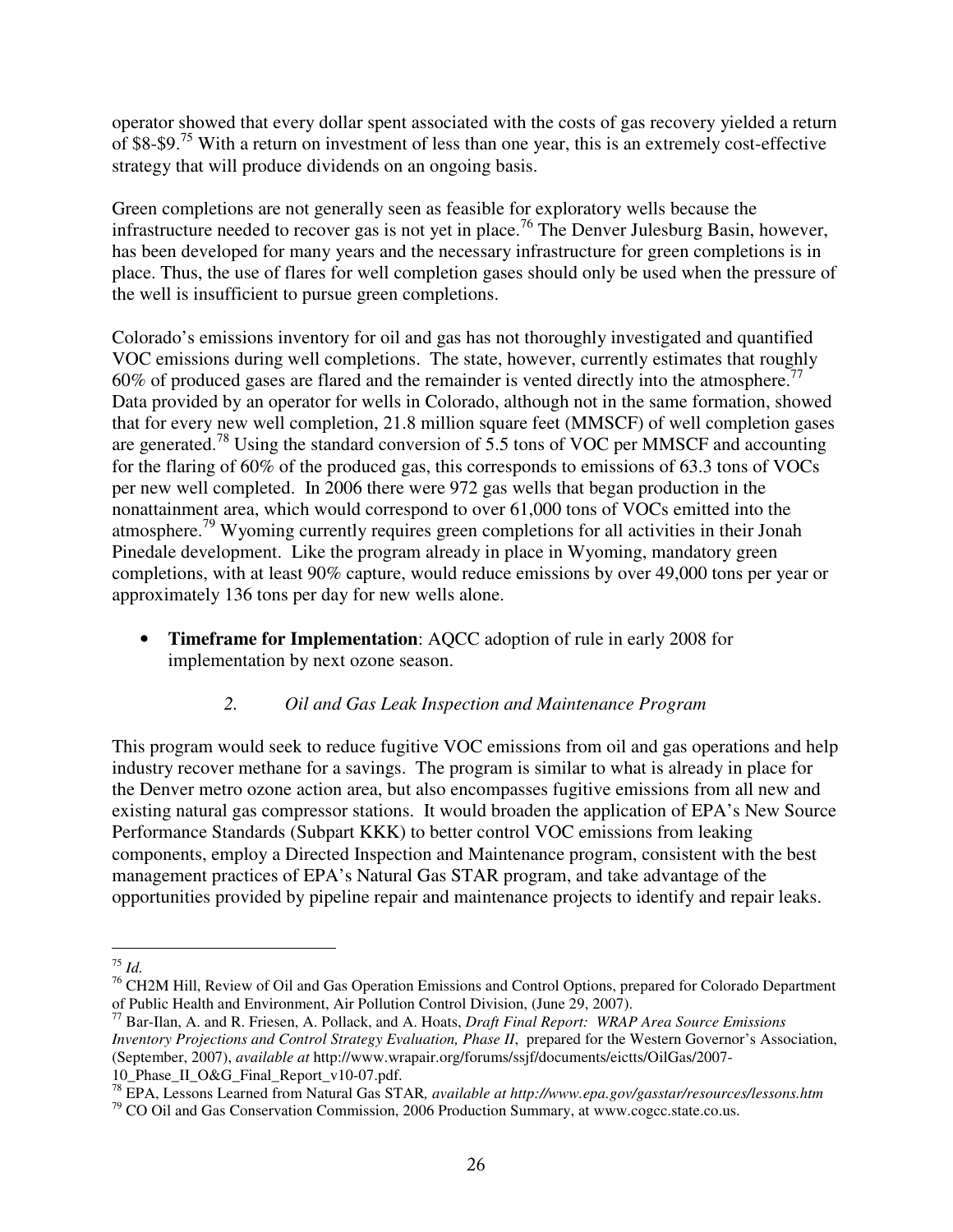Leaks from valves, connectors, compressor seals and lines in production equipment account for more than 60% of all product losses (VOC emissions); however, they are largely invisible, unregulated and go unnoticed.<sup>80</sup> Valves, in particular are a significant emissions point, accounting for approximately 10% of total leaking components, but nearly one third of total fugitive emissions. These losses can be greatly reduced through a directed inspection and maintenance program (DI&M).

A DI&M plan, which includes optical sensing is more cost-effective than traditional hand-held analyzers and allows for faster identification and repair of leaks.<sup>81</sup> DI&M has been voluntarily used by several operators and has shown to be extremely cost-effective, the identification and repair of leaking valves yields a payback in less than one month and a system-wide profit seen in less than two years. The purchase of infrared optical sensors is the only capital equipment necessary and once personnel have been trained this practice can be rapidly deployed throughout the industry.

In addition to the timely identification and repair of leaking components at compressor stations, pipeline replacement and repair projects provide a rare opportunity to inspect and maintain both internal and external components on pipeline valves. This practice has shown good payback, particularly in regards to preserving pipeline integrity, as well as enhanced worker safety.

• **Timeframe for Implementation**: AQCC adoption of rule in early 2008 for implementation by next ozone season.

### *3. Production and Processing Standards*

Glycol dehydrators, reciprocating internal combustion compressor engines, and drill rig engines are two large sources of VOCs and NOx. Current rules for the Denver metro area require the largest glycol dehydrators to reduce VOCs by 90% and internal combustion compressor engines to control NOx, CO and VOC emissions. There are, however, currently no limits on emissions from drill rig engines. We propose that existing rules be modified to further reduce VOCs from all glycol dehydrators and compressor engines, and to adopt emission limits for drill rig engines.

The use of controls to reduce VOC emissions from glycol dehydrators is extremely cost-effective and can yield significant payback for industry. <sup>82</sup> Effective controls include the use of desiccant dehydrator replacement or vapor recovery units. Additionally, Wyoming, as well as industry sources, reports that an emissions reduction standard of 98% for dehydrators emitting at least 12 tpy is cost-effective.<sup>83</sup> California currently requires smaller dehydrators to reduce uncontrolled emissions by 90% in order to reduce ozone formation.<sup>84</sup> We propose a standard that would require all new and modified glycol dehydrators, to control VOCs by at least 98% and existing

<sup>-</sup><sup>80</sup> Lessons Learned from Natural Gas STAR*, supra* note 78.

<sup>81</sup> CH2M Hill Paper, *supra* note 76.

<sup>82</sup> Fernandez, R., R. Petrusak, D. Robinson, and D. Zavadil, *Cost-effective methane emissions reductions for small and midsize natural gas producers*, Journal of Petroleum Technology (June 2005), at http://www.epa.gov/gasstar/pdf/CaseStudy.pdf.

<sup>&</sup>lt;sup>83</sup> Wyoming Department of Environmental Quality, Oil and Gas Potential BACT Revisions (2006).

<sup>&</sup>lt;sup>84</sup> South Coast Air Quality Management District Rules, Source Specific Rules: Oil and Gas Production Wells. Rule 1148.1, at http://www.aqmd.gov/rules/reg/reg11/r1148-1.pdf.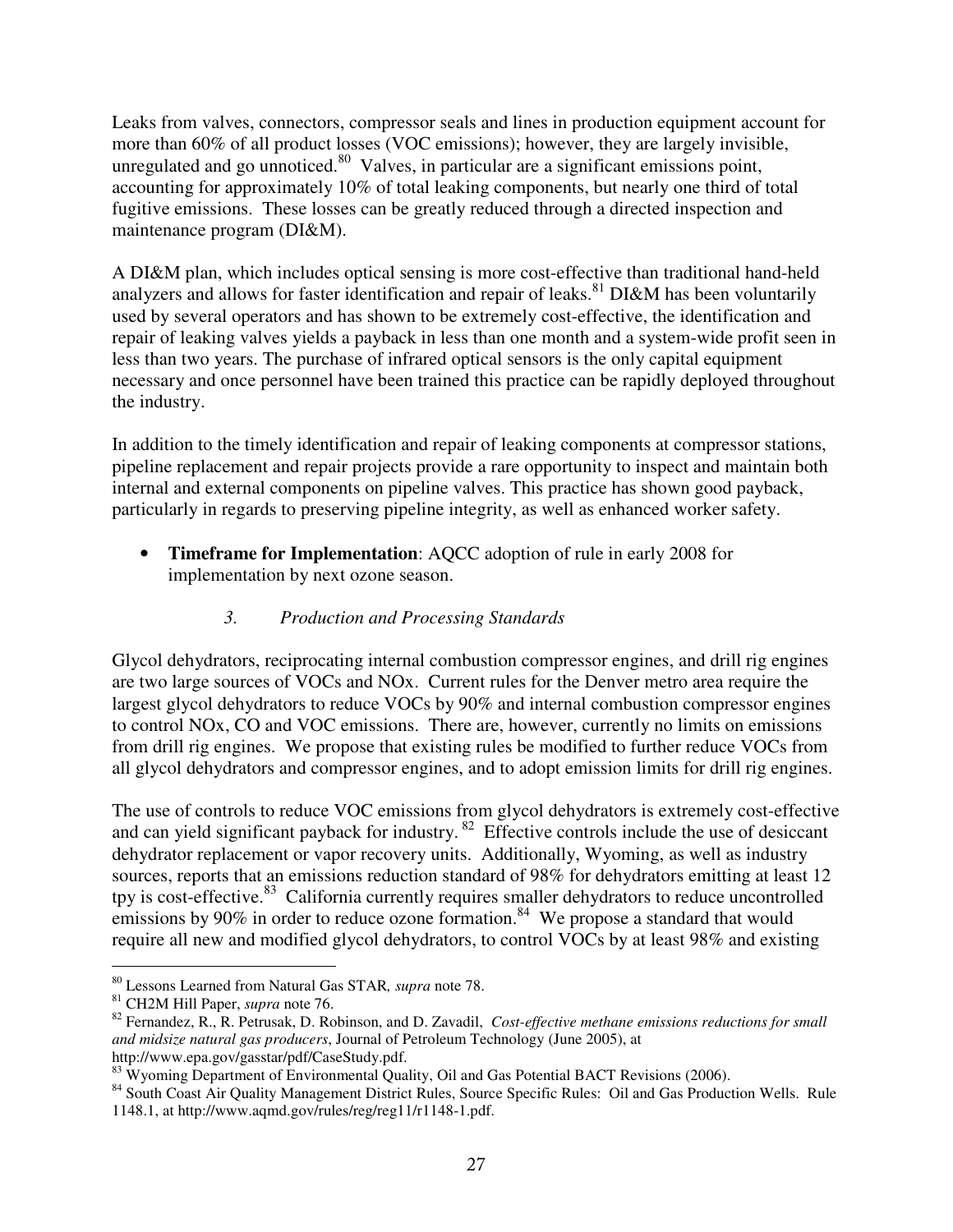dehydrators to control emissions by 90%. This standard can be met with the use of desiccant dehydrators, similar zero emissions dehydrators, the use of flares, or through other technologies. By establishing a maximum allowable emission rate our proposal provides industry flexibility in determining how to meet the standard.

We further recommend extending the emission limits currently required for new and reconstructed natural gas-fired reciprocating internal combustion engines to existing engines with a horsepower of 100 or greater,<sup>85</sup> and natural gas-fired engines with a horsepower of 25 and lower.<sup>86</sup> We propose that all new and existing stationary natural gas-fired internal combustion engines meet the following emissions rates by the compliance dates listed below:

| <b>Maximum</b><br><b>Engine</b><br><b>Horsepower</b> | <b>Compliance</b><br>Date | $NOx g/hp-hr$ | $CO g/hp-hr$ | $NMHC g/hp-$<br>hr |
|------------------------------------------------------|---------------------------|---------------|--------------|--------------------|
| $25 - 500$ hp                                        | January 1, 2009           | 2.0           | 4.0          | 1.0                |
|                                                      | January 1, 2011           | 1.0           | 2.0          | 0.7                |
| Greater than 500                                     | July 1, 2008              | 2.0           | 4.0          | 1.0                |
| hp                                                   | July 1, 2010              | $1.0\,$       | 2.0          | 0.7                |

VOC emissions will be further reduced and yield a payback due to methane savings by requiring periodic replacement of compressor engine rods and rod packing. <sup>87</sup> Compressor rod and/or packing must be replaced whenever VOC emissions average 25% higher than baseline emissions. Dry seals must be considered as replacements for wet seals. Baseline emissions are considered to be the VOC emissions recorded immediately after replacing rods and/or rod packing.

Lastly, we also propose requiring diesel-fired internal combustion engines to reduce emissions at a rate similar to what other states have proposed and based on what is achievable with costeffective emission controls, which is equivalent to a 90% reduction in NOx emissions.<sup>88</sup> In addition, all drill rig engines should meet federal Tier II on-road diesel engine emission standards.

• **Timeframe for Implementation**: Inclusion in 2008 SIP with implementation beginning on June 1, 2009.

-

<sup>85</sup> Colorado Air Quality Control Commission Rules, Regulation 7, Section XVII, *available at* http://www.cdphe.state.co.us/ap/reg7/o&greg7.pdf.

<sup>&</sup>lt;sup>86</sup> This would make the rule as applied to 25 horsepower and lower natural gas-fired engines consistent with EPA proposed rules. *See* U.S. EPA, Proposed Rules Standards of Performance for Stationary Spark Ignition Internal Combustion Engines and National Emission Standards for Hazardous Air Pollutants for Reciprocating Internal Combustion Engines (2006).

<sup>&</sup>lt;sup>87</sup> U.S. EPA, Lessons Learned from Natural Gas STAR Partners: Reducing Methane Emissions from Compressor Rod Packing Systems, at http://www.epa.gov/gasstar/pdf/lessons/ll\_rodpack.pdf.

<sup>88</sup> Ventura County Air Pollution Control District Rules, Source Specific Rules: Internal Combustion Engines, Rule 74.9, *available at* http://www.arb.ca.gov/DRDB/VEN/CURHTML/R74-9.PDF.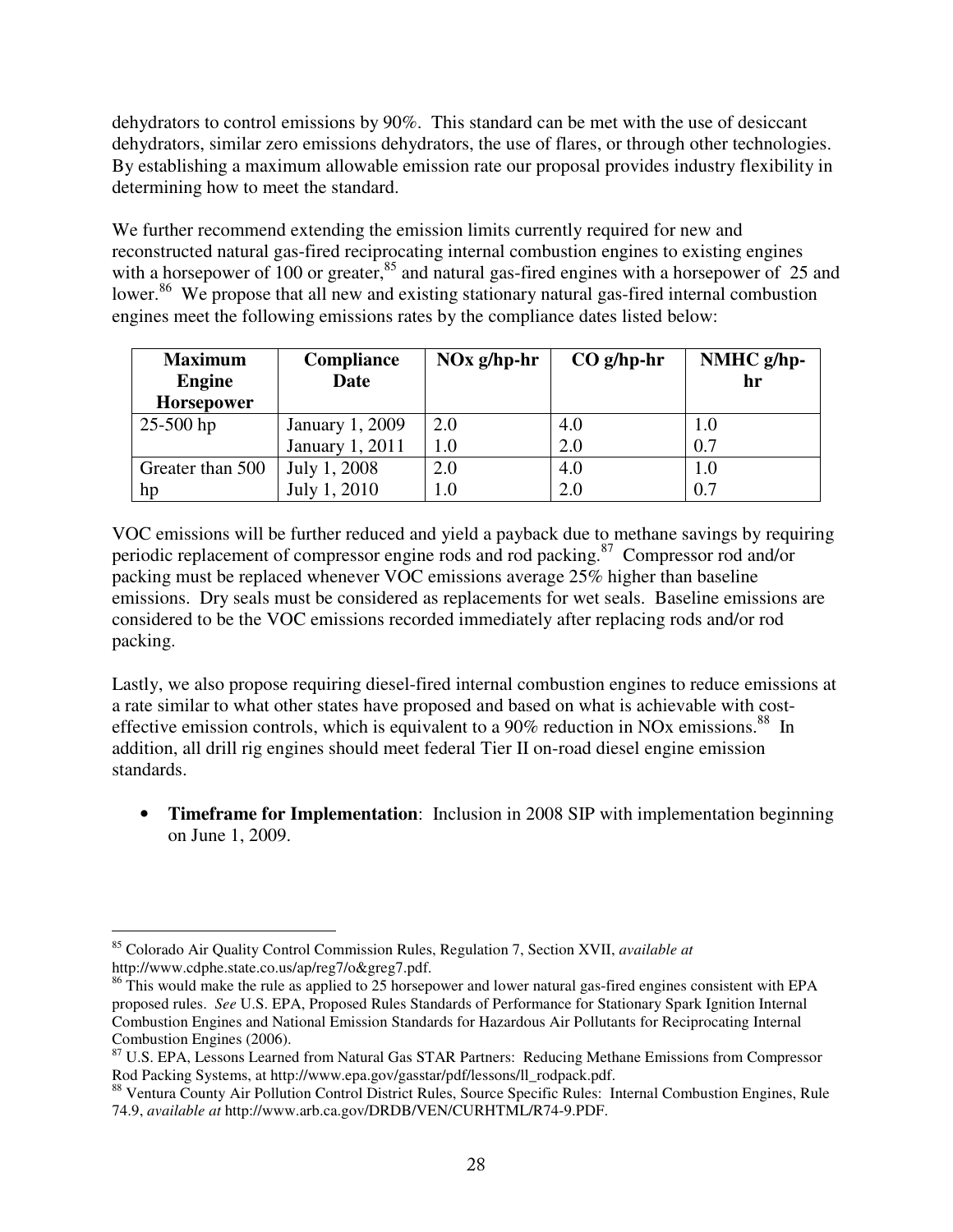#### *4. Flash and Venting Emissions*

Flash emissions, like fugitive emissions, are tantamount to product losses. Thus, controls for VOC emissions are extremely cost-effective and can quickly yield a payback for industry through product recovery.<sup>89</sup> A requirement that all new and modified facilities control emissions, regardless of size, provides industry an opportunity to reap savings by installing cost-effective controls and elevating system-wide control without disrupting existing operations.<sup>90</sup>

Oil and gas wells collect gas, known as casing head gas, in the annular space between the well's casing and the tubing. This casing head gas is generally vented directly into the atmosphere, even though it is comprised of methane and other saleable products. The venting of emissions from wells and associated equipment, particularly venting well casing head gases, is another significant source of VOC emissions.<sup>91</sup> Emissions inventories in other states have shown that the venting of casing head gas from a single well emits nearly  $0.13$  tons per year of VOCs.<sup>92</sup> In the nonattainment area, there are currently over 13,700 active wells, which corresponds to emissions of 4.64 tpd of VOCs (1695 tpy) solely from the venting of casing head gas.<sup>93</sup> Emissions of VOCs can be reduced by approximately 64 tons per day **(**tpd) (1695 (tpy)) by routing these gases to a closed-loop system capable of 98% control, This technology has been shown to yield a quick payback, generally in less than one year, because of the increased yield on methane.<sup>94</sup> California has prohibited the practice of venting casing head gas and uncontrolled production gases from other treatment and processing units since 2004, due to the significant ozone impacts 95

Also, industry could replace venting equipment, such as pneumatic pumps and actuated valves, with a comparable zero-emissions device. The majority of these instruments are used in production as control devices and are powered by the high-pressure natural gas that is readily available onsite. Gas-powered pneumatic devices are a significant source of emissions as they passively emit natural gas into the atmosphere. The preference towards pneumatic devices over electrical and mechanical devices lies in the assumption that sites do not have available electricity. Colorado's ozone nonattainment area, however, has been significantly developed and unlike production in remote areas, many sites do have access to electricity. Operators can continue to utilize existing piping, control instruments and valve actuators, thereby reducing costs and disruptions to the system, by converting a gas-powered control system to an electrically-powered compressed air control system. Furthermore, in the event that electricity is

-

<sup>93</sup> CO Oil and Gas Commission, Weekly/Monthly Statistics, *available at* http://www.cogcc.state.co.us.

<sup>89</sup> U.S. EPA, Lessons Learned from Natural Gas STAR Partners: Installing Vapor Recovery Units on Crude Oil Storage Tanks, *available at* http://www.epa.gov/gasstar/pdf/lessons/ll\_final\_vap.pdf.

<sup>&</sup>lt;sup>90</sup> Wyoming Department of Environmental Quality, Oil and Gas Production Facilities, Chapter 6, Section 2 Permitting Guidance, DRAFT (2007), *available at*

http://deq.state.wy.us/AQD/Miscellaneous/2007%20GUIDANCE.pdf.

<sup>91</sup> Pollock, A., J. Russell, J. Grant, and R. Friesen, *Ozone precursors emission inventory for San Juan and Rio Arriba Counties, New Mexico. Final Report Prepared for New Mexico Environment Department* (August 31, 2006), *available at* http://www.nmenv.state.nm.us/aqb/projects/San\_Juan\_Ozone/NM\_Area\_Emissions\_report.pdf.  $92$  South Coast Air Quality Management District, Final Staff Report for Proposed Rule 1148.1—Oil and Gas Production Wells (Feb. 24, 2004).

<sup>&</sup>lt;sup>94</sup> U.S. EPA, Natural Gas STAR Program, PRO Fact Sheet No. 701, Connect Casing to Vapor Recovery Unit, at http://www.epa.gov/gasstar/pdf/pro\_pdfs\_eng/connectcasingtovaporrecoveryunit.pdf.

<sup>&</sup>lt;sup>95</sup> South Coast Air Quality Management District Rules, Source Specific Rules: Oil and Gas Production Wells, Rule 1148.1, *available at* http://www.aqmd.gov/rules/reg/reg11/r1148-1.pdf.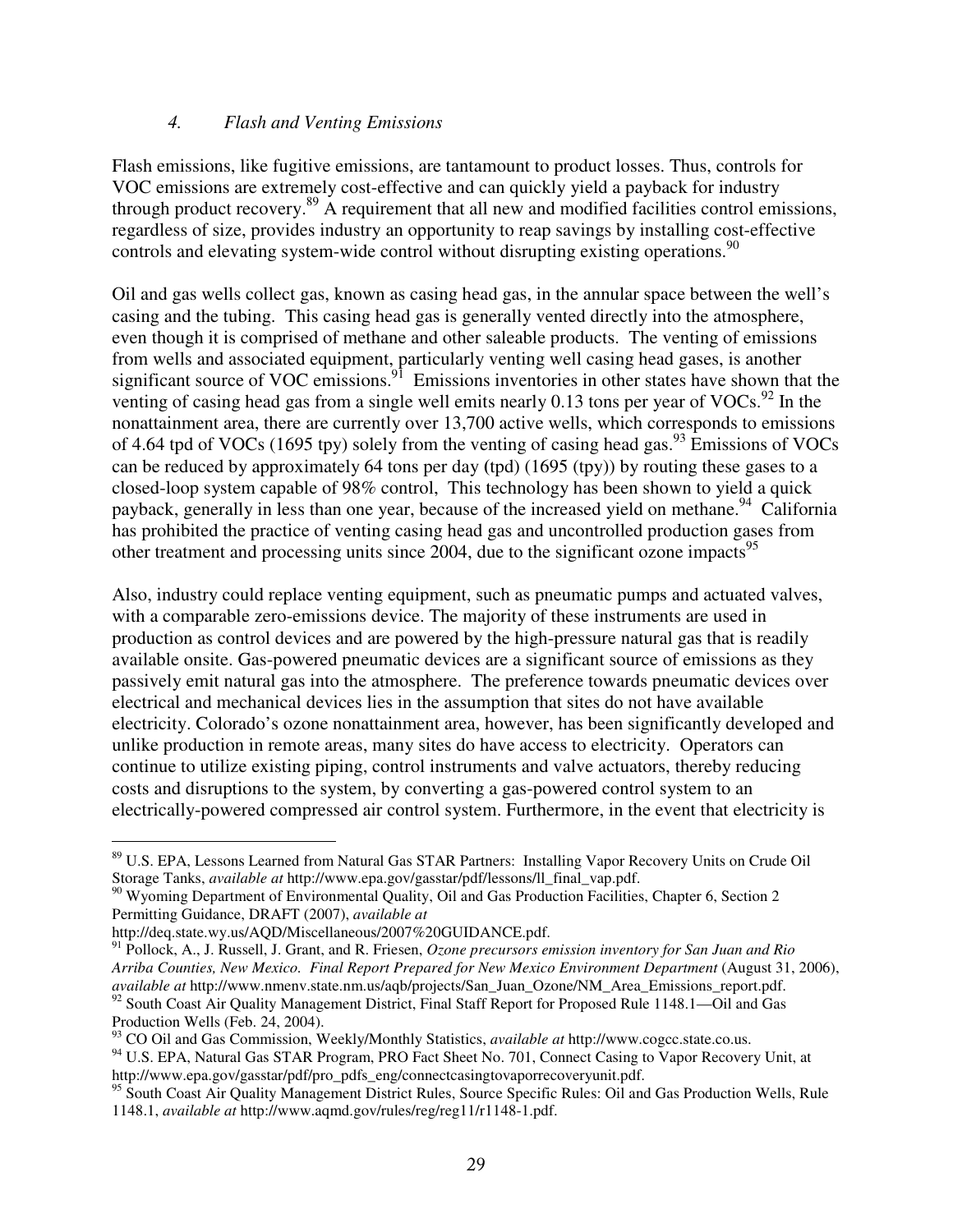unavailable or impractical, operators can utilize solar-powered systems or non-bleeding displacement controllers. Conversion away from traditional gas-powered control systems has the added advantage of reducing emissions by over 98%.<sup>96</sup> Importantly, operators have reported that these retrofits generally pay for themselves within a period of 1-2 years.<sup>97</sup>

We propose that all new or modified facilities must control flash emissions from all storage tanks or vessels in VOC service by 98%. And, in addition, that all operators of existing production wells must achieve a system-wide control of VOC emissions of 85% by June 1, 2008 and 95% control by June 1,  $2010.^{98}$ 

We further propose that all pneumatic devices, including pumps and controller valves, separators and heater treaters, well casing heads and any source whose uncontrolled emissions are  $\geq 15$  tpy VOC, or  $\geq$ 5 tpy or any combination of HAPs, shall be prohibited from venting VOCs as of June 1, 2010. Emissions of VOCs from these sources must be collected from the source(s) using a closed system device capable of reducing uncontrolled emissions by 98% or controlled by an alternative Division-approved method that achieves a VOC reduction of 98% or more.

• **Timeframe for Implementation**: Incorporation into December 2008 SIP. Implementation required as of June 1, 2010

### **D. Point Source – Industrial**

# *1. Coal-fired Power Plants*

In the eastern and mid-west United States, clean air rules adopted by the U.S. Environmental Protection Agency, called the NOx SIP Call, have led to NOx reductions from coal-fired power plants and in turn, reductions in ozone pollution throughout the region.<sup>99</sup> Reducing NO<sub>x</sub> would also result in a number of co-benefits, including reduced haze and particulate pollution.<sup>100</sup> Reductions in NOx from coal-fired power plants in the Denver metro region are likely to provide similar benefits.

Five coal-fired power plants together create one of the largest sources of anthropogenic NOx emissions in the Front Range according to the most recent inventory data. Three are located

http://www.epa.gov/gasstar/pdf/lessons/ll\_pneumatics.pdf.

<sup>-</sup><sup>96</sup> Bar-Ilan, A. and R. Friesen, A. Pollack, and A. Hoats, Draft Final Report: WRAP Area Source Emissions Inventory Projections and Control Strategy Evaluation, Phase II, prepared for the Western Governor's Association. (September, 2007), *available at*

http://www.wrapair.org/forums/ssjf/documents/eictts/OilGas/2007-10\_Phase\_II\_O&G\_Final\_Report\_v10-07.pdf.

<sup>&</sup>lt;sup>97</sup> U.S. EPA, Lessons Learned from Natural Gas STAR Partners: Options for Reducing Methane Emissions from Pneumatic Devices in the Natural Gas Industry, *available at*

<sup>&</sup>lt;sup>98</sup> If a 95% system-wide reduction is determined to be economically infeasible, an operator may apply for an alternative system-wide standard, but in no case shall an operator achieve a system wide reduction of less than 90%. 99 *See* http://epa.gov/air/airtrends/2005/ozonenbp/onbpcontents.pdf#page=1.

<sup>&</sup>lt;sup>100</sup> Reducing NO<sub>x</sub> emissions would have a myriad of co-benefits. For example, NO<sub>x</sub> contribute to fine particulate matter formation, which is associated with a variety of serious public health issues including premature mortality. NOx also contribute to regional haze and their reduction will improve visibility including visibility in economically significant natural areas such as national parks. NOx also contributes to acid rain and change of species composition in native grassland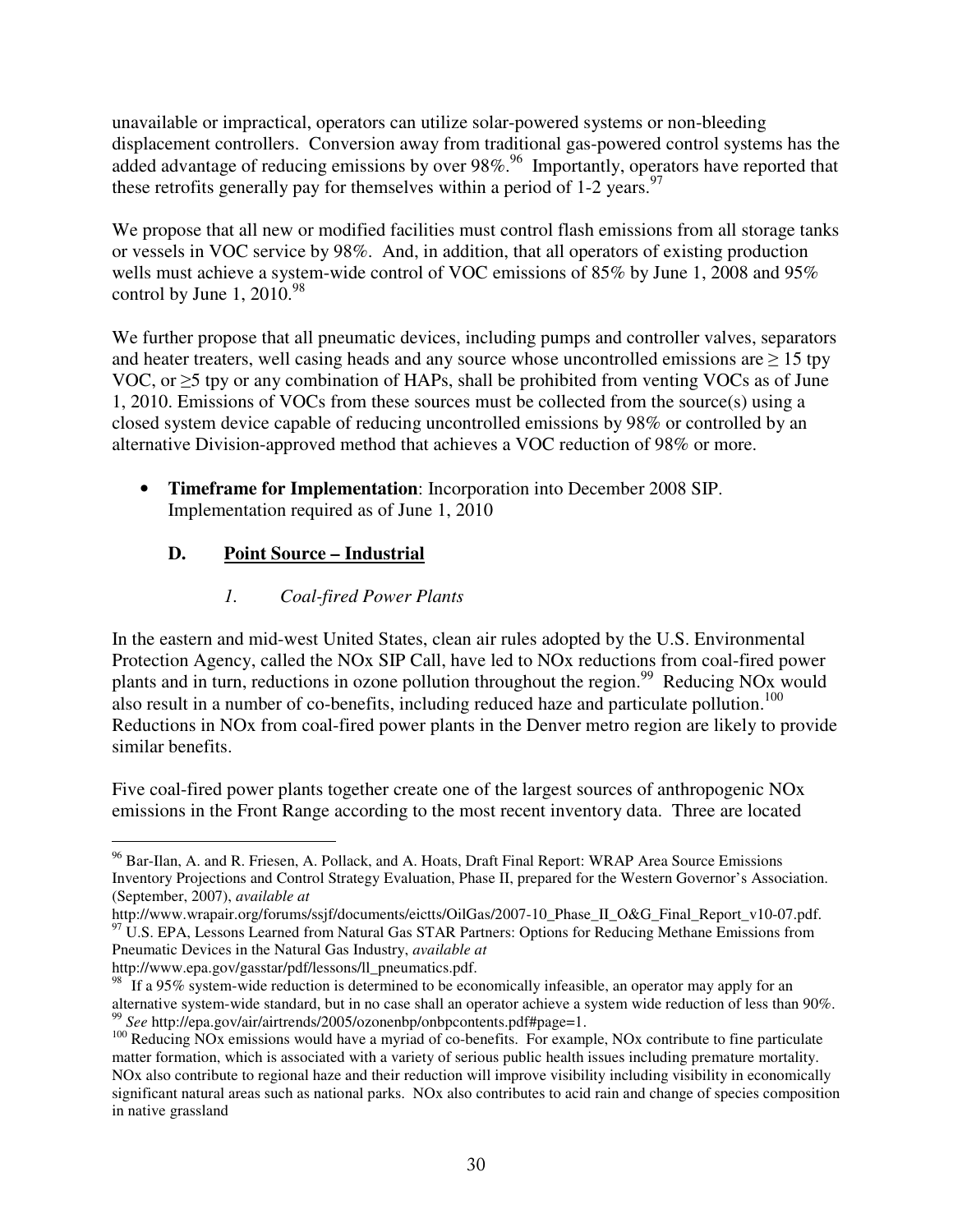within the mapped EAC area, including Xcel's Arapahoe, Cherokee, and Valmont Stations. Two are located outside, but very near, the EAC area, including Xcel's Pawnee Station and Platte River Power Authority's Rawhide Energy Station.<sup>101</sup> Collectively these power plants release an average of over 22,000 tons of NOx every year, including over 10,000 tons of NOx every ozone season.<sup>102</sup> See Table Below. On average, daily NOx emissions during the year are 61.68 tons/day. This is over 20% of the total NOx inventory for the Denver metro area.

| <b>Facility</b><br>Unit  | 2005<br><b>Tons</b> | <b>2006 Tons</b> | Average<br><b>Overall</b><br><b>Tons</b> | 2005<br>Average<br><b>Tons/Day</b> | 2006<br>Average<br><b>Tons/Day</b> | <b>Average</b><br><b>Overall</b><br><b>Tons/Day</b><br><b>Emissions</b> |
|--------------------------|---------------------|------------------|------------------------------------------|------------------------------------|------------------------------------|-------------------------------------------------------------------------|
| <b>Arapahoe</b>          |                     |                  |                                          |                                    |                                    |                                                                         |
| Boiler #3                | 1446.8              | 1705.9           | 1576.35                                  | 3.96                               | 4.67                               | 4.32                                                                    |
| Boiler #4                | 889.7               | 1157.2           | 1023.45                                  | 2.44                               | 3.17                               | 2.80                                                                    |
|                          |                     |                  |                                          |                                    |                                    |                                                                         |
| <b>Cherokee</b>          |                     |                  |                                          |                                    |                                    |                                                                         |
| Boiler #1                | 1439.6              | 1415.6           | 1427.6                                   | 3.94                               | 3.88                               | 3.91                                                                    |
| Boiler #2                | 3383.5              | 2820.5           | 3102                                     | 9.27                               | 7.73                               | 8.50                                                                    |
| Boiler #3                | 1820.2              | 1870.2           | 1845.2                                   | 4.99                               | 5.12                               | 5.06                                                                    |
| Boiler #4                | 4157.6              | 4096.7           | 4127.15                                  | 11.39                              | 11.22                              | 11.31                                                                   |
| <b>Pawnee</b>            |                     |                  |                                          |                                    |                                    |                                                                         |
| Boiler#1                 | 3668.1              | 4602.7           | 4135.4                                   | 10.05                              | 12.61                              | 11.33                                                                   |
| <b>Rawhide</b><br>(PRPA) |                     |                  |                                          |                                    |                                    |                                                                         |
| Boiler #1                | 3733.1              | 200.2            | 2866.65                                  | 10.23                              | 5.48                               | 7.85                                                                    |
| <b>Valmont</b>           |                     |                  |                                          |                                    |                                    |                                                                         |
| Boiler #5                | 2514.1              | 2303.9           | 2409                                     | 6.89                               | 6.31                               | 6.60                                                                    |
|                          |                     | <b>TOTALS</b>    | 22512.8                                  |                                    |                                    | 61.68                                                                   |

A NOx reduction strategy that calls for all coal-fired power plant boilers to meet an emission limit of 0.15 lb/mmBtu or less over a 30-day period is consistent with rules in other parts of the country, such as the NOx SIP Call and Clean Air Interstate Rule, and is considered to constitute reasonably available control technology (RACT).<sup>103</sup> A NOx emission rate of 0.15 lb/mmBtu is

-

<sup>&</sup>lt;sup>101</sup> Although the Pawnee and Rawhide Energy Stations are located outside the EAC area, modeling done for the EAC suggests that these sources contribute to boundary conditions and therefore contribute to ozone pollution in the Denver metro region.

<sup>&</sup>lt;sup>102</sup> Based on an average of 2005 and 2006 emissions reported through the EPA's Acid Rain Program, database at http://cfpub.epa.gov/gdm/index.cfm. The ozone season is defined as May 1 through September 30.

<sup>&</sup>lt;sup>103</sup> See http://pubweb.epa.gov/ttn/naaqs/ozone/rto/otag/finalrpt/chp6/final.htm.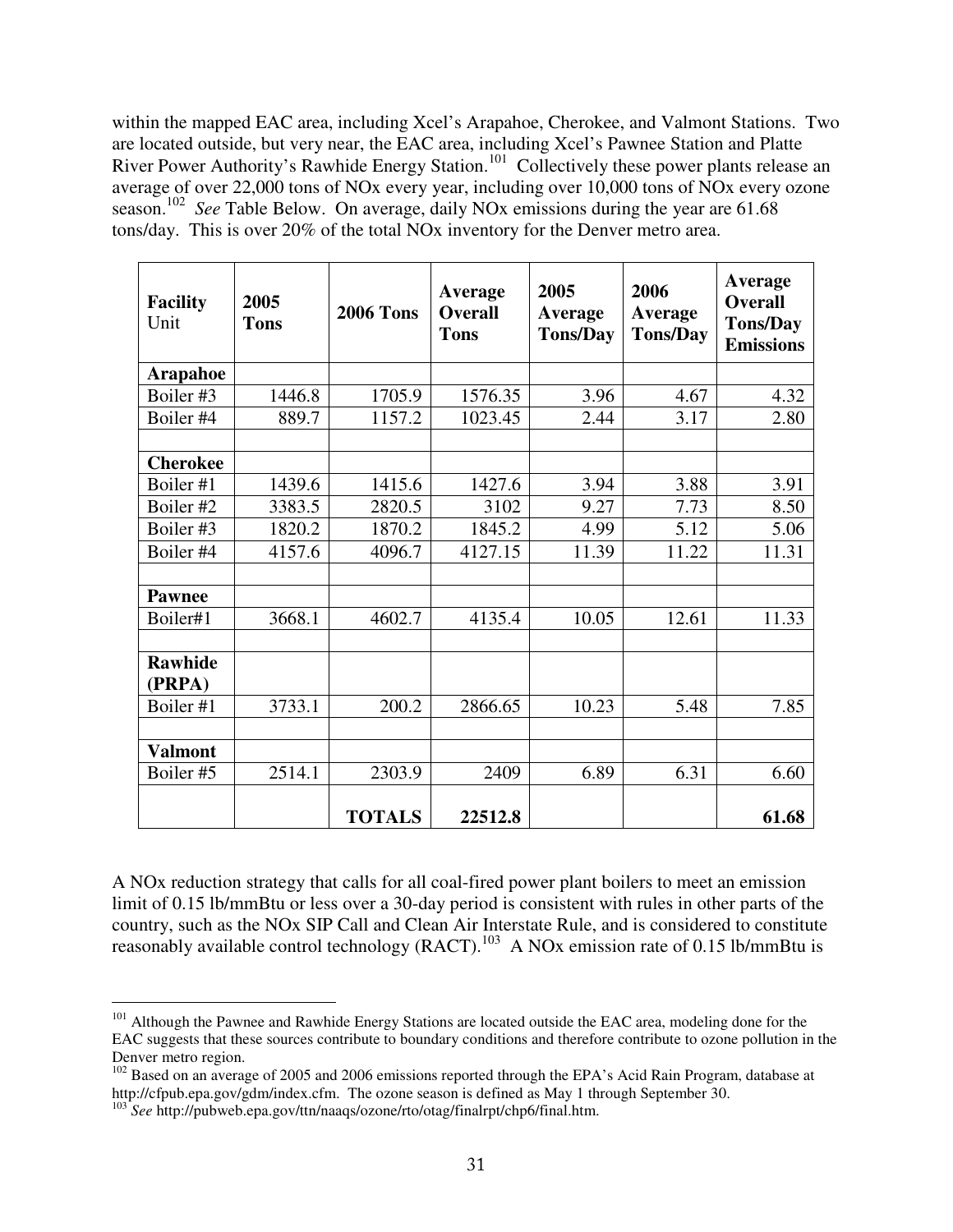comparable to that required by the NOx SIP call.<sup>104</sup> If boilers meet a 0.15 lb/mmBtu NOx rate throughout the year, it would amount to average daily emissions of 29.66 tons of NOx per day. The total NOx reduction would be 51.91%, based on average emissions from 2005 and 2006.

The table below outlines the methodology used to calculate the expected level of reductions based on heat input data from the EPA's acid rain program database.

|                          | <b>2005 Heat</b><br>Input<br>(mmBtu) | <b>2006 Heat</b><br>Input<br>(mmBtu) | Average<br><b>Heat Input</b><br>(lb/mm Btu) | <b>Pounds of</b><br><b>NOx Under</b><br><b>Proposal</b><br>(average<br>heat input x<br>0.15<br>lb/mmBtu) | <b>Tons of</b><br><b>NOx</b><br><b>Emitted</b><br><b>Under</b><br><b>Proposal</b> |
|--------------------------|--------------------------------------|--------------------------------------|---------------------------------------------|----------------------------------------------------------------------------------------------------------|-----------------------------------------------------------------------------------|
| <b>Arapahoe</b>          |                                      |                                      |                                             |                                                                                                          |                                                                                   |
| Boiler #3                | 4,273,658                            | 2,768,829                            | 4,021,244                                   | 603,186.53                                                                                               | 301.59                                                                            |
| Boiler #4                | 8,601,435                            | 7,591,623                            | 8,096,529                                   | 1,214,479.35                                                                                             | 607.24                                                                            |
|                          |                                      |                                      |                                             |                                                                                                          |                                                                                   |
| <b>Cherokee</b>          |                                      |                                      |                                             |                                                                                                          |                                                                                   |
| Boiler #1                | 8,367,917                            | 8,154,781                            | 8,261,349                                   | 1,239,202.35                                                                                             | 619.60                                                                            |
| Boiler #2                | 8,012,872                            | 9,681,982                            | 8,847,427                                   | 1,327,114.05                                                                                             | 663.56                                                                            |
| Boiler #3                | 11,794,683                           | 10,756,231                           | 11,275,457                                  | 1,691,318.55                                                                                             | 845.66                                                                            |
| Boiler #4                | 25,232,866                           | 27,246,266                           | 26,239,566                                  | 3,935,934.90                                                                                             | 1967.97                                                                           |
|                          |                                      |                                      |                                             |                                                                                                          |                                                                                   |
| <b>Pawnee</b>            |                                      |                                      |                                             |                                                                                                          |                                                                                   |
| Boiler#1                 | 43,563,056                           | 34,507,188                           | 39,035,122                                  | 5,855,268.30                                                                                             | 2927.63                                                                           |
|                          |                                      |                                      |                                             |                                                                                                          |                                                                                   |
| <b>Rawhide</b><br>(PRPA) |                                      |                                      |                                             |                                                                                                          |                                                                                   |
| Boiler #1                | 24,927,462                           | 23,042,718                           | 23,985,090                                  | 3,597,763.50                                                                                             | 1798.88                                                                           |
|                          |                                      |                                      |                                             |                                                                                                          |                                                                                   |
| <b>Valmont</b>           |                                      |                                      |                                             |                                                                                                          |                                                                                   |
| Boiler #5                | 13,399,051                           | 15,810,833                           | 14,604,942                                  | 2,190,741.30                                                                                             | 1095.37                                                                           |
|                          |                                      |                                      |                                             | <b>TOTAL</b>                                                                                             | 10827.50                                                                          |

Industry would have flexibility in determining the best approach to meeting the 0.15 lb/mmBtu NOx limit. Options include combustion controls, fuel switching and blending, decreased utilization, dispatch re-ordering, and post-combustion controls including selective catalytic reduction ("SCR"). According to the EPA, the cost of meeting a 0.15 lb/mmBtu NOx limit is "highly cost-effective," averaging \$1,720/ton of NOx reduced<sup>105</sup> This would add up to a total

 104 *See, e.g.*, http://www.epa.gov/ttncaaa1/t1/fact\_sheets/noxsipf.pdf. Total emissions based on a 0.15 lb/mmBtu limit are based on the average heat input for the years 2005 and 2006, as submitted to the EPA's acid rain program. <sup>105</sup> See http://www.epa.gov/ttn/oarpg/t1/fr\_notices/126fina.pdf.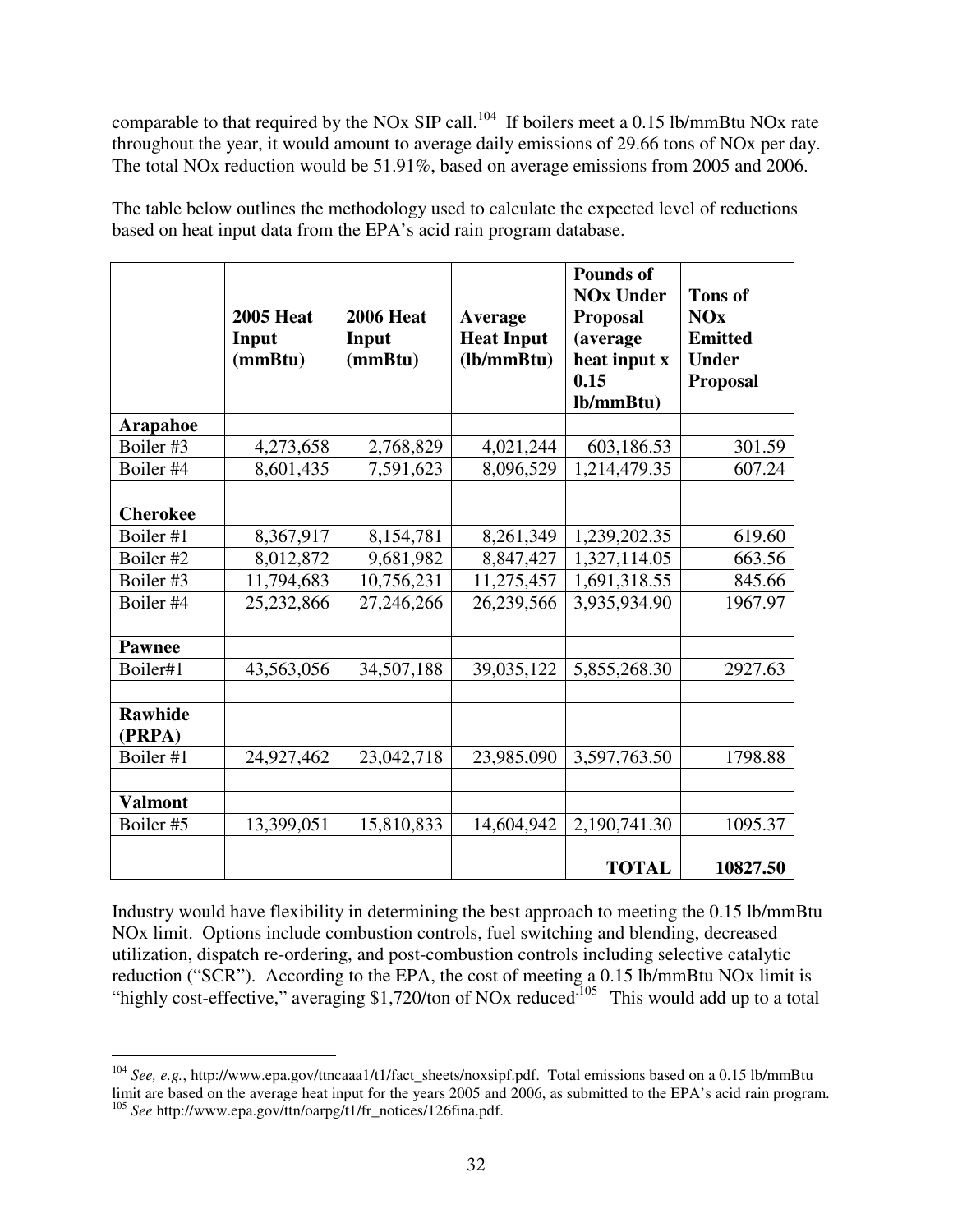cost of \$20,761,604.00 annually to meet a 0.15 lb/mmBtu NOx limit, achieving a reduction of 12,070 tons of NOx/year.

|                          | Average<br><b>NOx</b><br><b>Emissions</b><br>(tons) | <b>Emissions</b><br><b>With 0.15</b><br>lb/mmBtu<br>Limit | <b>Total</b><br><b>Reduction</b><br>(tons) | <b>Cost of Reductions</b><br>(assuming\$1,720/ton<br>of NO <sub>x</sub> ) |
|--------------------------|-----------------------------------------------------|-----------------------------------------------------------|--------------------------------------------|---------------------------------------------------------------------------|
| <b>Arapahoe</b>          |                                                     |                                                           |                                            |                                                                           |
| Boiler #3                | 1,576.35                                            | 301.59                                                    | 1,274.76                                   | \$2,192,587.2                                                             |
| Boiler #4                | 1157.2                                              | 607.24                                                    | 549.96                                     | \$945,931.2                                                               |
|                          |                                                     |                                                           |                                            |                                                                           |
| <b>Cherokee</b>          |                                                     |                                                           |                                            |                                                                           |
| Boiler #1                | 1,415.6                                             | 619.60                                                    | 796                                        | \$1,369,120                                                               |
| Boiler #2                | 2,820.5                                             | 663.56                                                    | 2,156.94                                   | \$3,709,936.8                                                             |
| Boiler #3                | 1,870.2                                             | 845.66                                                    | 1,024.54                                   | \$1,762,208.8                                                             |
| Boiler #4                | 4,096.7                                             | 1,967.97                                                  | 2,128.73                                   | \$3,661,415.6                                                             |
|                          |                                                     |                                                           |                                            |                                                                           |
| <b>Pawnee</b>            |                                                     |                                                           |                                            |                                                                           |
| Boiler#1                 | 4,602.7                                             | 2,927.63                                                  | 1,595.3                                    | \$2,743,916                                                               |
|                          |                                                     |                                                           |                                            |                                                                           |
| <b>Rawhide</b><br>(PRPA) |                                                     |                                                           |                                            |                                                                           |
| Boiler #1                | 2,866.65                                            | 1,798.88                                                  | 1,230.84                                   | \$2,117,044.8                                                             |
|                          |                                                     |                                                           |                                            |                                                                           |
| <b>Valmont</b>           |                                                     |                                                           |                                            |                                                                           |
| Boiler #5                | 2,409                                               | 1,095.37                                                  | 1,313.63                                   | \$2,259,443.6                                                             |
|                          |                                                     |                                                           | <b>TOTAL</b><br><b>COST</b>                | \$20,761,604.00                                                           |

We propose incorporating a 0.15 lb/mmBtu NOx limit in the 2008 ozone SIP for implementation by May 1, 2010. Such a rule should include recordkeeping and reporting requirements sufficient to ensure the enforceability and effectiveness of the proposal. Monitoring should be conducted using existing continuous emission monitors. We propose that as part of their quarterly reporting, Xcel and Platte River Power Authority be required to disclose total NOx emissions from each unit, total actual daily NOx emissions, total heat input, and average emission rates for the quarter. On November 15, 2007, Xcel Energy filed an integrated resource plan with the Colorado PUC that provided for retiring Arapahoe Units 3 and 4 from service. If approved, these retirements would cut global warming pollution and help restore healthier air.

• **Timeframe for Implementation**: Incorporation into the December 2008 SIP followed by implementation in 2010.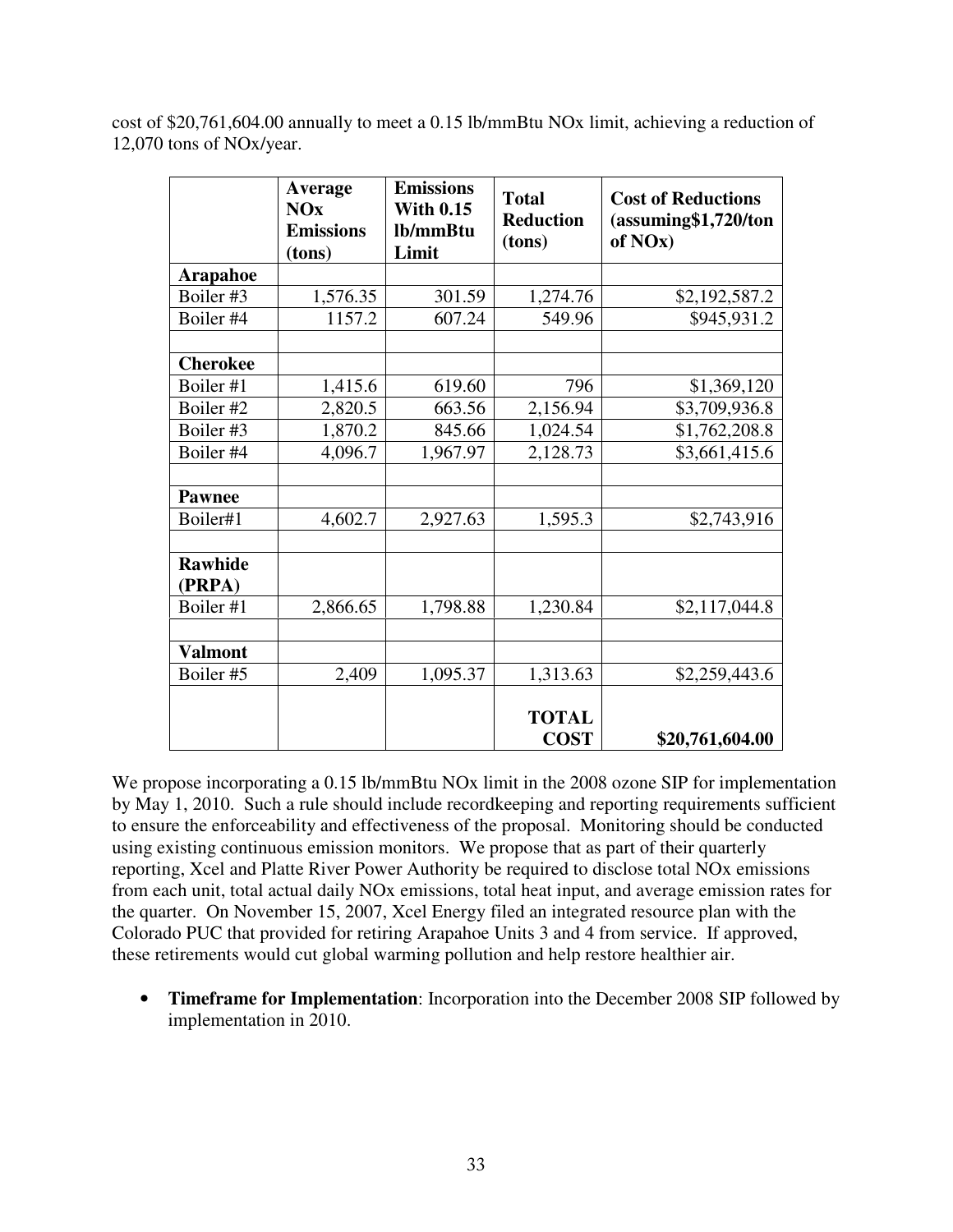#### 2*. Demand Side Management*

One of the best ways to reduce harmful pollution is to reduce the need for the activity that causes it. Demand Side Management (DSM) can be a cost effective and appealing tool for reducing ozone pollution. In the utilities sector, DSM provides opportunities to reduce VOC emissions (specifically methane) from natural gas utilities, as well as NOx emissions from power plants. Reductions in demand for electricity and natural gas lead to reductions in emissions from power plants and from fugitive emissions though natural gas delivery systems.

Some important DSM strategies that should be considered in Colorado include the following:

- Efficiency Programs for Natural Gas Utilities
- Energy Savings Standards for Electric Utilities
- Decoupling, or performance-based incentives for utilities
- Innovative electricity rates including real-time pricing together with smart meters

We urge the Regional Air Quality Council and the Air Quality Control Commission to evaluate these options and to work with other agencies to develop DSM programs across the Denver Metro Area. Xcel's November 15<sup>th</sup> resource plan for Colorado calls for expansive DSM. We urge the PUC to strengthen and expand DSM and energy efficiency programs that provide considerable multi-pollutant benefits.

*3. Cement Kilns*

Clean air rules adopted by several states and approved by the EPA have called for NOx reductions from cement kilns in order to reduce ozone pollution.<sup>106</sup> Reductions in NOx from cement kilns in the Denver metro region are likely to provide similar benefits.

Only one cement kiln is currently in operation in the Denver metro region. The Lyons cement plant, owned and operated by CEMEX, Inc., is located in north Boulder County near the town of Lyons. CEMEX operates a coal-fired preheater/precalciner kiln at the Lyons cement plant and is allowed to emit 2,649 tons of NOx annually from the kiln. In 2005, the cement plant reported an emission rate of 9.00 lbs of NOx/ton of clinker produced.<sup>107</sup> The amount of NOx allowed to be released by the CEMEX Lyons plant is more than most of the coal-fired power plant units in the Denver metro region.

The CEMEX Lyons cement plant has also come under scrutiny for its NOx emissions. Both Rocky Mountain Clean Air Action and the EPA have put CEMEX on notice of numerous violations of New Source Review Prevention of Significant Deterioration requirements regarding

 106 States that have adopted NOx reductions from cement kilns include California, Pennsylvania, and Texas. *See* http://www.epa.gov/fedrgstr/EPA-AIR/2002/January/Day-02/a32099.htm, http://www.epa.gov/fedrgstr/EPA-AIR/2006/September/Day-29/a15988.htm, and

http://www.tceq.state.tx.us/assets/public/implementation/air/sip/dfw/dfw\_ad\_sip\_2007/Complete\_DFW\_SIP\_for\_W ebpage\_052407.pdf. The Ozone Transport Commission has also adopted model rules for states that target NOx emissions from cement kilns. *See* http://www.otcair.org/document.asp?fview=Report#.

<sup>&</sup>lt;sup>107</sup> Based on the Air Pollution Control Division's June 14-15, 2005 inspection of the CEMEX Lyons cement plant.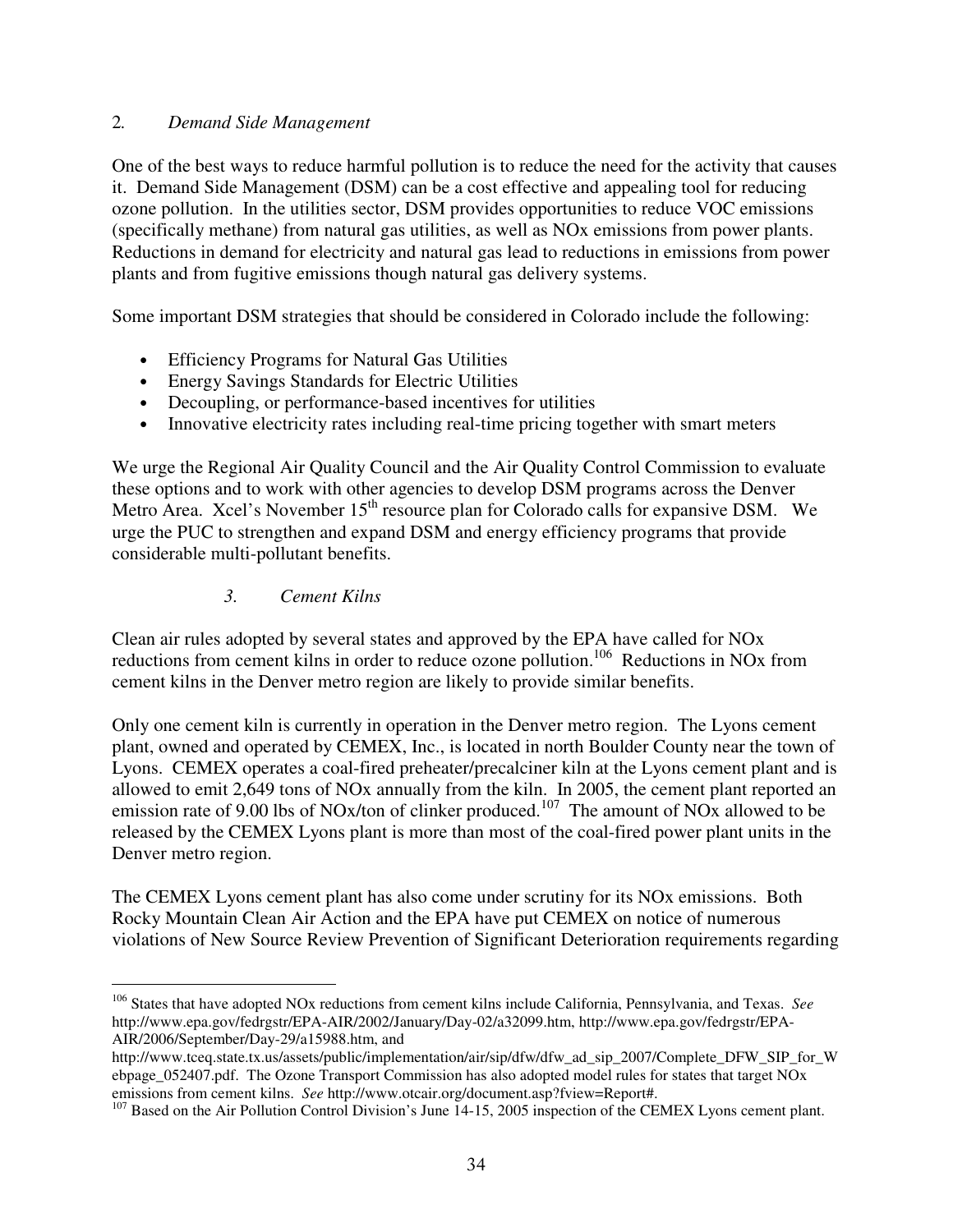significant NOx emission increases.<sup>108</sup> If these violations are remedied, the CEMEX Lyons cement plant will be required to meet NOx limits that represent Best Available Control Technology.

The Ozone Transport Commission has also adopted model rules for states targeting NOx emissions from cement kilns. Those recommendations call for a NOx emission rate of 1.52 lbs/ton of clinker for precalciner kilns. According to the Commission, the cost/ton of NOx reduced is less than \$2,500 for these emission rates.<sup>109</sup>

In light of this information, we propose a process of establishing NOx limits at the CEMEX Lyons cement plant to reduce ozone in the Denver metro region. We propose that a full Best Available Control Technology analysis be completed to establish a NOx limit for the cement plant. This analysis must consider post-combustion controls, such as nonselective catalytic reduction and selective catalytic reduction. In no case however, shall NOx emission rates from the cement plant exceed 1.52 lbs/ton of clinker produced over a 30-day period.

Such a rule should include recordkeeping and reporting requirements sufficient to ensure the enforceability and effectiveness of the proposal. Monitoring should be conducted using existing continuous emission monitors. We propose that CEMEX be required to report quarterly, disclosing total monthly NOx emissions from the kiln, total monthly clinker production, and average monthly emission rates for the quarter.

This proposal would ensure an 83% or more reduction in NOx emissions from the CEMEX Lyons cement plant. Estimated cost of the proposed rule would be \$4.4 million. The total NOx reductions and costs are presented in the table below.

| <b>Current</b><br><b>Clinker</b><br><b>Production</b> | <b>Current</b><br>NOx<br><b>Emissions</b> | <b>Current</b><br>NOx<br><b>Emission</b><br>Rate | <b>Proposed</b><br>NOx<br><b>Emission</b><br>Rate | <b>Total NOx</b><br><b>Emissions</b><br><b>Under</b><br>Proposal (%<br><b>Reduction</b> ) | Cost of<br><b>Proposed</b><br>Rule                  |
|-------------------------------------------------------|-------------------------------------------|--------------------------------------------------|---------------------------------------------------|-------------------------------------------------------------------------------------------|-----------------------------------------------------|
| 472,053<br>tons/year                                  | 2,125.46<br>tons/year                     | $9.00$ lbs/ton<br>of clinker                     | 1.52<br>lbs/ton of<br>clinker                     | 358.76<br>tons/year<br>(83%<br>reduction)                                                 | $\sim$ \$2,500/ton<br>of NO <sub>x</sub><br>reduced |
|                                                       |                                           |                                                  |                                                   | <b>TOTAL</b><br><b>COST</b>                                                               | \$4,416,750                                         |

Reducing NOx from the CEMEX Lyons cement plant will lead to a number of co-benefits. The cement plant is located less than 20 miles away from Rocky Mountain National Park and

 108 *See* http://www.ourcleanair.org/cemex.

<sup>109</sup> OTC Final Technical Support Document, available at http://www.otcair.org/document.asp?fview=Report#.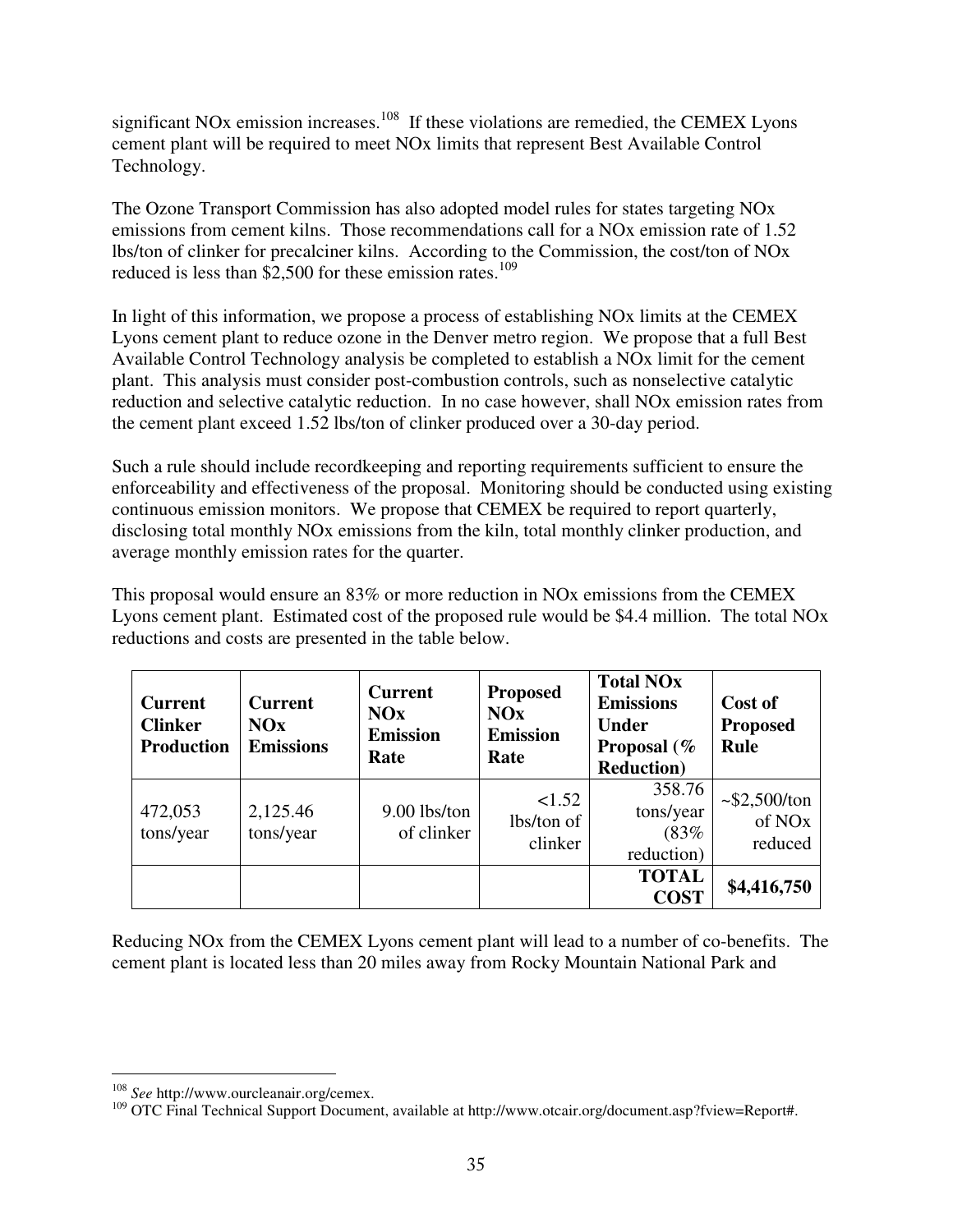reducing NOx will help alleviate the impacts of nitrogen deposition to the Park.<sup>110</sup> Reducing NOx will also reduce haze and particulate pollution in the region.

• **Timeframe for Implementation**: Incorporate as part of December 2008 SIP followed by implementation in 2010.

### **E. Area Sources: Reducing Ozone from Products and Practices**

The Ozone Transport Commission (OTC) has developed a number of model rules for addressing a variety of sources of ozone-causing pollution. These model rules are described below.<sup>111</sup>

### 1. *Model Rule for Adhesives and Sealants*

The evaporation of solvents used in the application of adhesives, sealants, adhesive primers, and sealant primer also contribute to VOC emissions. The OTC Model Rule for adhesives and sealants is intended to reduce VOCs from these sources. Products containing adhesives and sealants are commonly used in "industrial and commercial operations such as wood product manufacturers, upholstery shops, adhesives retailers and architectural trades, such as building construction, floor covering installation and roof repair."<sup>112</sup>

The 2001 OTC Model Rule covers most adhesives and sealants under its Consumer Products Model Rule (see Section V.3 below). The 2001 model rule exempts, however, products sold in large quantities. The 2006 does not contain this same broad exemption. The 2006 OTC Model Rule is based on determinations of reasonably available control technology (RACT) and best available retrofit control technology (BARCT). The 2006 Model Rule controls VOC emissions from adhesives and sealants through several control mechanisms such as requiring that appliers of applications and sealants either utilize a low VOC content product or use add-on controls that limit VOC emissions. The rule also requires storage of products in closed containers and mandatory labeling of products.

Adhesives and sealants contribute about 45 tons per day of VOCs. The adoption of control technologies and lower VOC content products can result in approximately a 65 percent reduction in VOC emissions. <sup>113</sup> Compliance costs vary among controls. It is expected that most affected businesses will begin utilizing lower VOC materials rather than more expensive add-on controls. Available savings from the use of lower VOC products are approximately \$1,060 whereas the costs are approximately \$2,320 per ton of VOC reduced.<sup>114</sup> Add-on controls, on the contrary, can cost anywhere from \$9,000 to \$110,000 per ton of VOC reduced. Implementation costs in

<sup>-</sup><sup>110</sup> The National Park Service and Colorado Department of Public Health and Environment have both stated that, "[I]t is clear that to decrease N [nitrogen] deposition in RMNP [Rocky Mountain National Park], NOx and/or NH3 emissions decreases need to occur." *See* http://www.cdphe.state.co.us/ap/rmnp/NDRPAugust07.pdf at 52. <sup>111</sup> The text of the model rules may be found at

http://www.otcair.org/projects\_details.asp?FID=99&fview=stationary#.

<sup>&</sup>lt;sup>112</sup> OTC, Identification and Evaluation of Candidate Control Measures, Final Support Document. 3-1, *supra* note 109.

<sup>113</sup> *Id*. at 3-4.

<sup>114</sup> *Id*. at 3-5.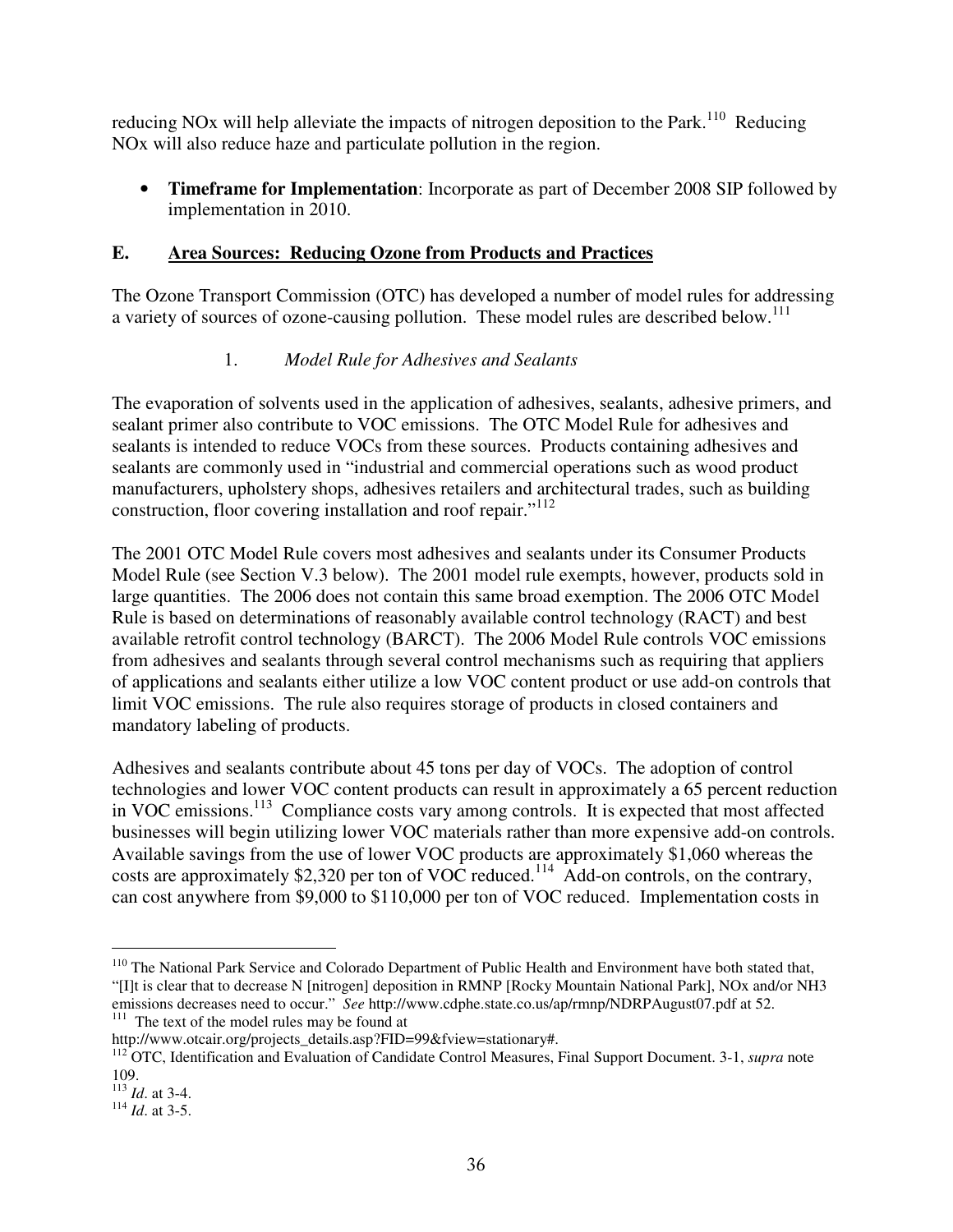Colorado however are likely to be significantly less as lower VOC products are already available on the market.

## *2. Model Rule for Consumer Products*

Consumer products are a significant source of VOC emissions. While federal rules for many consumer products exist, the OTC Model Rules are more stringent. The model rule for consumer products covers a wide array of items sold to retail customers that include personal care products, household products, adhesives and sealants, and some automotive-related products.<sup>115</sup> The rules establish emission limits for individual products and prohibits the manufacture, distribution, and sale of products that do not meet the standards.

VOC reductions from consumer products regulations will reach 2,208 tons per year in California once the 2006 OTC rules are fully implemented. This represents an additional 2.0 percent reduction over the benefits seen from the 2001 Model Rule. Implementation costs in Colorado are likely to be low as consumer products that comply with the OTC rules are already widely available. 116

# *3. Model Rule for Cutback and Emulsified Asphalt Paving*

Cutpoint and emulsified asphalt also contribute significant VOC emissions. Cutback asphalt is created by the blending of asphalt cement with a dilutant that contains petroleum distillates. Emulsified asphalt results from the blending of asphalt with water and an emulsifying agent like soap.<sup>117</sup> The VOC emissions from these sources are addressed separately.

Each of the thirteen OTC states has adopted regulations for the use of cutback asphalt. The regulations vary slightly from state to state. Many of the states have completely banned the use of cutback asphalt during the summer ozone season.<sup>118</sup> Other states have banned its use where VOC content exceeds 5 percent.<sup>119</sup>

Most of the OTC states have adopted regulations controlling the use of emulsified asphalt. The regulations set limits on the VOC content allowed depending on the type of use or type of asphalt. Only Connecticut, the District of Columbia, and Massachusetts have declined from regulating emulsified asphalt at all.

<sup>-</sup><sup>115</sup> The 2006 Model Rule defines Consumer Products as: "a chemically formulated product used by household and institutional consumers including, but not limited to, detergents; cleaning compounds; polishes; floor finishes; cosmetics; personal care products; home, lawn, and garden products; disinfectants; sanitizers; aerosol paints; and automotive specialty products; but does not include other paint products, furniture coatings, or architectural coatings. As used in this rule, "consumer products" shall also refer to aerosol adhesives, including aerosol adhesives used for consumer, industrial or commercial uses."

<sup>116</sup> *See* New Jersey Workgroup Recommendations and Other Potential Control Measures VOC Workshop, Recommendations, 3 at http://www.nj.gov/dep/airworkgroups/docs/wps/VOC001\_fin.pdf.

<sup>117</sup> OTC Final Support Document, *supra* note 109, at 3-5.

<sup>118</sup> DE, DC, ME, MD, NH, NJ, NY, PA, RI, VA

 $119$  CT, MA, VT.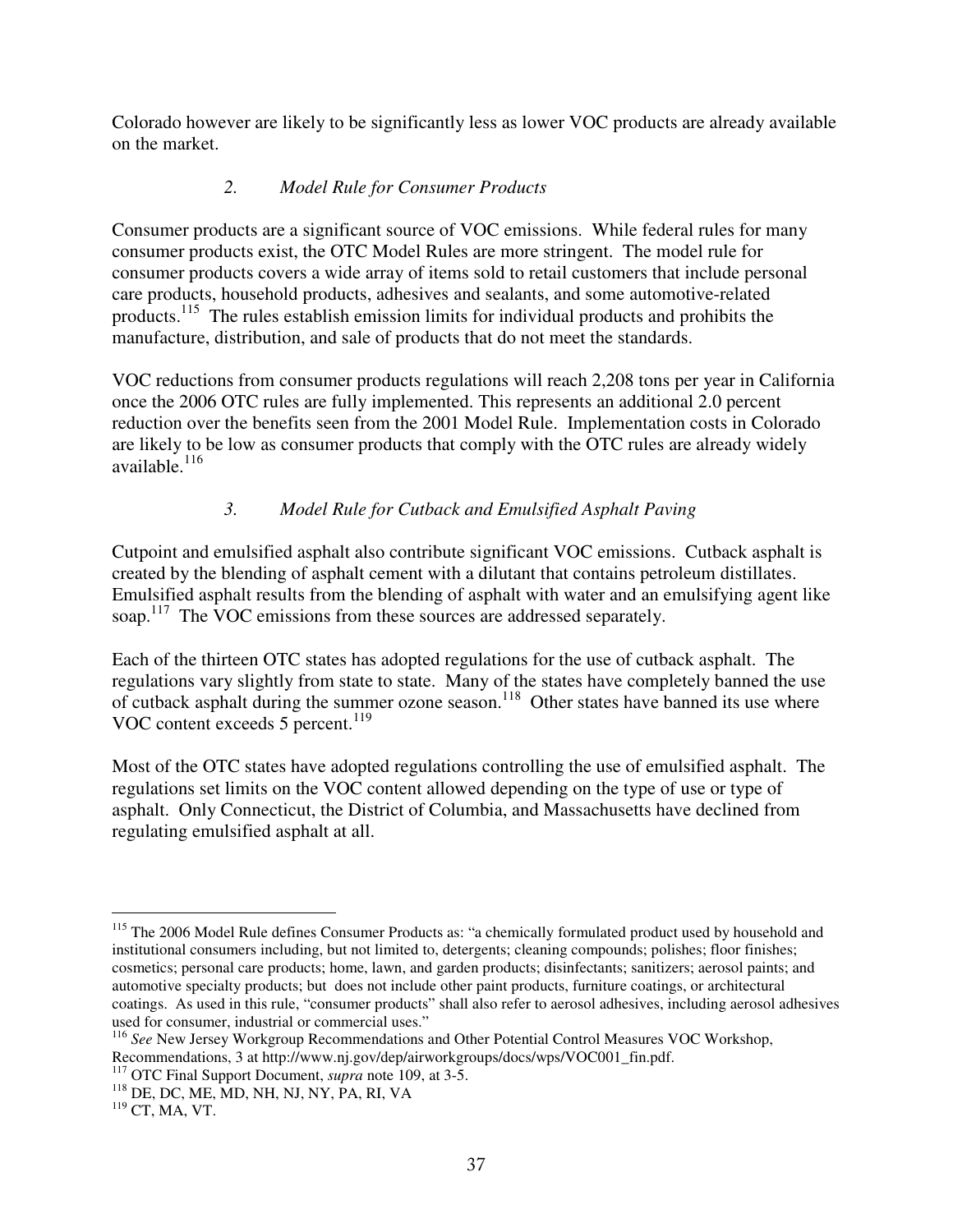The 2006 OTC Model Rule recommends complete prohibition of the use of cutback asphalt during the summer ozone season and limits emulsified asphalt to .25 percent VOC. Because low-VOC alternatives currently exist that comply with the regulation, "no additional costs are expected from their use."<sup>120</sup>

• **Timeframe for Implementation:** Inclusion in December 2008 SIP.

## **F. Expanded Transit Alternatives**

Reducing ozone precursors from on-road mobile sources can be accomplished through tightening vehicle emissions standards, emissions inspection programs, fuel reformulation, and reducing vehicle miles traveled (VMT). VMT reduction is perhaps the most challenging strategy yet brings important ozone and transit improvements that have multipollutant benefits. Given the challenge of developing a durable blueprint to restore healthy air, transportation plans designed to minimize on-road emissions are critical.

The Colorado Climate Action Panel recently released recommendations to expand and improve transit service in Colorado.<sup>121</sup> One of the recommended measures calls for the creation of a statewide funding source for transit systems and encourages the Colorado Transportation Finance and Implementation Panel (blue ribbon panel) to include transit set-asides in any funding mechanism recommended by the panel. The Climate Action Panel also calls for all new large residential developments to devise a resident travel plan that will achieve a 20% transit mode share. If developments are not able to achieve this goal, they must make a payment in lieu of taxes. The Panel also recommends supporting the activities of the Rocky Mountain Rail Authority and the Colorado Rail Association. The panel estimates that improvements to, and expansion of, transit routes will reduce passenger VMT 6% by  $2020$ .<sup>122</sup>

### *1. Neighborhood ECO-Pass Program*

RTD currently provides a deeply discounted annual bus pass to neighborhood organization for all members of participating households. Eco-Pass is a photo ID bus pass that entitles residents to one year of unlimited travel on all RTD Local, Express, Regional, call-n-Ride, and Light Rail routes, plus unlimited skyRide service to Denver International Airport. This program should be actively encouraged in neighborhoods across the RTD District and made available across the Front Range.

The program has been implemented in the City of Boulder since 2005. To date, 24 neighborhoods in Boulder (and one in Lafayette) offer the Neighborhood Eco Pass (NECO) Pass to nearly 4,430 residents. With additional subsidies provided by the City of Boulder, the annual cost for this pass is \$56 to \$128 per household. There is also a 50

 $\overline{a}$ 

<sup>120</sup> OTC Final Support Document, *supra* note 109, at 3-7.

<sup>&</sup>lt;sup>121</sup> While the primary aim of the Climate Action Panel's recommendation is the reduction of greenhouse gases, expanded transit options will also reduce ozone.

<sup>&</sup>lt;sup>122</sup> http://www.coloradoclimate.org/ewebeditpro/items/O14F12985.pdf at 9.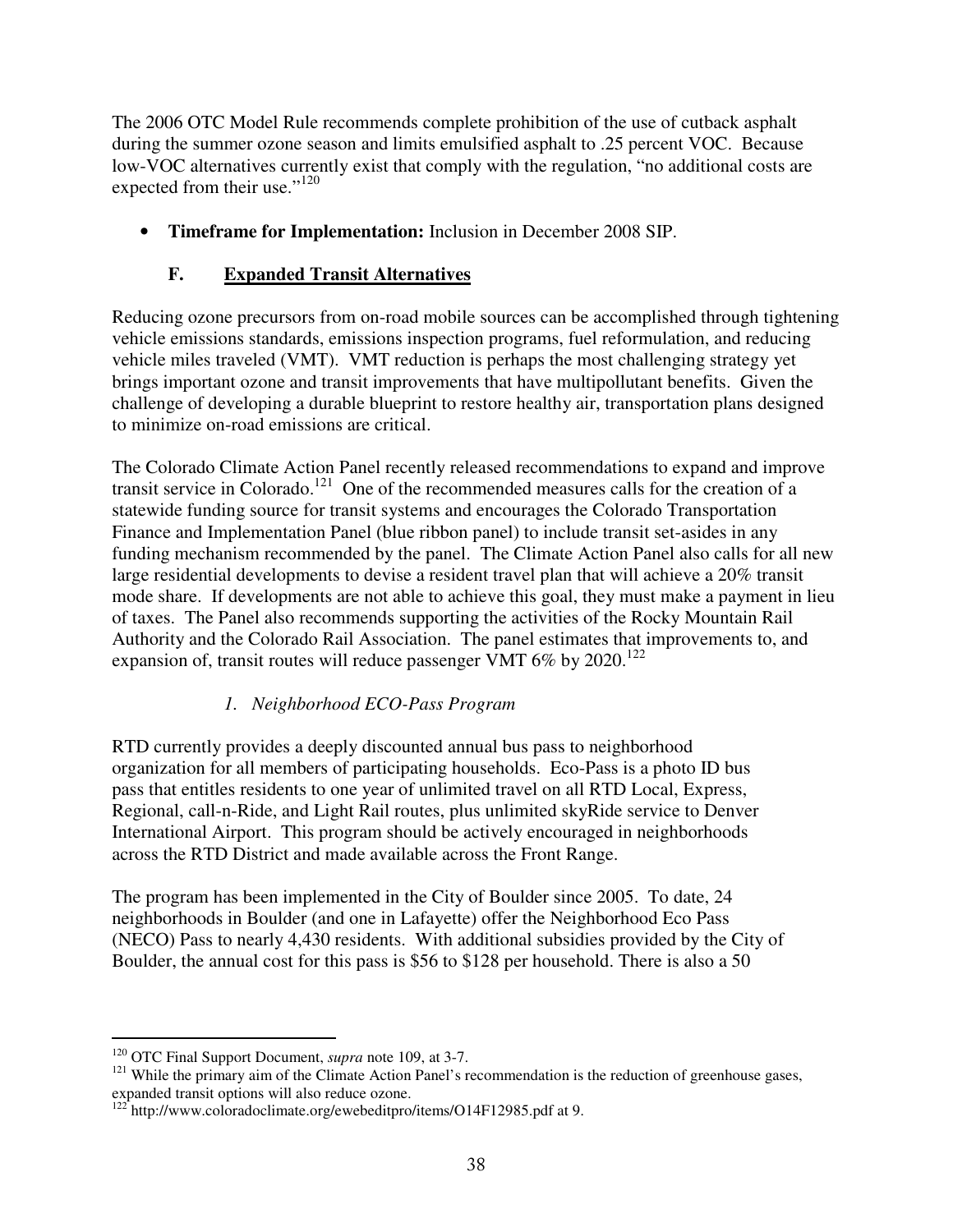percent discount to first time NECO Pass neighborhoods. The pass is valued at \$1,600 if it is purchased outside of this program.<sup>123</sup>

Once community organizations create a NECO Pass agreement with RTD, eligible residents are issued individual photo ID passes. RTD will schedule photo sessions at your site. All communities within the RTD District are eligible. The neighborhood is required to be represented by a registered neighborhood organization, association, city or county government entity for the purpose of entering into an agreement with RTD.

RTD charges an annual fee per housing unit. The price reflects the number of eligible housing units, amount of transit availability and usage. A \$5,000 contract minimum is required to initiate a Neighborhood Eco Pass contract, yet, still offers substantial savings when compared to the per person price of a monthly pass.

# *2. Free Rides on High Pollution Days*

Offering a free ride can increase bus ridership on potentially high pollution days. This was the operating principle for transportation officials across Northern Virginia this summer. Local bus routes across Fairfax, Arlington, and Loudon Counties offered free bus service on high pollution days through mid-September 2007.<sup>124</sup>

Free ride days can increase awareness of unhealthy air quality conditions and encourage more people to be aware of when high pollution day alerts are called. It would also introduce people who usually drive to the bus system so they will be more likely to use it in the future.

RTD currently offers three free passes to anyone who pledges to use alternative transportation at least once a week through the "Drive Smart Thursdays" campaign.<sup>125</sup> Alternatively, this program could be enhanced to provide bus passes to pledge participants that could be used for free rides on high pollution days during the summer.

### *3. Bus Smart Card*

Smart Cards reduce the amount of time bus users have to wait in line, eliminate the need for correct change, and encourage ridership. Though costly, this action could substantially increase the ridership and allow more flexibility in billing structures.

One such card, being installed in the U.K., the "NoWcard" features a photograph of the holder and is loaded with data which identifies the concessionary fare entitlement of the holder. When the holder presents his NoWcard to the ticket machine on the bus for the first time, the smart

-

<sup>&</sup>lt;sup>123</sup> City of Boulder, Neighborhood Eco-Pass (NEC) Pass program,

http://www.bouldercolorado.gov/index.php?option=com\_content&task=view&id=4293&Itemid=320.

<sup>124</sup> *Free Bus Rides Available In N.Va. On Days When Air Is Unhealthy,* Examiner.com article, http://www.examiner.com/a-

<sup>732752~</sup>Free%20bus%20rides%20available%20in%20N.Va.%20on%20days%20when%20air%20is%20unhealthy. html (downloaded October 2007).

<sup>&</sup>lt;sup>125</sup> Ride Smart Thursday, at http://www.ridesmartthursdays.com/index.cfm.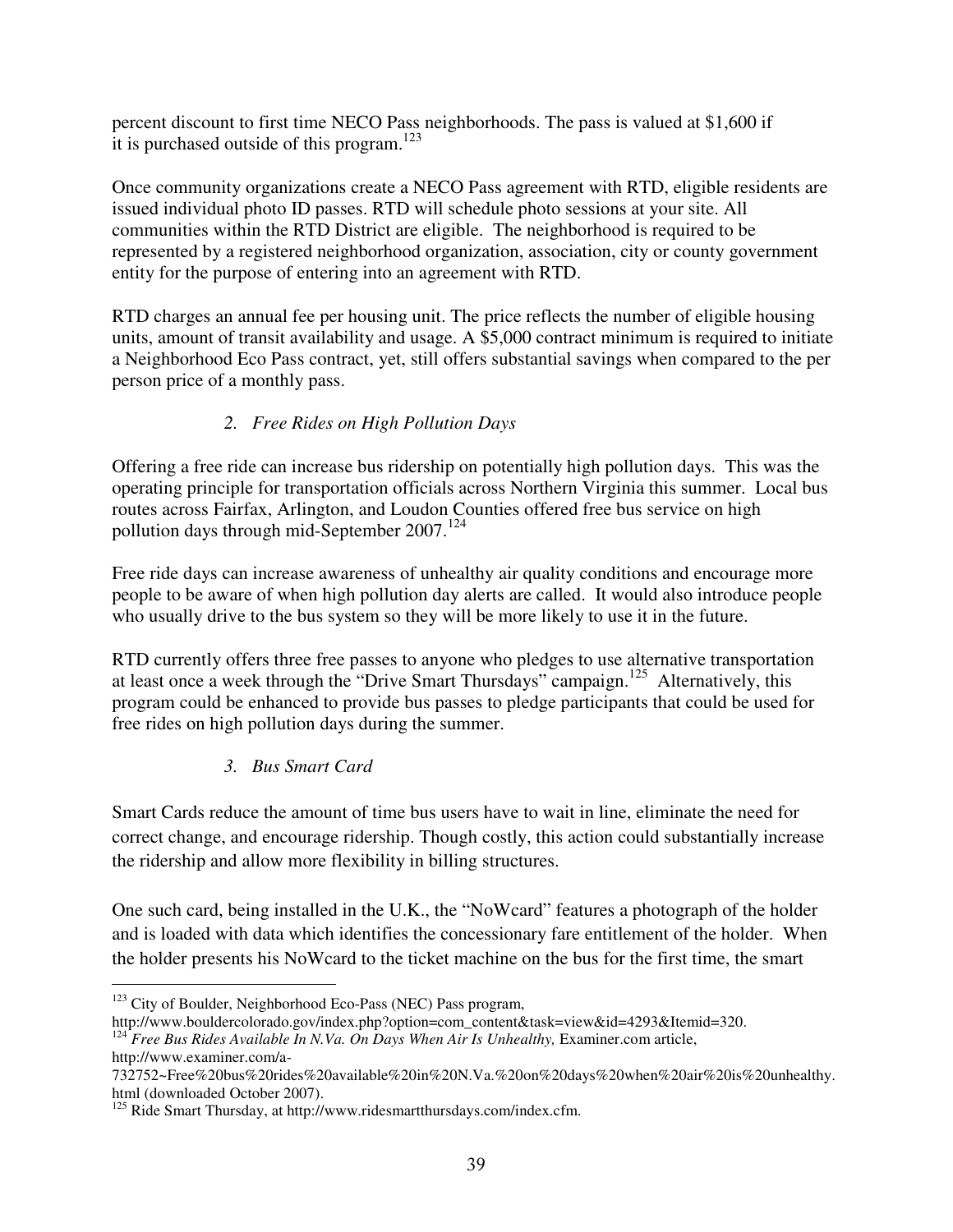card automatically prompts the ticket machine to calculate the relevant fare and any other incentives such as age or employer programs. Through this \$9 million program, 300,000 NoWcards have already been issued with the aim of having all 1,800 buses in the region operating the smart ticketing technology by the autumn of 2007.

Similar card systems are in wide use in many rail transit systems or rail and bus authorities in the country. Eventually, the card technology could be expanded to replace other cash uses, such as paying at city parking garages or parking meters.

• **Timeframe for Implementation**: As soon as practicable based on further discussions with regional transit authorities.

# **G. Key Federal Measures**

While Colorado can do a lot on its own to reduce ozone pollution in Denver Metro Area, there are a number of key areas over which the federal government retains primary authority. Three such areas are particularly worth noting as each contributes significant ozone precursors, as well as other air pollution, to the air millions of Coloradans breathe.

### *1. Small Spark-Ignition Engines*

Despite their size, spark-ignition small engines, such as those commonly found in lawn and garden equipment are big polluters. According to EPA, spark-ignition small engines not only produce about one fourth the amount of smog forming hydrocarbons as all of the cars on the road today but their emissions are concentrated during conditions especially conducive to ozone formation.<sup>126</sup> California officials report that, on a gallon for gallon basis, these engines discharge 93 times more smog forming emissions than model year 2006 cars.<sup>127</sup> Spark-ignition small engines also emit significant levels of PM, air toxics and carbon monoxide.

Congress directed EPA to set more stringent Phase III regulations for new small spark-ignition engines by December 1, 2004, and to issue final regulations by December 31, 2005.<sup>128</sup> This spring EPA published proposed rules to strengthen most of the existing Phase II regulations currently in effect. For example, the proposed exhaust emissions standards for sterndrive and inboard marine small engines represent significant reductions of 70% in HC and NOx and 50% in CO emissions.<sup>129</sup> The proposed standards for lawn and garden equipment will achieve emissions reductions of approximately 35% below the current federal levels.<sup>130</sup> However, EPA has yet to finalize these new rules. Given the significant contribution to ozone nonattainment the emissions from these engines produce, we urge EPA to finalize the Phase III rules immediately.

<sup>-</sup><sup>126</sup> U.S. EPA, EPA 454/R-03-005, National Air Quality Emission Trends Report, App. A (2003)

<sup>127</sup> Felicity Barringer, *A Greener Way to Cut the Grass Runs Afoul of a Powerful Lobby*, N.Y. Times, April 24,

<sup>2006.</sup> 128 *See* 2004 Omnibus Appropriations Bill, Section 428(b) of Pub. Law No. 108-199 (Jan. 23, 2004).

<sup>&</sup>lt;sup>129</sup> Control of Emissions from Nonroad Spark-Ignition Engines and Equipment, *supra* note 9, at 28,115.

<sup>130</sup> *Id*. at 28,139.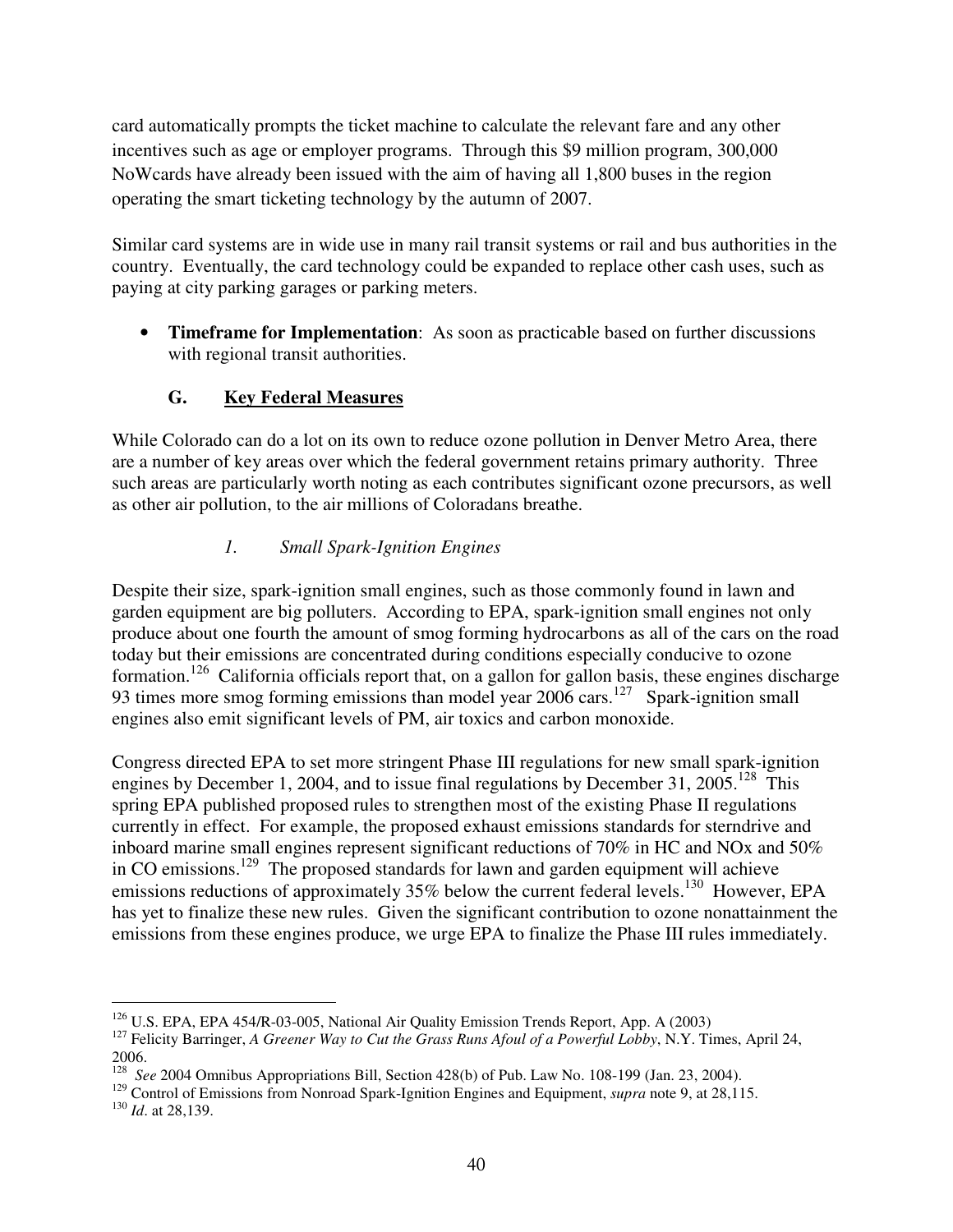#### *2. Locomotives*

Locomotive engines contribute significant amounts to ozone, PM, SO2, air toxic and GHG pollution. EPA estimates that in 2006 locomotives nationally will emit 930,000 tons of ozoneforming NOx—as much as 120 coal-fired power plants—and more than 32,000 tons of particulate pollution.

In 2004, EPA repeatedly committed to strengthen federal clean air standards for locomotives and to setting final rules to reduce locomotive emissions by the middle of 2006. While EPA recently published proposed rules, the agency has yet to finalize them. Despite the fact that EPA has found locomotive diesel engines can be designed to use the same high-efficiency exhaust emission controls now being developed for large highway and nonroad diesel engines, EPA's current locomotive rules do not reflect the capacity of available modern exhaust emission control devices to dramatically lower locomotive pollution. Modern technologies will allow locomotive engines to reduce NOx and particulate matter emissions by 90%. For example, hybrid switcher engines, called Green Goats, use a combination of rechargeable batteries and a low-emissions diesel engine to cut emissions by 80–90% and reduce fuel use by 40–70%.

To reduce idling, various technologies have been introduced, including auxiliary power units, which keep engines warm while they are turned off. Furthermore, communities across the country have set up pilot projects to curb locomotive emissions and reduce fuel consumption. For example, in Chicago an anti-idling project saved over 14,000 gallons of fuel and in Texas, more than a dozen hybrid-diesel Green Goat trains have been deployed. While these voluntary pilot programs play an important role in incubating new technologies, they are often limited in scope. Federal leadership is essential to keep these far-reaching clean air solutions for locomotive engines on the right track. Therefore, we urge EPA to finalize promptly new locomotive standards to reduce diesel pollution.

#### *3. New Source Review*

The New Source Review (NSR) program is one of the pillars of the CAA's promise to ensure healthy air to all Americans. For a quarter of a century, the CAA's NSR program has protected Coloradans by requiring large industrial facilities to modernize air pollution control equipment when expanding their operations and increasing air pollution levels. Unfortunately, EPA has advanced a number of revisions to the NSR program which have resulted in exempting older, dirtier stationary sources from keeping up with the pace of modern emission control technology. As a result, while newer sources must install modern technology to curb the emissions of ozone precursors and other contaminants, older sources built some ten to twenty years before the advent of cleaner technologies, are permitted to continue to emit significant amounts of pollution into their air. Despite push-back from some federal courts that have likened EPA's NSR rollbacks to "a Humpty Dumpty world", EPA has continued to pursue rollbacks to long-standing clean air protections. The Denver Metro Area faces a significant challenge in meeting the ozone NAAQS and restoring clean air and improved visibility to its citizens and natural places. We urge EPA to halt the dangerous NSR rollbacks and equal the playing field between old and new stationary sources in Colorado.